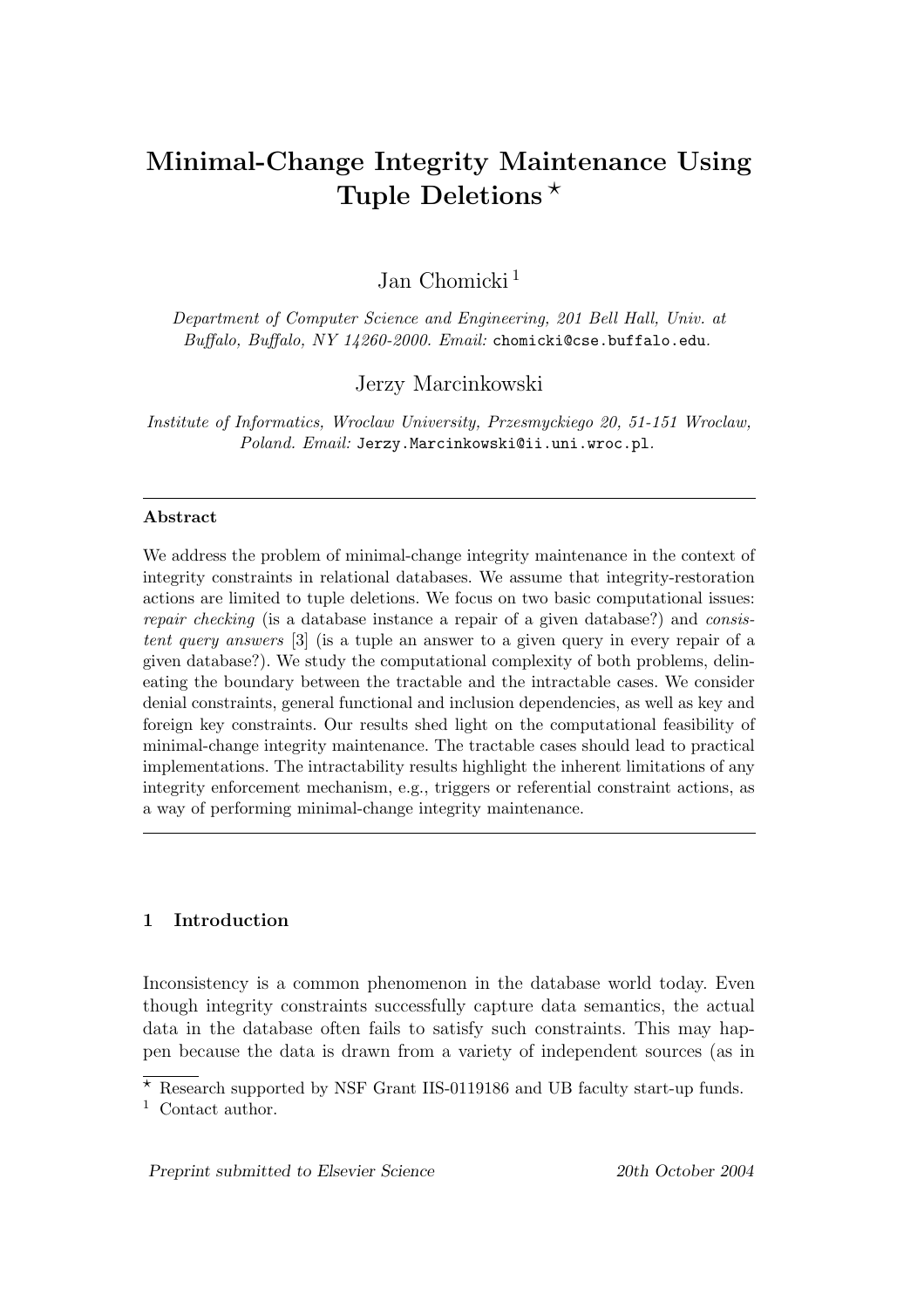data integration [47]) or is involved in complex, long-running activities like workflows.

How to deal with inconsistent data? The traditional way is not to allow the database to become inconsistent by aborting updates or transactions leading to integrity violations. We argue that in present-day applications this scenario is becoming increasingly impractical. First, if a violation occurs because of data from multiple, independent sources being merged [48], there is no single update responsible for the violation. Moreover, the updates have typically already committed. For example, if we know that a person should have a single address but multiple data sources contain different addresses for the same person, it is not clear how to fix this violation through aborting some update. Second, the data may have become inconsistent through the execution of some complex activity and it is no longer possible to trace the cause of the inconsistency to a specific action.

In the context of triggers or referential integrity, more sophisticated methods for handling integrity violations have been developed. For example, instead of being aborted an update may be propagated. In general, the result is at best a consistent database state, typically with no guarantees on its distance from the original, inconsistent state (the research reported in [49] is an exception).

In our opinion, integrity restoration should be a separate process that is executed after an inconsistency is detected. The restoration should have a minimal impact on the database by trying to preserve as many tuples as possible. This scenario is called from now on *minimal-change integrity maintenance*.

One can interpret the postulate of minimal change in several different ways, depending on whether the information in the database is assumed to be correct and complete. If the information is complete but not necessarily correct (it may violate integrity constraints), the only way to fix the database is by deleting some parts of it. If the information is both incorrect and incomplete, then both insertions and deletions should be considered. In this paper we focus on the first case. Since we are working in the context of the relational data model, we consider *tuple deletions*. Such a scenario is common in data warehouse applications where dirty data coming from many sources is cleaned in order to be used as a part of the warehouse itself. On the other hand, in some data integration approaches, e.g., [46,47], the completeness assumption is not made. For large classes of constraints, e.g., denial constraints, the restriction to deletions has no impact, since only deletions can remove integrity violations. Another dimension of change minimality is whether updates to selected attributes of tuples are considered as ways to remove integrity violations. We return to the issue of minimal change in Sections 2 and 5.

We claim that a central notion in the context of integrity restoration is that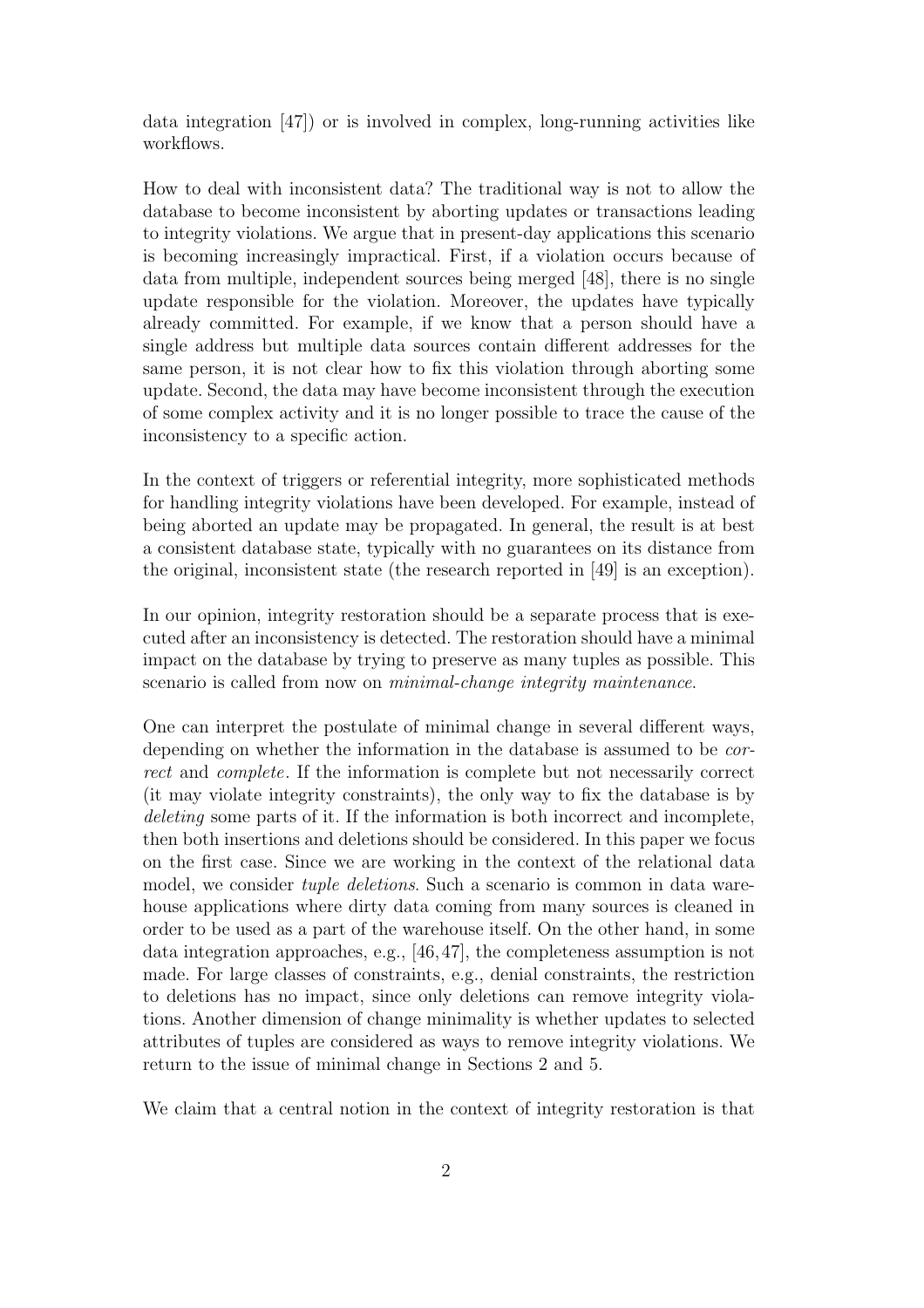of a repair [3]. A repair is a database instance that satisfies the integrity constraints and minimally differs from the original database (which may be inconsistent). Because we consider only deletions of complete tuples as ways to restore database consistency, the repairs in our framework are maximal consistent subsets of the original database instance.

The basic computational problem in this context is *repair checking*, namely checking whether a given database instance is a repair of the original database. The complexity of this problem is studied in the present paper. Typically, repair checking algorithms can be easily adapted to non-deterministically compute repairs (as we show).

Sometimes when the data is retrieved online from multiple, autonomous sources, it is not possible to restore the consistency by constructing a single repair. In that case one has to settle for computing, in response to queries, consistent query answers [3], namely answers that are true in every repair of the given database. Such answers constitute a conservative "lower bound" on the information present in the database. The problem of computing consistent query answers is the second computational problem studied in the present paper. We note that the notion of consistent query answer proposed in [3] has been used and extended, among others, in [4–8, 10, 11, 14, 17–19, 22, 24, 30, 34, 38, 39, 41, 55, 57]. However, none of these papers presents a comprehensive and complete computational complexity picture. The research on consistent query answers is surveyed in [12] and [23].

We describe now the setting of our results. We analyze the computational complexity of repair checking and consistent query answers along several different dimensions. We characterize the impact of the following parameters:

- the *class of queries*: quantifier-free queries, conjunctive queries, and simple conjunctive queries (conjunctive queries without repeated relation symbols and with limited variable sharing).
- the class of integrity constraints: denial constraints, functional dependencies (FDs), inclusion dependencies (INDs), and FDs and INDs together. We also consider practically important subclasses of FDs and INDs: key functional dependencies and foreign key constraints [27].
- the *number* of integrity constraints.

As a result we obtain several new classes for which both repair checking and consistent query answers are in PTIME:

- queries: quantifier-free, constraints: arbitrary denial;
- queries: simple conjunctive, constraints: functional dependencies (at most one FD per relation);
- queries: quantifier-free or simple conjunctive, constraints: key functional dependencies and foreign key constraints, with at most one key per relation.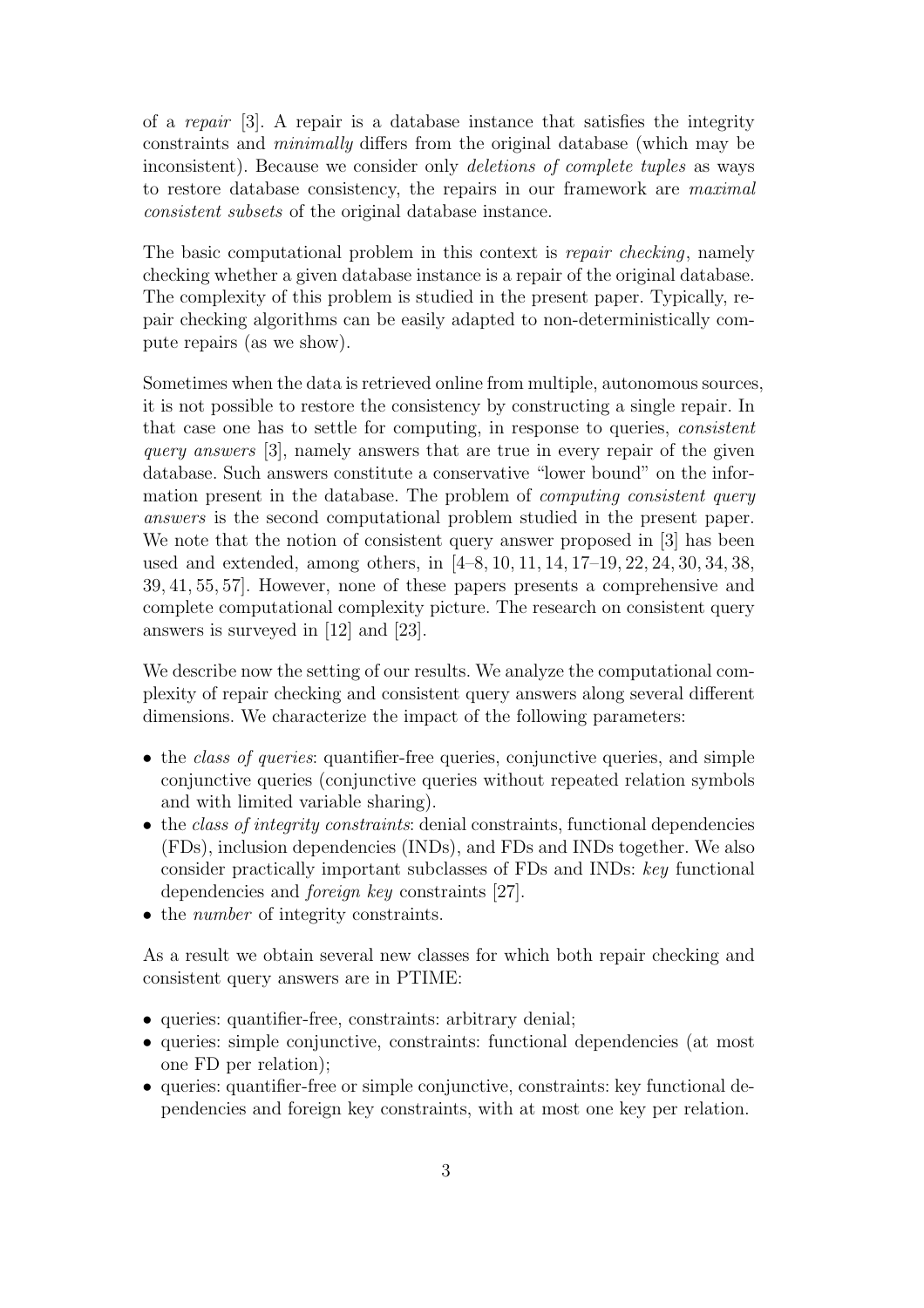Additionally, we show that repair checking (but not consistent query answers) are in PTIME for arbitrary FDs and acyclic INDs. The results obtained are tight in the sense that relaxing any of the above restrictions leads to co-NPhard problems, as we prove. (This, of course, does not preclude the possibility that introducing additional, orthogonal restrictions could lead to more PTIME cases.) To complete the picture, we show that for arbitrary sets of FDs and INDs repair checking is co-NP-complete and consistent query answers is  $\Pi_2^p$  $\frac{p}{2}$ complete.

Our results shed light on the computational feasibility of minimal-change integrity maintenance. The tractable cases should lead to practical implementations. The intractability results highlight the inherent limitations of any integrity enforcement mechanism, e.g., triggers or referential constraint actions [49, 53], as ways of performing minimal-change integrity maintenance using tuple deletions.

The plan of the paper is as follows. In Section 2, we define the basic concepts. In Section 3, we consider denial constraints. In Section 4, we discuss INDs together with FDs. In Section 5, we summarize related research and in Section 6 we draw conclusions and discuss future work. An earlier version of the results in Section 3 was presented in [22].

# 2 Basic Notions

In the following we assume we have a fixed relational database schema R consisting of a finite set of relations (which are finite sets of tuples). We also have an infinite set of attributes (column labels)  $U$  from which relation attributes are drawn. We have a fixed, infinite database domain D, consisting of uninterpreted constants, and an infinite numeric domain N consisting of all rational numbers. Those domains are disjoint. The database instances can be seen as finite, first-order structures over the given schema, that share the domains D and N. Every attribute in U is typed, thus all the instances of R can only contain in a single attribute either uninterpreted constants or numbers. Since each instance is finite, it has a finite active domain which is a subset of  $D \cup N$ . (The property that attribute values are atomic is often called First Normal Form or  $1NF$ .) As usual, we allow the standard built-in predicates over N  $(=,\neq,<,\geq,\leq,\geq)$  that have infinite, fixed extensions. With all these elements we can build a first order language L.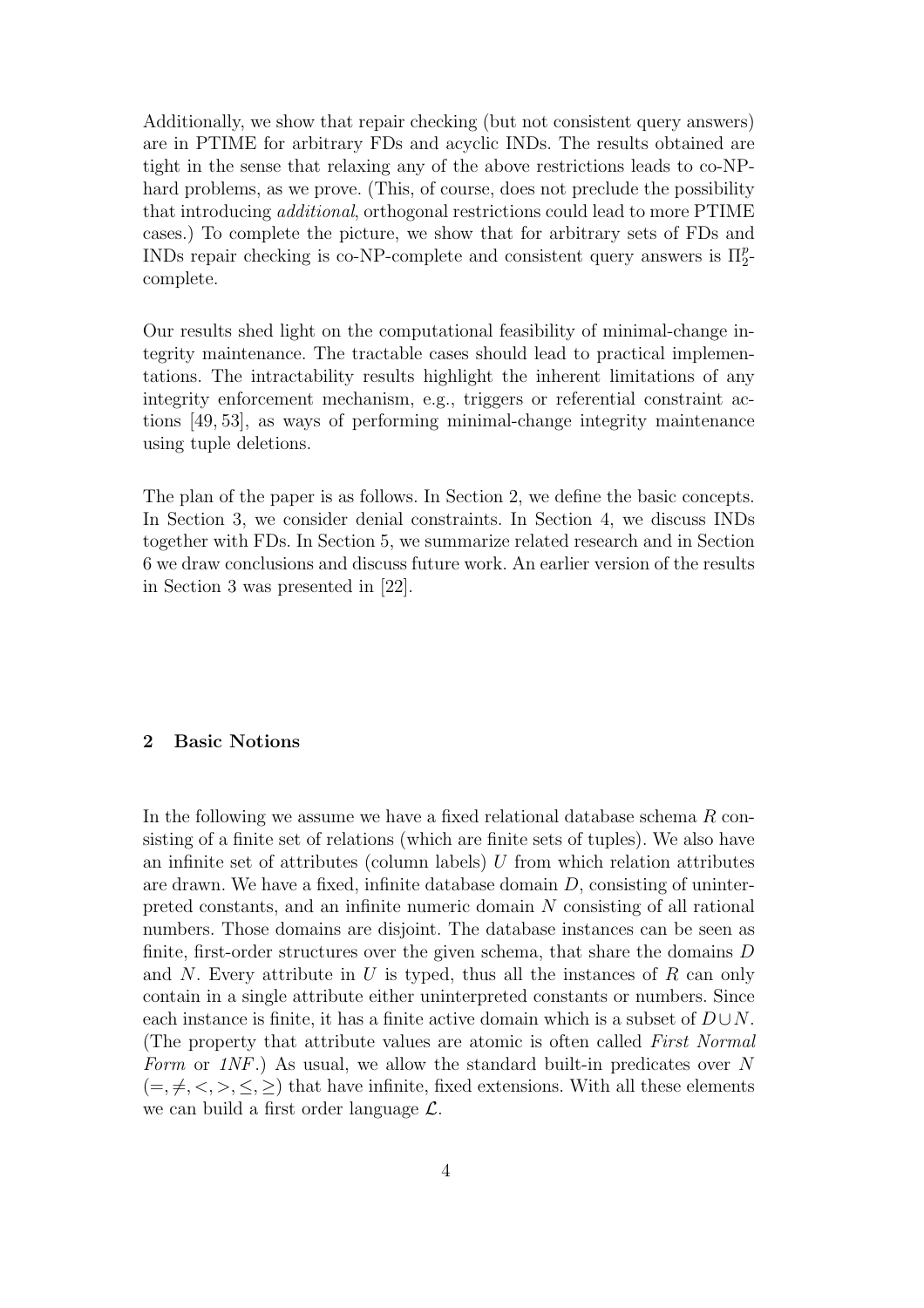#### 2.1 Integrity Constraints

Integrity constraints are closed first-order  $\mathcal{L}$ -formulas. In the sequel we will denote relation symbols by  $P, P_1, \ldots, P_m$ , tuples of variables and constants by  $\bar{x}_1, \ldots, \bar{x}_m$ , and conjunctions of atomic formulas referring to built-in predicates by  $\varphi$ .

In this paper we consider the following basic classes of integrity constraints:

(1) Denial constraints: L-sentences

 $\forall \bar{x}_1, \ldots \bar{x}_m$ .  $\neg [P_1(\bar{x}_1) \wedge \cdots \wedge P_m(\bar{x}_m) \wedge \varphi(\bar{x}_1, \ldots, \bar{x}_m)].$ 

A denial constraint is *binary* if  $m < 2$ .

(2) Functional dependencies (FDs): L-sentences

 $\forall \bar{x}_1 \bar{x}_2 \bar{x}_3 \bar{x}_4 \bar{x}_5.$   $\neg [P(\bar{x}_1, \bar{x}_2, \bar{x}_4) \wedge P(\bar{x}_1, \bar{x}_3, \bar{x}_5) \wedge \bar{x}_2 \neq \bar{x}_3],$ 

where the  $\bar{x}_i$  are sequences of distinct variables. A more familiar formulation of the above FD is  $X \to Y$  where X is the set of attributes of P corresponding to  $\bar{x}_1$ , and Y the set of attributes of P corresponding to  $\bar{x}_2$  (and  $\bar{x}_3$ ). Clearly, functional dependencies are a special case of denial constraints.

(3) Inclusion dependencies  $(INDs)$ :  $\mathcal{L}\text{-sentences}$ 

$$
\forall \bar{x}_1 \ \exists \bar{x}_3. \ [Q(\bar{x}_1) \Rightarrow P(\bar{x}_2, \bar{x}_3)],
$$

where the  $\bar{x}_i$  are sequences of distinct variables with  $\bar{x}_2$  contained in  $\bar{x}_1$ , and P, Q database relations. Again, this is often written as  $Q[Y] \subset P[X]$ where X (resp. Y) is the set of attributes of P (resp. Q) corresponding to  $\bar{x}_2$ . If P and Q are clear from the context, we omit them and write the dependency simply as  $Y \subseteq X$ . Full inclusion dependencies are those expressible without the existential quantifiers.

Several examples of integrity constraints are presented later in Examples 2.1, 2.2, and 2.3.

Given a set of FDs and INDs IC and a relation P with attributes  $U$ , a key of P is a minimal set of attributes X of P such that IC entails the FD  $X \to U$ . In that case, we say that each FD  $X \to Y \in IC$  is a key dependency and each IND  $Q[Y] \subset P[X] \in IC$  is a *foreign key constraint*. If, additionally, X is the primary (one designated) key of  $P$ , then both kinds of dependencies are termed primary.

The above constraint classes are the most common in database practice. They exhaust the constraints supported by present-day database management sys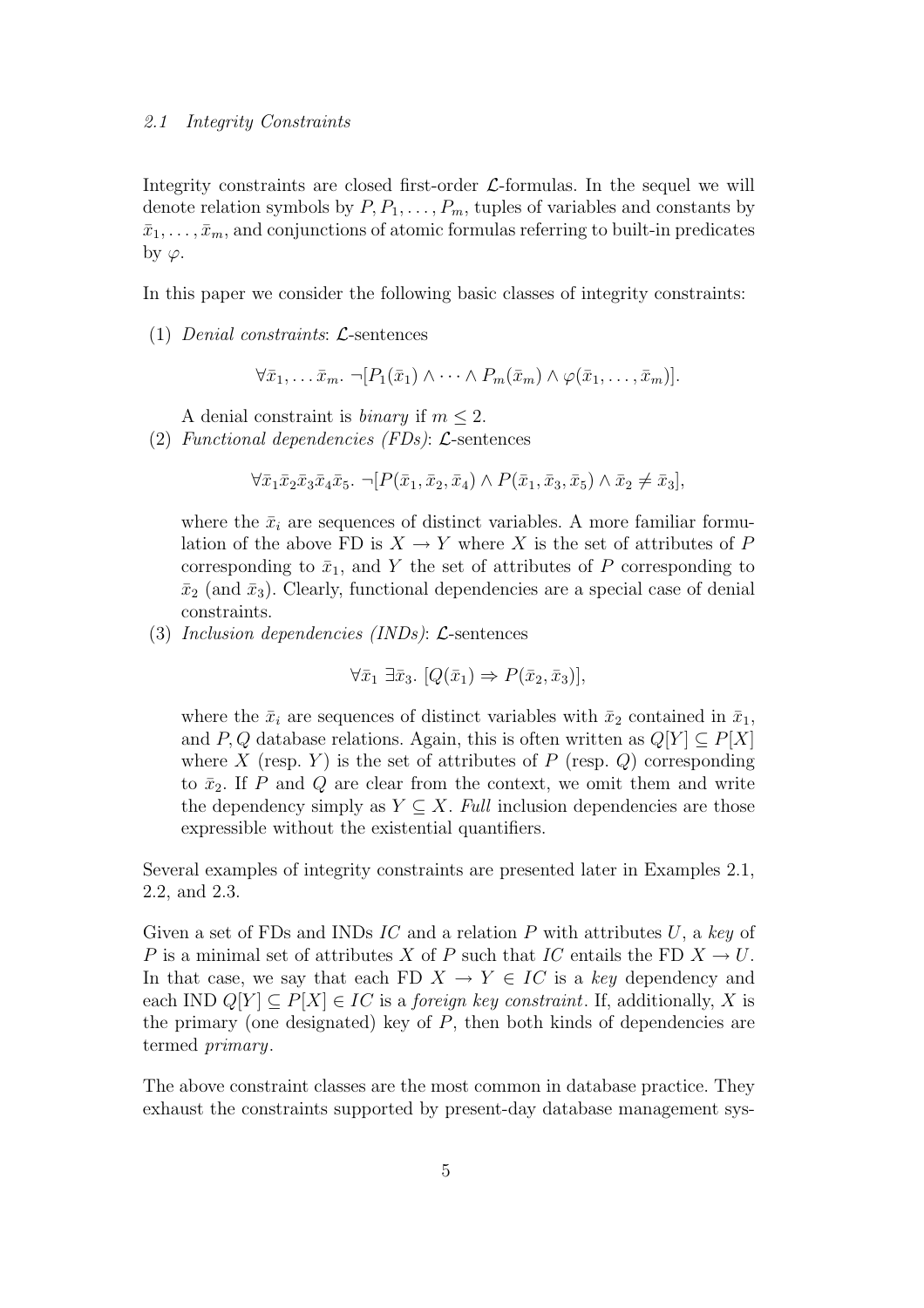tems. The SQL:1999 standard [53] proposes general assertions that can be expressed using arbitrary SQL queries (and thus subsume arbitrary first-order constraints). However, such constraints have not found their way into practical DBMS implementations yet and are unlikely to do so in the near future. In fact, most systems allow only restricted versions of FDs and INDs in the form of key dependencies and foreign key constraints, resp.

**Definition 2.1** Given a database instance  $r$  of  $R$  and a set of integrity constraints IC, we say that r is consistent if  $r \in IC$  in the standard modeltheoretic sense; inconsistent otherwise.

#### 2.2 Repairs

Given a database instance r, the set  $\Sigma(r)$  of facts of r is the set of ground atomic formulas  $\{P(\bar{a}) | r \in P(\bar{a})\}$ . (There is clearly a straightforward correspondence between r and  $\Sigma(r)$ . However, we will find it more convenient to talk about the set of facts true in a first-order structure than about the structure itself.)

**Definition 2.2** Given a set of integrity constraints  $IC$  and database instances r and r', we say that r' is a repair of r w.r.t. IC if  $\Sigma(r')$  is a maximal subset of  $\Sigma(r)$  such that  $r' \vDash IC$ .

We denote by  $\text{Repairs}_{IC}(r)$  the set of repairs of r w.r.t. IC. This set is nonempty, since the empty database instance satisfies every set of denial constraints and INDs.

#### 2.3 Queries

Queries are formulas over the same language  $\mathcal L$  as the integrity constraints. A query is closed (or a sentence) if it has no free variables. A closed query without quantifiers is also called *ground. Conjunctive queries*  $[1,20]$  are queries of the form

$$
\exists \bar{x}_1, \ldots \bar{x}_m. \ [P_1(\bar{x}_1) \wedge \cdots \wedge P_m(\bar{x}_m) \wedge \varphi(\bar{x}_1, \ldots, \bar{x}_m)]
$$

where the variables of  $x_i$  are disjoint from that of  $x_j$  if  $i \neq j$ , and  $\varphi(\bar{x}_1, \ldots, \bar{x}_m)$ is a conjunction of built-in atomic formulas. A conjunctive query is simple if it has no repeated relation symbols and  $\varphi$  is of the form  $c_1(\bar{x}_1) \wedge \cdots \wedge c_m(\bar{x}_m)$ .

The following definition is standard: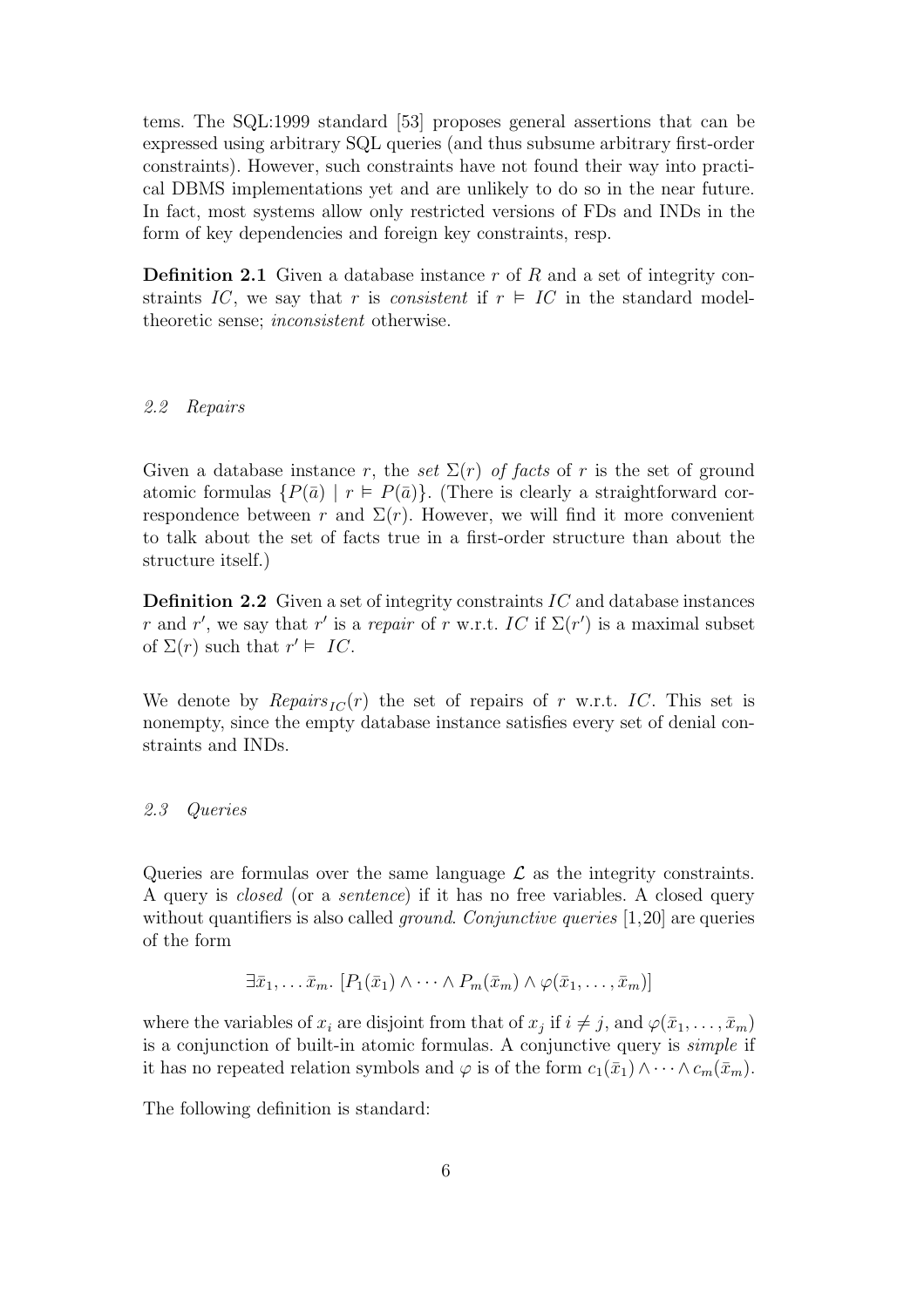**Definition 2.3** A tuple  $\bar{t}$  is an answer to a query  $Q(\bar{x})$  in an instance r iff  $r \models Q(\bar{t}).$ 

#### 2.4 Consistent query answers

Given a query  $Q(\bar{x})$  to r, we want as *consistent* answers those result tuples that are unaffected by the violations of  $IC$ , even when r violates  $IC$ .

**Definition 2.4** ( [3]) A tuple  $\bar{t}$  is a *consistent answer* to a query  $Q(\bar{x})$  in a database instance r w.r.t. a set of integrity constraints IC iff  $\bar{t}$  is an answer to the query  $Q(\bar{x})$  in every repair r' of r w.r.t. IC. An  $\mathcal{L}$ -sentence Q is consistently true in r w.r.t. IC if it is true in every repair of r w.r.t. IC. In symbols:

 $r \models_{IC} Q(\bar{t}) \iff r' \models Q(\bar{t})$  for every repair  $r'$  of r w.r.t. IC.

Note: If the set of integrity constraints  $IC$  is clear from the context, we omit it for simplicity.

#### 2.5 Examples

Example 2.1 Consider the following instance of a relation Person

| Name City |                         | <i>Street</i>               |
|-----------|-------------------------|-----------------------------|
|           | Brown Amherst 115 Klein |                             |
|           |                         | Brown Amherst 120 Maple     |
|           |                         | Green Clarence 4000 Transit |

and the functional dependency  $Name \rightarrow City Street$ . Clearly, the above instance does not satisfy the dependency. There are two repairs: one is obtained by removing the first tuple, the other by removing the second. The query  $Person(n, c, s)$  has the tuple (Green,Clarence,4000 Transit) as the only consistent answer. On the other hand, the query  $\exists s[Person(n, c, s)]$  has two consistent answers: (Brown,Amherst) and (Green,Clarence). Similarly, the sentence

Person(Brown, Amherst, 115 Klein) ∨ Person(Brown, Amherst, 120 Maple)

is consistently true. Notice that for the last two queries the approach based on removing all inconsistent tuples and evaluating the original query using the remaining tuples gives different, less informative results.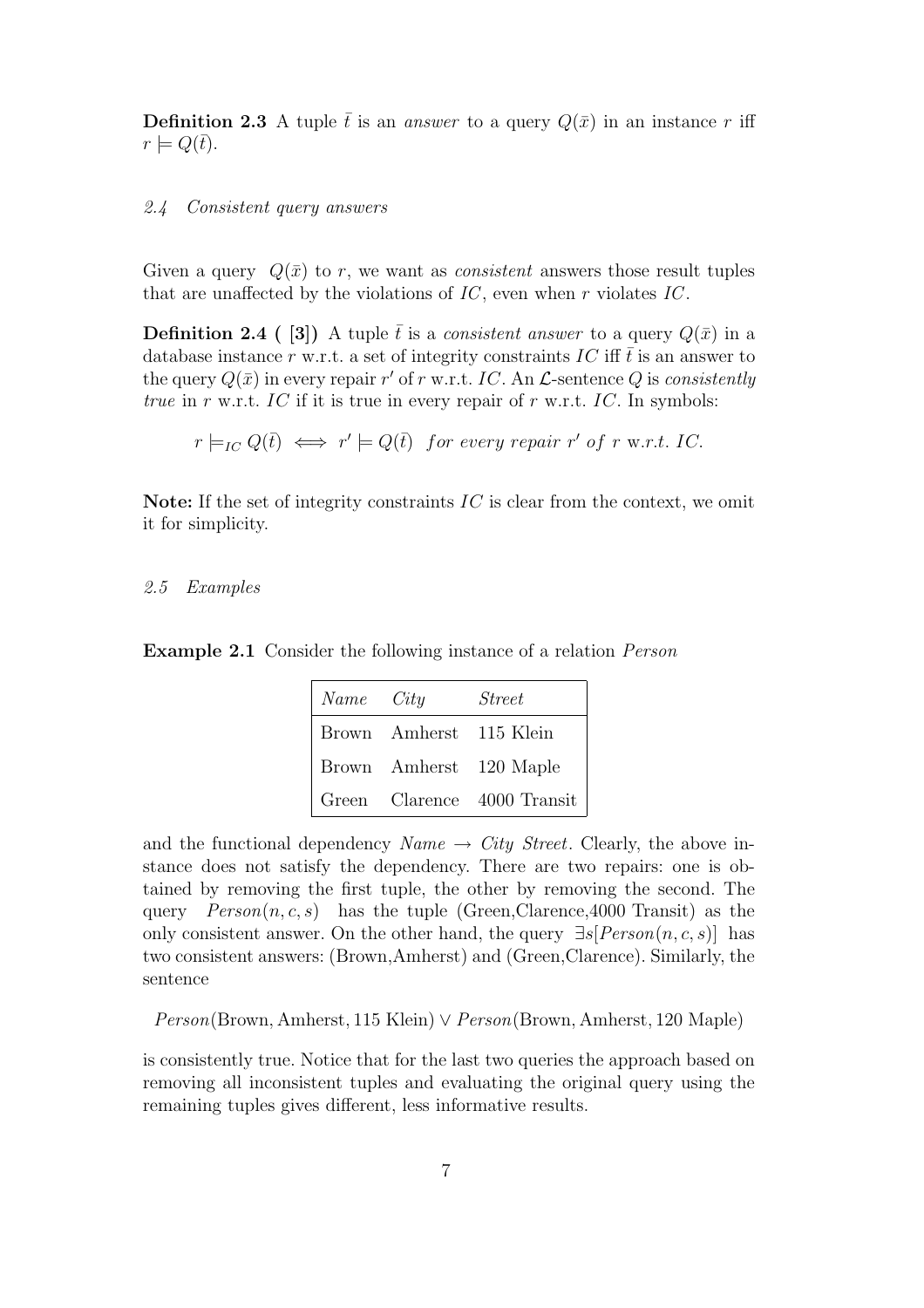Example 2.2 Consider a database with two relations  $Employee(SSNName)$ and *Manager(SSN)*. There are functional dependencies  $SSN \rightarrow Name$  and  $Name \rightarrow SSN$ , and an inclusion dependency

$$
Manager[SSN] \subseteq Employee[SSN].
$$

The relations have the following instances:

| Employee   |       |            |
|------------|-------|------------|
| $SSN$      | Name  | Manager    |
| 123456789  | Smith | <i>SSN</i> |
| 5555555555 | Jones | 123456789  |
| 5555555555 | Smith | 5555555555 |

The instances do not violate the IND but violate both FDs. If we consider only the FDs, there are two repairs: one obtained by removing the third tuple from Employee, and the other by removing the first two tuples from the same relation. However, the second repair violates the IND. This can be fixed by removing the first tuple from Manager. So if we consider all the constraints, there are two repairs:

| Employee        |      | Manager    |
|-----------------|------|------------|
| <i>SSN</i>      | Name | <i>SSN</i> |
| 123456789 Smith |      | 123456789  |
| 555555555 Jones |      | 5555555555 |

and

| Employee        |      | Manager    |
|-----------------|------|------------|
| <i>SSN</i>      | Name | <b>SSN</b> |
| 555555555 Smith |      | 5555555555 |

Example 2.3 We give here some examples of denial constraints. Consider the relation Emp with attributes Name, Salary, and Manager, with Name being the primary key. The constraint that no employee can have a salary greater than that of her manager is a denial constraint:

$$
\forall n, s, m, s', m'. \neg [Emp(n, s, m) \land Emp(m, s', m') \land s > s'].
$$

Similarly, single-tuple constraints (CHECK constraints in SQL2) are a special case of denial constraints. For example, the constraint that no employee can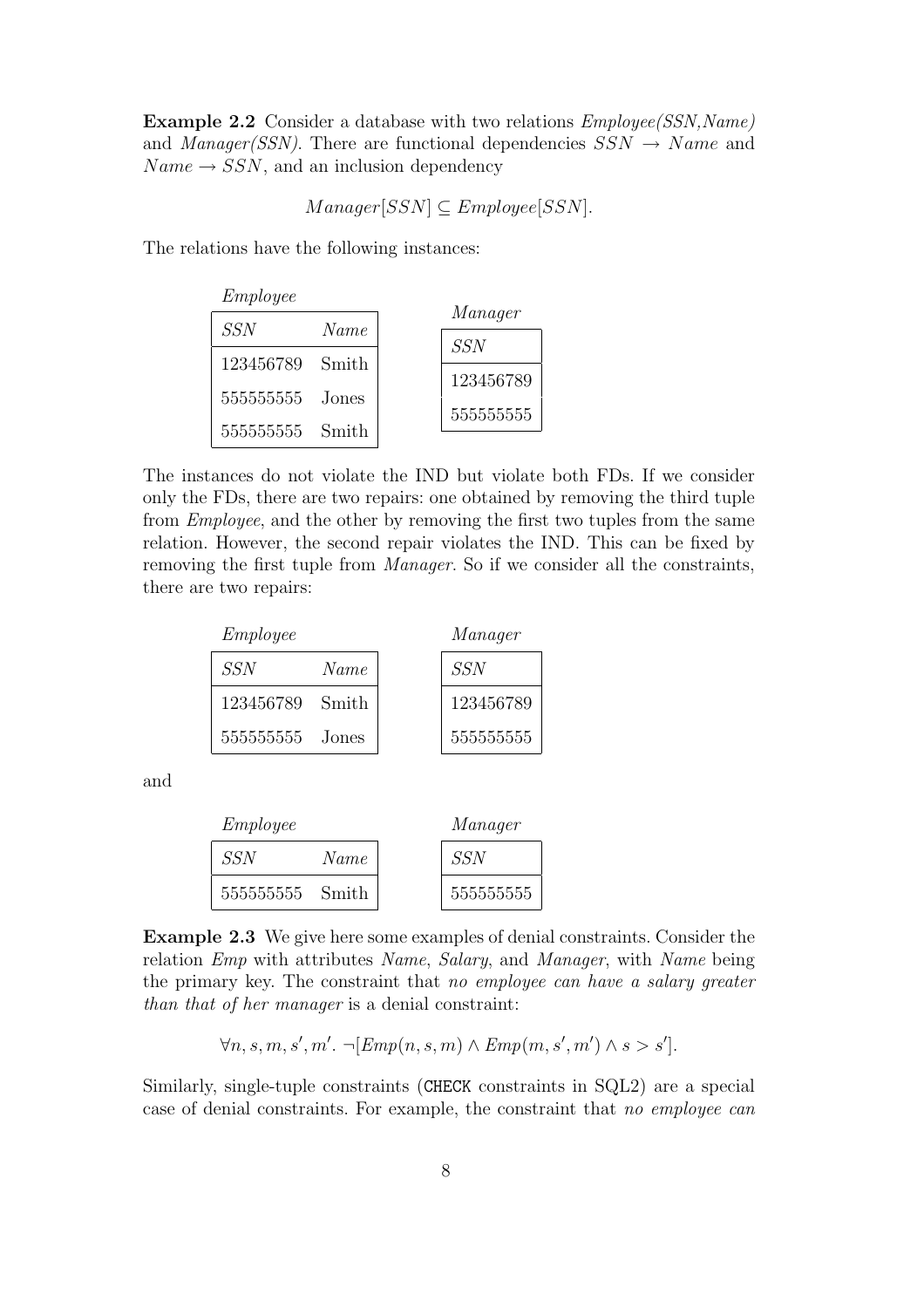have a salary over \$200000 is expressed as:

$$
\forall n, s, m. \ \neg [Emp(n, s, m) \land s > 200000].
$$

Note that a single-tuple constraint always leads to a single repair which consists of all the tuples of the original instance that satisfy the constraint.

# 2.6 Different notions of repair

The original notion of repair introduced in [3] required that the symmetric difference between a database and its repair be minimized. As explained in the introduction, this was based on the assumption that the database may be not only inconsistent but also incomplete <sup>2</sup>. The notion of repair pursued in the current paper (Definition 2.2) reflects the assumption that the database is complete. There are several reasons for this change of perspective. First, for denial constraints integrity violations can only be removed by deleting tuples, so the different notions of repair in fact coincide in this case. Therefore, all the results presented in Section 3 are not affected by the restriction of the repairs to be subsets of the original instance. Insertions can restore integrity only for inclusion dependencies (or, in general for tuple-generating dependencies [1]). Second, even for inclusion dependencies current language standards like SQL:1999 [53] allow only deletions in their repertoire of referential integrity actions. Third, disallowing insertions significantly strengthens the notion of consistent query answer, as demonstrated by the following example.

**Example 2.4** Consider a database schema consisting of two relations  $P(AB)$ and  $S(C)$ . The integrity constraints are: the FD  $A \rightarrow B$  and the IND  $B \subseteq C$ . Assume the database instance  $r_1$  consists of  $p = \{(a, b), (a, c)\}\$  and  $s = \{b\}.$ Then under Definition 2.2 there is only one repair  $r_2$  consisting of  $p' = \{(a, b)\}\$ and  $s' = s$ . On the other hand, under the definition of [3], there is one more repair  $r_3$  consisting of  $p'' = \{(a, c)\}\$ and  $s'' = \{b, c\}$ . Therefore, in the first case  $P(a, b)$  is consistently true in the original instance  $r<sub>1</sub>$ , while in the second case it is not. Note that  $P(a, c)$  is not consistently true in  $r_1$  either. Thus, in the second case  $P(a, b)$  and  $P(a, c)$  are treated symmetrically from the point of view of consistent query answering. However, intuitively there is a difference between them. Think of  $A$  being the person's name,  $B$  her address and  $S$  a list of valid addresses. Then only under Definition 2.2 would the single valid address be returned as a consistent answer.

 $2$  Incompleteness here does not mean that the database contains indefinite information in the form of nulls or disjunctions [54]. Rather, it means that *Open World* Assumption is adopted, i.e., the facts missing from the database are not assumed to be false.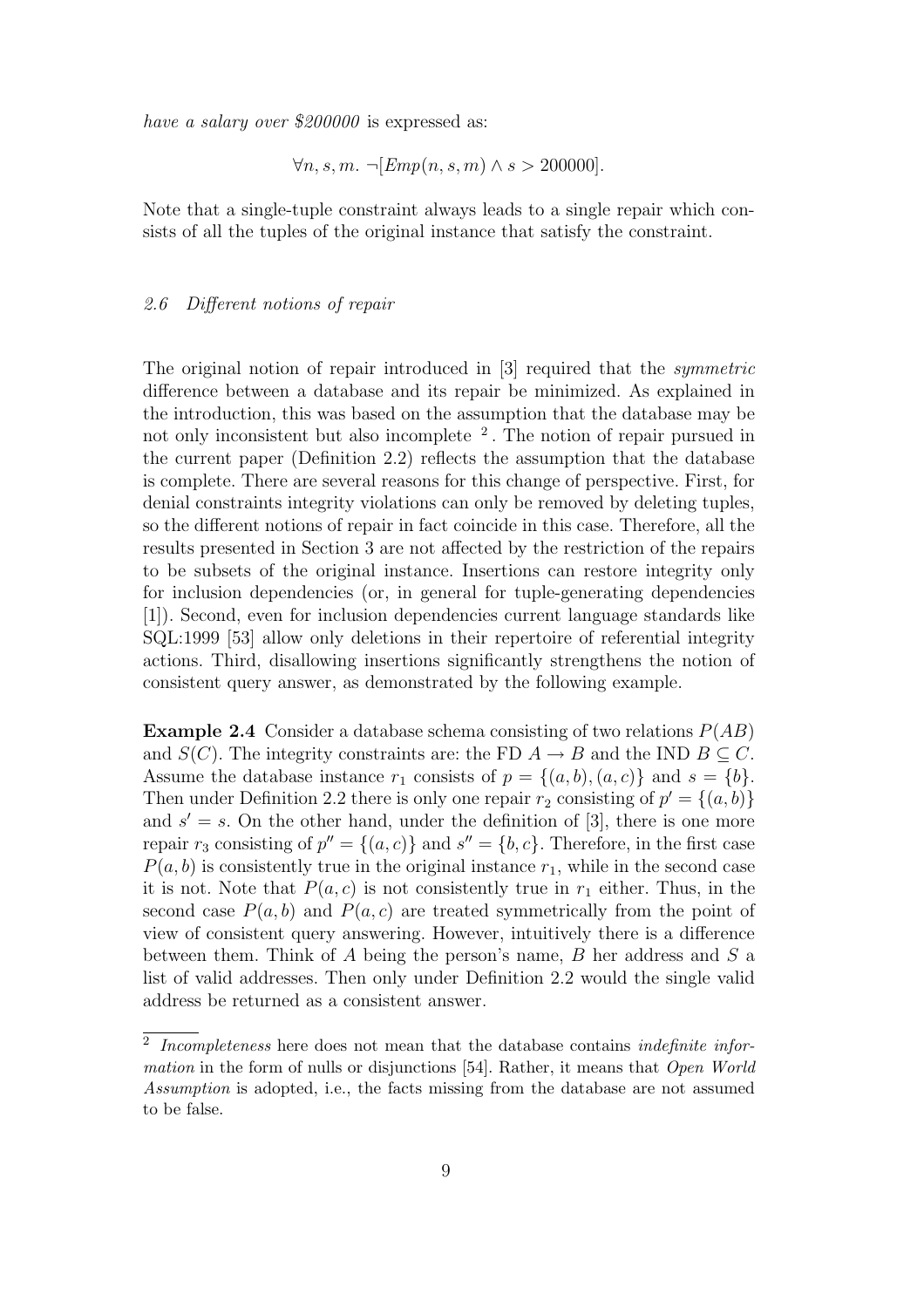Finally, insertions may lead to infinitely many repairs which are, moreover, not very intuitive as ways of fixing an inconsistent database.

Example 2.5 In Example 2.2, allowing insertions gives additionally infinitely many repairs of the form

| Employee        |               | Manager |            |
|-----------------|---------------|---------|------------|
| <b>SSN</b>      | Name          |         | SSN        |
| 123456789       | $\mathcal{C}$ |         | 123456789  |
| 555555555 Smith |               |         | 5555555555 |

where  $c$  is an arbitrary string different from  $Smith$ .

While the completeness assumption is natural in the context of data warehousing, there are many applications where a different approach should be taken. For example, in sensor databases the information may be accurate but possibly incomplete. In data integration, the information may be both incorrect and incomplete. For example, if we collect the information about an individual, it may happen that we have no address record for her (incompleteness), or multiple address records for her, coming from different data sources (inconsistency). Different semantics of repair are further discussed in the context of related work in Section 5.

## 2.7 Computational Problems

We consider here the following complexity classes:

- PTIME: the class of decision problems solvable in polynomial time by deterministic Turing machines;
- NP: the class of decision problems solvable in polynomial time by nondeterministic Turing machines;
- co-NP: the class of decision problems whose complements are solvable in NP;
- $\Sigma_2^p$  $_{2}^{p}$ : the class of decision problems solvable in polynomial time by nondeterministic Turing machines with an NP oracle;
- $\bullet$   $\Pi_2^p$ <sup>*p*</sup>: the class of decision problems whose complements are solvable in  $\Sigma_2^p$  $\frac{p}{2}$
- $\bullet$   $AC^0$ : the class of decision problems solvable by constant-depth, polynomialsize, unbounded fan-in circuits  $(AC^0 \subset P)$ .

Assume a class of databases  $\mathcal{D}$ , a class of queries  $\mathcal{Q}$  and a class of integrity constraints  $\mathcal C$  are given. We study here the complexity of the following problems: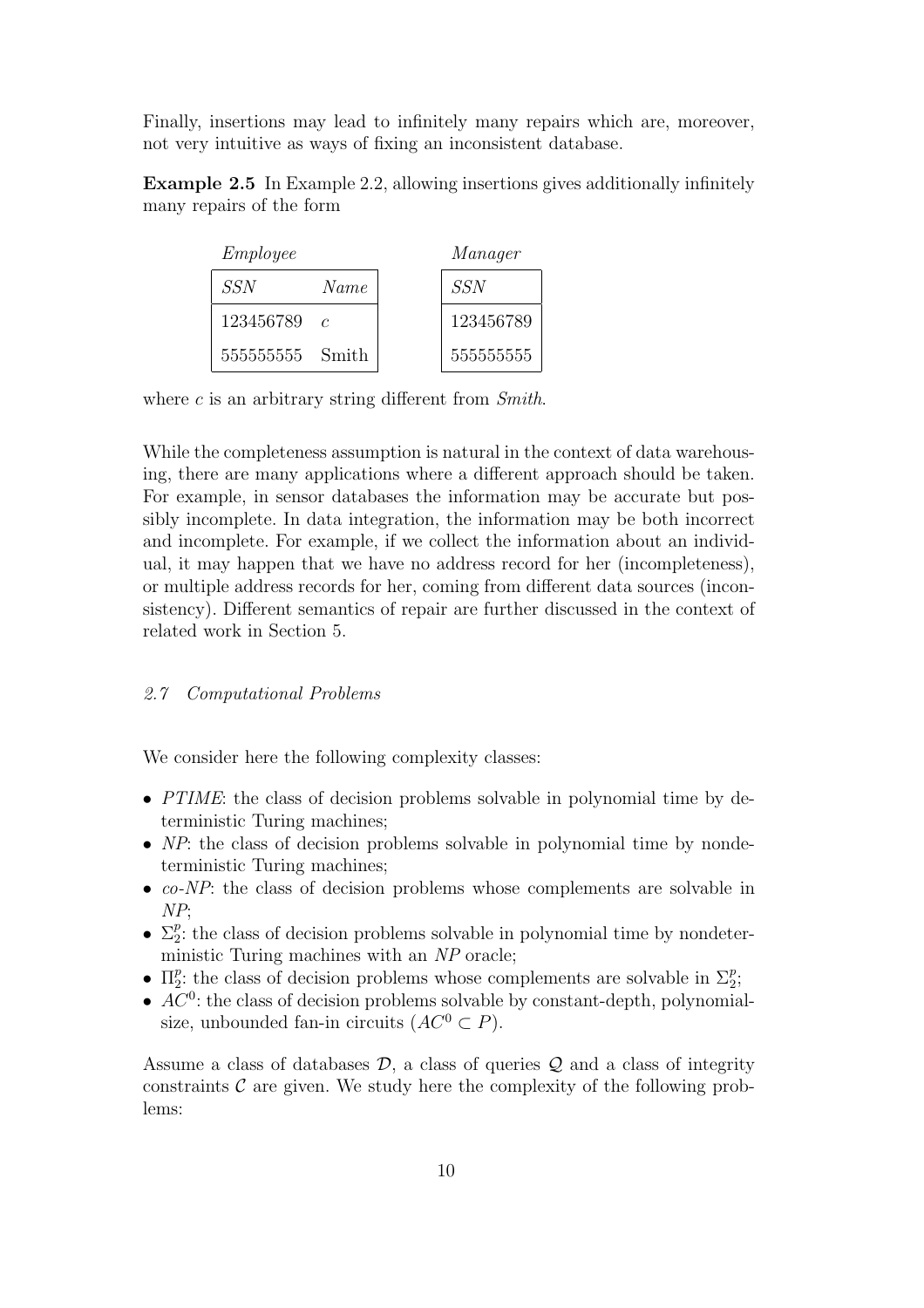• repair checking, i.e., the complexity of the set

$$
B_{IC} = \{(r, r') : r, r' \in \mathcal{D} \land r' \in \mathit{Repairs}_{IC}(r)\},\
$$

• *consistent query answers, i.e., the complexity of the set* 

$$
D_{IC,\Phi} = \{r : r \in \mathcal{D} \land r \models_{IC} \Phi\},\
$$

for a fixed sentence  $\Phi \in \mathcal{Q}$  and a fixed finite set  $IC \in \mathcal{C}$  of integrity constraints. This formulation is called data complexity [21, 56], since it captures the complexity of a problem as a function of the number of tuples in the database instance only. The database schema, the query and the integrity constraints are assumed to be fixed.

It is easy to see that even under a single key FD, there may be exponentially many repairs and thus the approach to computing consistent query answers by generating and examining all repairs is not feasible.

**Example 2.6** Consider the functional dependency  $A \rightarrow B$  and the following family of relation instances  $r_n$ ,  $n > 0$ , each of which has 2n tuples (represented as columns) and  $2<sup>n</sup>$  repairs:

| $\boldsymbol{r}_n$ |                                    |                      |
|--------------------|------------------------------------|----------------------|
|                    | $A a_1 a_1 a_2 a_2$                | $\cdots$ $a_n$ $a_n$ |
|                    | $B b_0 b_1 b_0 b_1 \cdots b_0 b_1$ |                      |

# 3 Denial constraints

#### 3.1 Conflict hypergraph

Given a set of denial constraints  $F$  and an instance  $r$ , all the repairs of  $r$  with respect to  $F$  can be succinctly represented as the *conflict hypergraph*. This is a generalization of the conflict graph defined in [5] for FDs only.

**Definition 3.1** The *conflict hypergraph*  $\mathcal{G}_{F,r}$  is a hypergraph whose set of vertices is the set  $\Sigma(r)$  of facts of an instance r and whose set of edges consists of all the sets

 ${P_1(\bar{t}_1), P_2(\bar{t}_2), \ldots P_l(\bar{t}_l)}$ 

such that

 $P_1(\bar{t}_1), P_2(\bar{t}_2), \ldots P_l(\bar{t}_l) \in \Sigma(r),$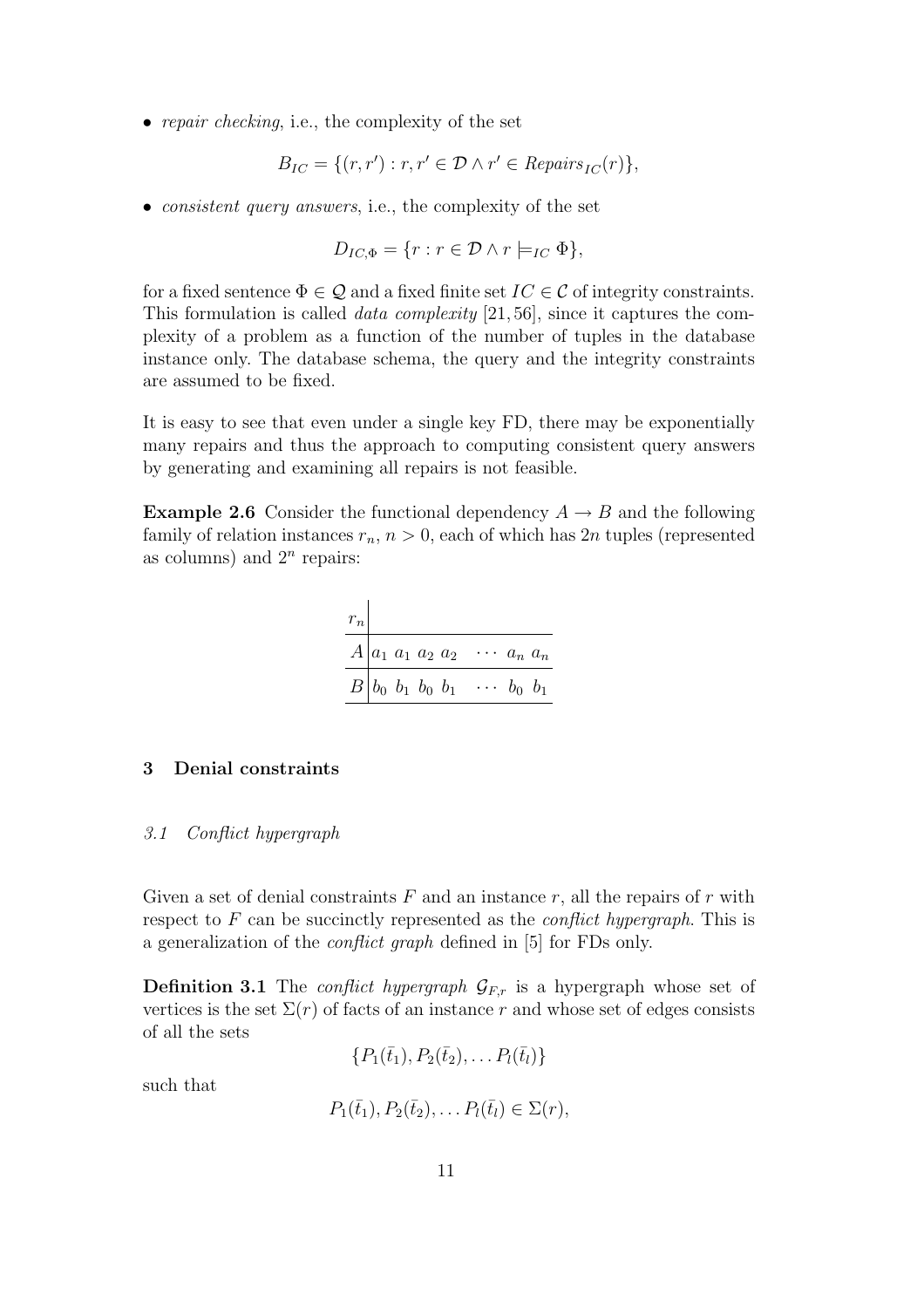and there is a constraint

$$
\forall \bar{x}_1, \bar{x}_2, \ldots \bar{x}_l. \neg [P_1(\bar{x}_1) \land P_2(\bar{x}_2) \land \ldots \land P_l(\bar{x}_l) \land \varphi(\bar{x}_1, \bar{x}_2, \ldots \bar{x}_l)]
$$

in F such that  $P_1(\bar{t}_1), P_2(\bar{t}_2), \ldots P_l(\bar{t}_l)$  violate together this constraint, which means that there exists a substitution  $\rho$  such that

$$
\rho(\bar{x}_1) = \bar{t}_1, \rho(\bar{x}_2) = \bar{t}_2, \dots \rho(\bar{x}_l) = \bar{t}_l
$$

and that  $\varphi(\bar{t}_1,\bar{t}_2,\ldots,\bar{t}_l)$  is true.

Note that there may be edges in  $\mathcal{G}_{F,r}$  that contain only one vertex. Also, the size of the conflict hypergraph is polynomial in the number of tuples in the database instance.

By an independent set in a hypergraph we mean a subset of its set of vertices which does not contain any edge.

**Proposition 3.1** Each repair of r w.r.t. F corresponds to a maximal independent set in  $\mathcal{G}_{F,r}$ .

Proposition 3.1 yields the following result:

**Proposition 3.2** [7] For every set of denial constraints  $F$  and  $\mathcal{L}$ -sentence  $\Phi$ ,  $B_F$  is in PTIME and  $D_{F,\Phi}$  is in co-NP.

**PROOF.** Checking whether  $r'$  satisfies  $F$  is in PTIME. The repair  $r'$  has also to be a maximal subset of  $r'$  that satisfies  $F$ . Checking that property can be done as follows: try all the tuples  $\bar{t}$  in  $r - r'$ , one by one. If  $r' \cup \{\bar{t}\}\$  satisfies F, then r' is not maximal. Otherwise, if for no such tuple  $\bar{t}$ , r'  $\cup \{\bar{t}\}$  satisfies  $F$ , no superset of  $r'$  can satisfy  $F$  (violations of denial constraints cannot be removed by adding tuples) and  $r'$  is maximal. The fact that  $D_{F,\Phi}$  is in co-NP follows immediately from the definition of consistent query answer.  $\blacksquare$ 

Note that the repairs of an instance  $r$  can be computed nondeterministically by picking a vertex of  $\mathcal{G}_{F,r}$  which does not belong to a single-vertex edge and adding vertices that do not result in the addition of an entire edge.

#### 3.2 Positive results

A set of constraints is generic if it does not imply any ground literal. The results in [3] imply the following: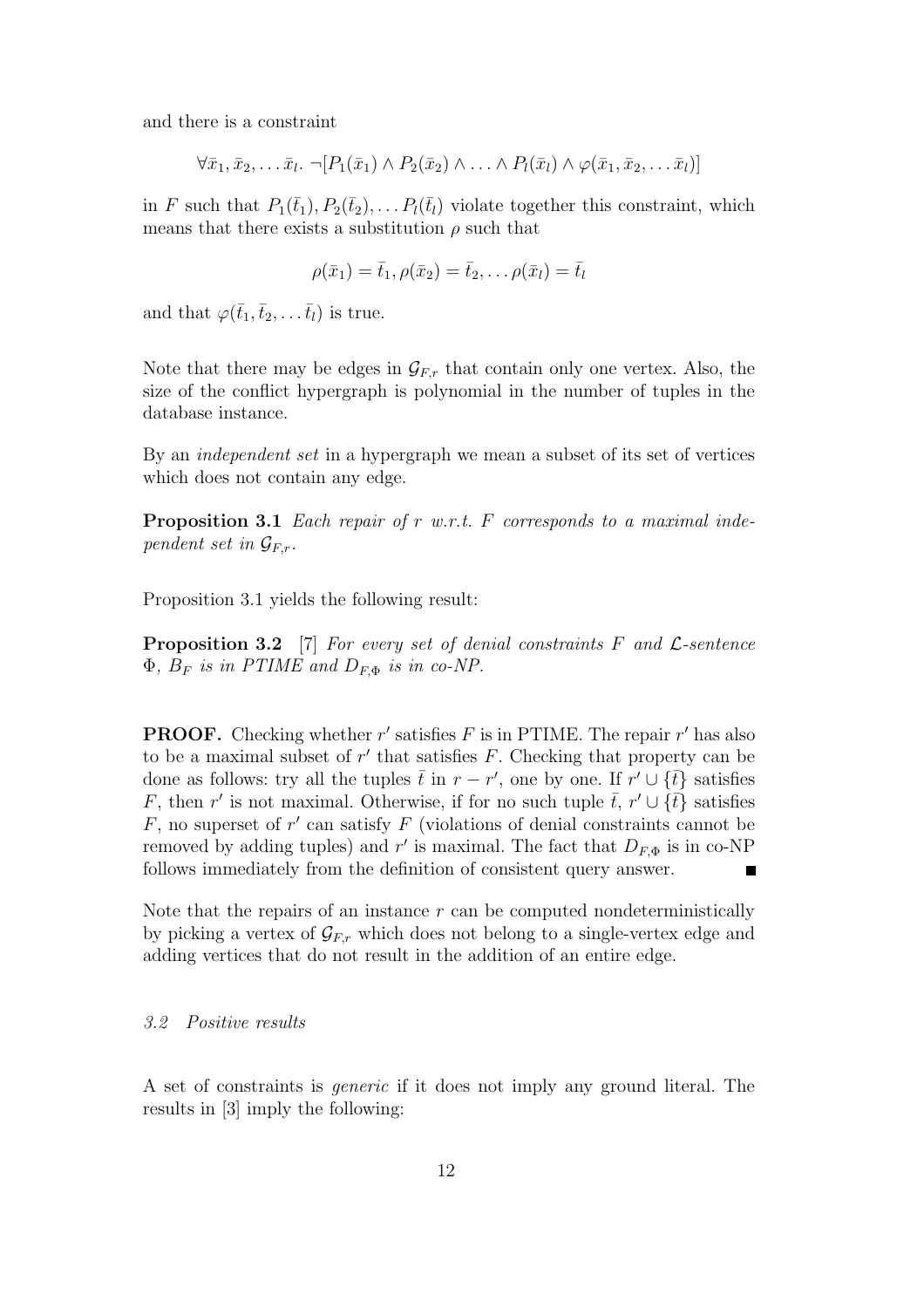Proposition 3.3 For every generic set F of binary denial constraints and full inclusion dependencies, and quantifier-free  $\mathcal{L}$ -sentence

$$
\Phi = P_1(\bar{x}_1) \wedge \cdots P_m(\bar{x}_m) \wedge \neg P_{m+1}(\bar{x}_{m+1}) \wedge \cdots \wedge \neg P_n(\bar{x}_n) \wedge \varphi(\bar{x}_1, \ldots, \bar{x}_n),
$$

 $D_{F,\Phi}$  is in PTIME.

The technique used in [3], query rewriting, does not generalize to non-binary constraints, or queries involving disjunction or quantifiers. However, nonbinary constraints and disjunctions do not necessarily lead to intractability, as shown by the following theorem.

**Theorem 3.1** For every set F of denial constraints and quantifier-free  $\mathcal{L}$ sentence  $\Phi$ ,  $D_{F,\Phi}$  is in PTIME.

**PROOF.** We assume the sentence is in CNF<sup>3</sup>, i.e., of the form  $\Phi = \Phi_1 \wedge$  $\Phi_2 \wedge \dots \Phi_l$ , where each  $\Phi_i$  is a disjunction of ground literals.  $\Phi$  is true in every repair of an instance r if and only if each of the clauses  $\Phi_i$  is true in every repair of r. So it is enough to provide a polynomial algorithm which will check if a given ground clause is consistently *true* in  $r$ .

It is easier to think that we are checking if a ground clause is not consistently true in  $r$ . This means that we are checking, whether there exists a repair  $r'$  in which  $\neg \Phi_i$  is true for some *i*. But  $\neg \Phi_i$  is of the form

$$
P_1(\bar{t}_1) \wedge P_2(\bar{t}_2) \wedge \ldots \wedge P_m(\bar{t}_m) \wedge \neg P_{m+1}(\bar{t}_{m+1}) \wedge \ldots \wedge \neg P_n(\bar{t}_n),
$$

where the  $\bar{t}_j$ 's are tuples of constants. WLOG, we assume that all the facts in the set  $\{P_1(\bar{t}_1), \ldots, P_n(\bar{t}_n)\}\$  are mutually distinct, and that literals with built-in predicates have been replaced by their truth values and the resulting formula simplified.

The nonderministic algorithm selects for every j,  $m+1 \leq j \leq n$ ,  $P_i(\bar{t}_i) \in \Sigma(r)$ , an edge  $E_j \in \mathcal{G}_{F,r}$  such that  $P_j(\bar{t}_j) \in E_j$ , and constructs a set of facts S such that

$$
S = \{P_1(\bar{t}_1), \dots, P_m(\bar{t}_m)\} \cup \bigcup_{m+1 \leq j \leq n, P_j(\bar{t}_j) \in \Sigma(r)} (E_j - \{P_j(\bar{t}_j)\})
$$

and there is no edge  $E \in \mathcal{G}_{F,r}$  such that  $E \subseteq S$ . If the construction of S succeeds, then a repair in which  $\neg \Phi_i$  is true can be built by adding to S new

<sup>&</sup>lt;sup>3</sup> This assumption does not reduce the generality of our results, because every ground query can be converted to CNF independently of the database, and thus without affecting the data complexity of query evaluation. However, from a practical point of view, CNF conversion may lead to unacceptably complex queries.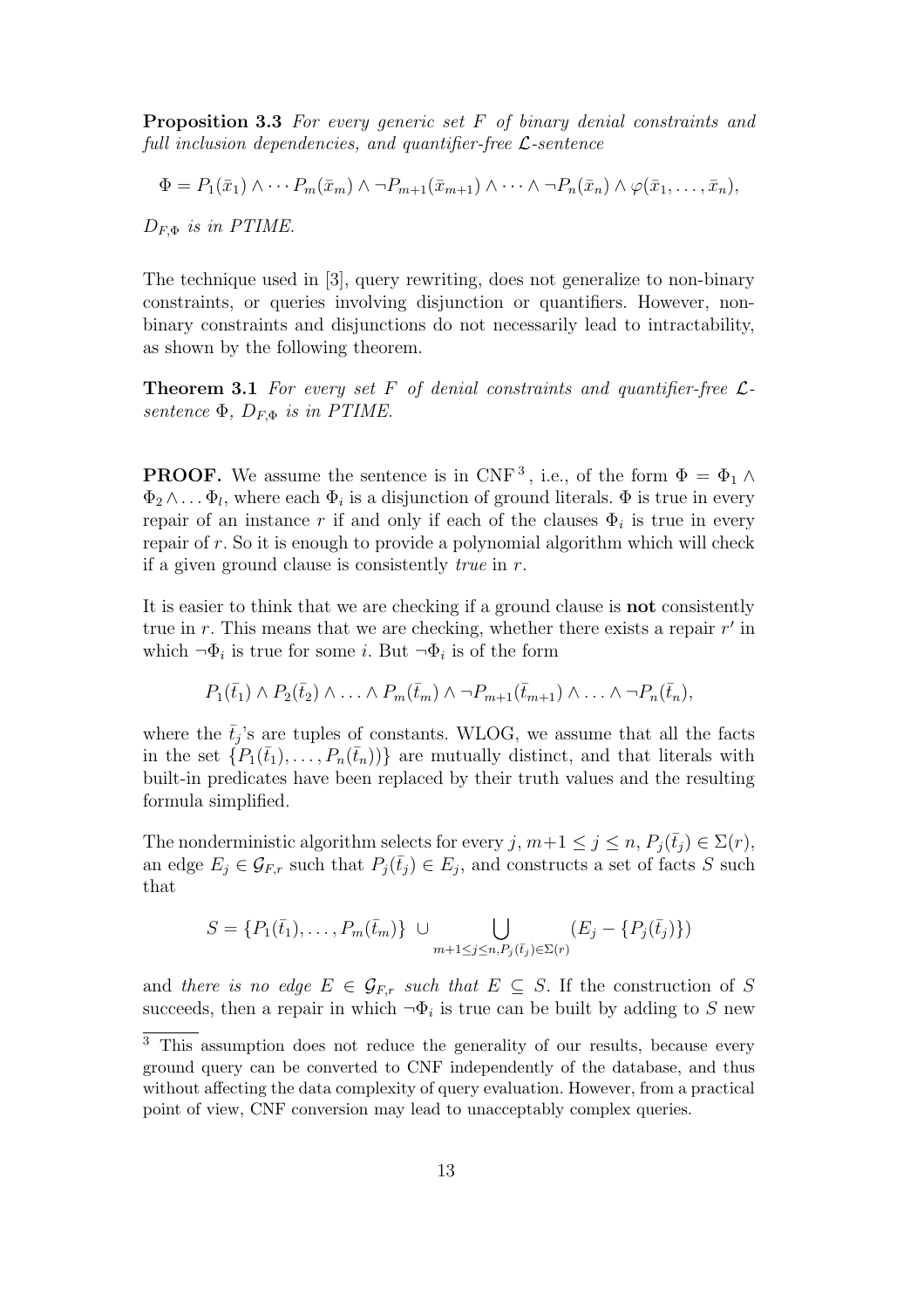facts from  $\Sigma(r)$  until the set is maximal independent. The algorithm needs  $n - m$  nondeterministic steps, a number which is independent of the size of the database (but dependent on  $\Phi$ ), and in each of its nondeterministic steps selects one possibility from a set whose size is polynomial in the size of the database. So there is an equivalent PTIME deterministic algorithm.

We prove now the correctness of the above algorithm. First, we show that if the algorithm terminates with YES, then there is a repair  $r'$  of  $r$  such that

$$
r' \models P_1(\bar{t}_1) \land P_2(\bar{t}_2) \land \ldots \land P_m(\bar{t}_m) \land \neg P_{m+1}(\bar{t}_{m+1}) \land \ldots \land \neg P_n(\bar{t}_n).
$$

We take r' to be the instance such that  $\Sigma(r')$   $(\Sigma(r') \supseteq S)$  is the set of facts constructed by the algorithm. Clearly,  $r' \models P_1(\bar{t}_1) \land P_2(\bar{t}_2) \land \ldots \land P_m(\bar{t}_m)$ . By construction,  $r'$  satisfies the integrity constraints and is maximal.

We show now that for every  $i = m + 1, \ldots, n$ ,  $P_i(\bar{t}_i) \notin \Sigma(r')$ . That is clearly the case if  $P_i(\bar{t}_i) \notin \Sigma(r)$  because  $\Sigma(r') \subseteq \Sigma(r)$ . Also, if  $E_i$  and  $E_j$ ,  $i, j =$  $m+1, \ldots, n$ , are different edges selected by the algorithm, then  $P_i(\bar{t}_i) \notin (E_i \{P_i(\bar{t}_i)\}\)$ . Assume that  $P_i(\bar{t}_i) \in (E_j - \{P_j(\bar{t}_j)\})$ . Then

$$
(E_i - \{P_i(\bar{t}_i)\}) \cup (E_j - \{P_j(\bar{t}_j)\}) \supseteq E_i,
$$

which contradicts the definition of the set  $S$ , since  $S$  cannot contain an edge of the conflict hypergraph. Finally,  $P_i(\bar{t}_i)$  cannot have been added in the last stage of the algorithm, since then  $\Sigma(r') \supseteq E_i$ , which contradicts the fact that  $r'$ by construction corresponds to an independent set in the conflict hypergraph.

Second, assume that there is a repair  $r'$  of r such that

$$
r' \models P_1(\bar{t}_1) \land P_2(\bar{t}_2) \land \ldots \land P_m(\bar{t}_m) \land \neg P_{m+1}(\bar{t}_{m+1}) \land \ldots \land \neg P_n(\bar{t}_n).
$$

We show that the algorithm terminates with YES. Note first that for every  $P_i(\bar{t}_i) \in \Sigma(r)$   $(i = m+1, \ldots, n)$ , there is an edge E of the conflict hypergraph such that

$$
E - \{P_i(\bar{t}_i)\} \subseteq \Sigma(r').
$$

Otherwise,  $P_i(\bar{t}_i)$  can be added to  $\Sigma(r')$  without violating the integrity constraints. But this would violate the maximality of r'. For every  $P_i(\bar{t}_i) \in \Sigma(r)$ , denote by  $E_i$  some edge such that  $E_i - \{P_i(\bar{t}_i)\} \subseteq \Sigma(r')$ . We have that

$$
\bigcup_{m+1 \leq j \leq n, P_j(\bar{t}_j) \in \Sigma(r)} (E_i - P_i(\bar{t}_i)) \subseteq \Sigma(r').
$$

But then there is no edge  $E$  such that

$$
E \subseteq \bigcup_{m+1 \leq j \leq n, P_j(\bar{t}_j) \in \Sigma(r)} (E_i - P_i(\bar{t}_i)),
$$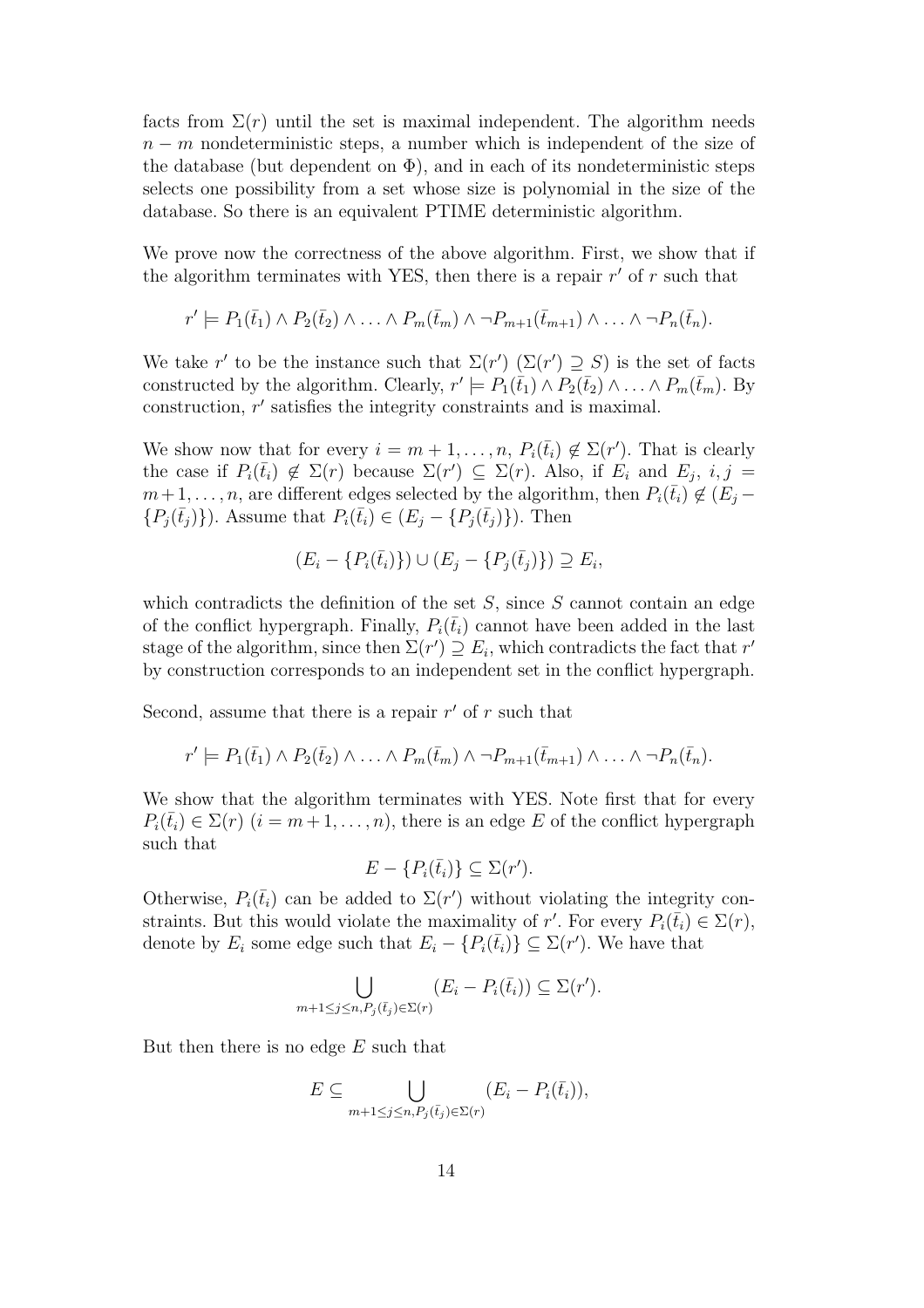since otherwise  $E \subseteq \Sigma(r')$  which would make r' violate the constraints. We also note that  $E_i \neq E_j$  for  $i \neq j$ , since otherwise  $E_i \subseteq \Sigma(r')$ . Putting all this together, we can obtain a set of facts S such that

$$
S = \{P_1(\bar{t}_1), \dots, P_m(\bar{t}_m)\} \cup \bigcup_{m+1 \leq j \leq n, P_j(\bar{t}_j) \in \Sigma(r)} (E_j - \{P_j(\bar{t}_j)\})
$$

 $\blacksquare$ 

and there is no edge  $E \in \mathcal{G}_{E,r}$  such that  $E \subset S$ .

The above approach can be generalized to any quantifier-free query, not necessarily ground. The idea is to design a generator of ground queries and use the above algorithm as a checker. [24] shows how to derive the generator which is a first-order query obtained by transformation from the original one. This shows that computing all consistent answers to quantifier-free queries can be done in polynomial time. [24] also describes a database middleware system for computing consistent query answers, based on this idea.

In the case when the set  $F$  of integrity constraints consists of only one  $FD$  per relation the conflict hypergraph has a very simple form. It is a disjoint union of full multipartite graphs. If this single dependency is a key dependency then the conflict graph is a union of disjoint cliques. Because of this very simple structure we hoped that it would be possible, in such a situation, to compute in polynomial time the consistent answers not only to quantifier-free queries but also to all conjunctive queries. As we are going to see now, this is only possibly if the conjunctive queries are suitably restricted.

**Theorem 3.2** Let F be a set of FDs, each dependency over a different relation among  $P_1, P_2, \ldots, P_k$ . Then for each closed simple conjunctive query Q, there exists a sentence Q' such that for every database instance  $r, r \models_F Q$  iff  $r \models Q'$ . Consequently,  $D_{F,Q}$  is in P.

**PROOF.** For simplicity, we present the construction assuming that  $k = 2$ and each of  $P_1$  and  $P_2$  has three attributes ABC; moving to the general case is straightforward. Assume that an FD  $A \rightarrow B$  is defined over both  $P_1$  and  $P_2$ . The query Q is of the following form

 $\exists x_1, y_1, z_1, x_2, y_2, z_2$ .  $[P_1(x_1, y_1, z_1) \wedge P_2(x_2, y_2, z_2) \wedge c_1(x_1, y_1, z_1) \wedge c_2(x_2, y_2, z_2)].$ 

Then, the query  $Q'$  is as follows:

$$
\exists x_1, y_1, z_1, x_2, y_2, z_2. \ \forall y'_1, z'_1, y'_2, z'_2. \ \exists z''_1, z''_2. \ [P_1(x_1, y_1, z_1) \land P_2(x_2, y_2, z_2) \land c_1(x_1, y_1, z_1) \land c_2(x_2, y_2, z_2) \land (P_1(x_1, y'_1, z'_1) \land P_2(x_2, y'_2, z'_2) \Rightarrow P_1(x_1, y'_1, z''_1) \land P_2(x_2, y'_2, z''_2) \land c_1(x_1, y'_1, z''_1) \land c_2(x_2, y'_2, z''_2))].
$$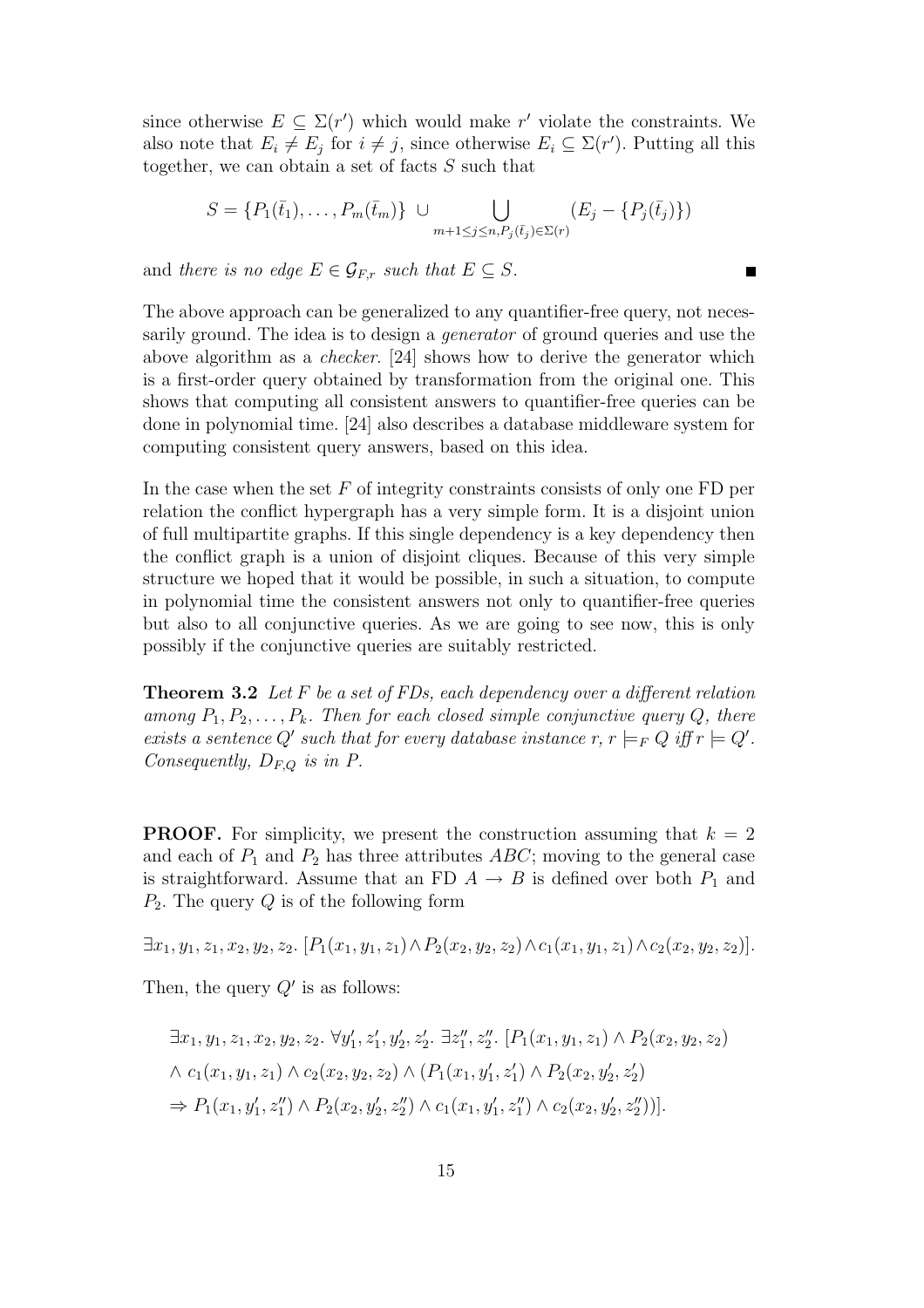As noted above, in this case the conflict hypergraph is a disjoint union of full multipartite graphs. A repair of the given instance  $p_1$  of  $P_1$  is fixed by choosing for every x a single y such that  $P_1(x, y, z)$  is true in this instance for some z; similarly for the given instance  $p_2$  of  $P_2$ .

Now if Q' is false, then for each  $a_1 \in \pi_A(p_1)$ , we can choose  $b_1 \in \pi_B(\sigma_{A=a_1}(p_1))$ such that the resulting repair of  $p_1$  falsifies the formula

$$
\exists x_1, u_1, z_1. P_1(x_1, y_1, z_1) \wedge c_1(x_1, y_1, z_1).
$$

Similarly, we can choose a repair of  $p_2$  that falsifies the formula

$$
\exists x_2, u_2, z_2. P_1(x_2, y_2, z_2) \land c_2(x_2, y_2, z_2).
$$

Those two repairs taken together constitute a repair falsifying Q. Assume now that  $Q'$  is true. Then  $Q$  is clearly true in every repair, since for every  $a_1 \in$  $\pi_A(p_1)$  and every  $b_1 \in \pi_B(\sigma_{A=a_1}(p_1))$ , there is a  $d_1 \in \pi_C(\sigma_{A=a_1 \wedge B=b_1}(p_1))$  such that  $P_1(a_1, b_1, d_1) \wedge c_1(a_1, b_1, d_1)$ , and similarly for  $p_2$ . Note the importance of the fact that there is no connection, explicit or implied, between the variables occurring in  $P_1$  and  $c_1$  and those in  $P_2$  and  $c_2$ .

 $Q'$  being a first-order query can be evaluated in PTIME (or more precisely,  $AC<sup>0</sup>$ ) data complexity. Also, note that the size of  $Q'$  is linear in the size of  $Q$ .  $\blacksquare$ 

What if we consider queries where an existentially-quantified variable in the closed simple conjunctive query Q becomes free? As long as the query does not contain multiple occurrences of the same variable, the set of consistent answers to such a query can obtained by evaluating the transformed query  $Q'$  from which the appropriate quantifiers are dropped, thus still in polynomial time. This is because a formula  $P_i(\ldots, a, \ldots)$  (where a is a constant and  $i = 1, 2$ ) is equivalent to  $\exists x. P_i(\ldots, x, \ldots) \wedge x = a$ . The consistent answers to a nonground query can be obtained by considering all possible bindings for the variables in the query and evaluating each ground query obtained in this manner. Those bindings are restricted to values coming from the appropriate columns in the database instance. However, the latter restriction is already guaranteed by the form of the query.

We show now that the above results are the strongest possible, since relaxing any of the restrictions leads to co-NP-completeness. This is the case even though we limit ourselves to key FDs.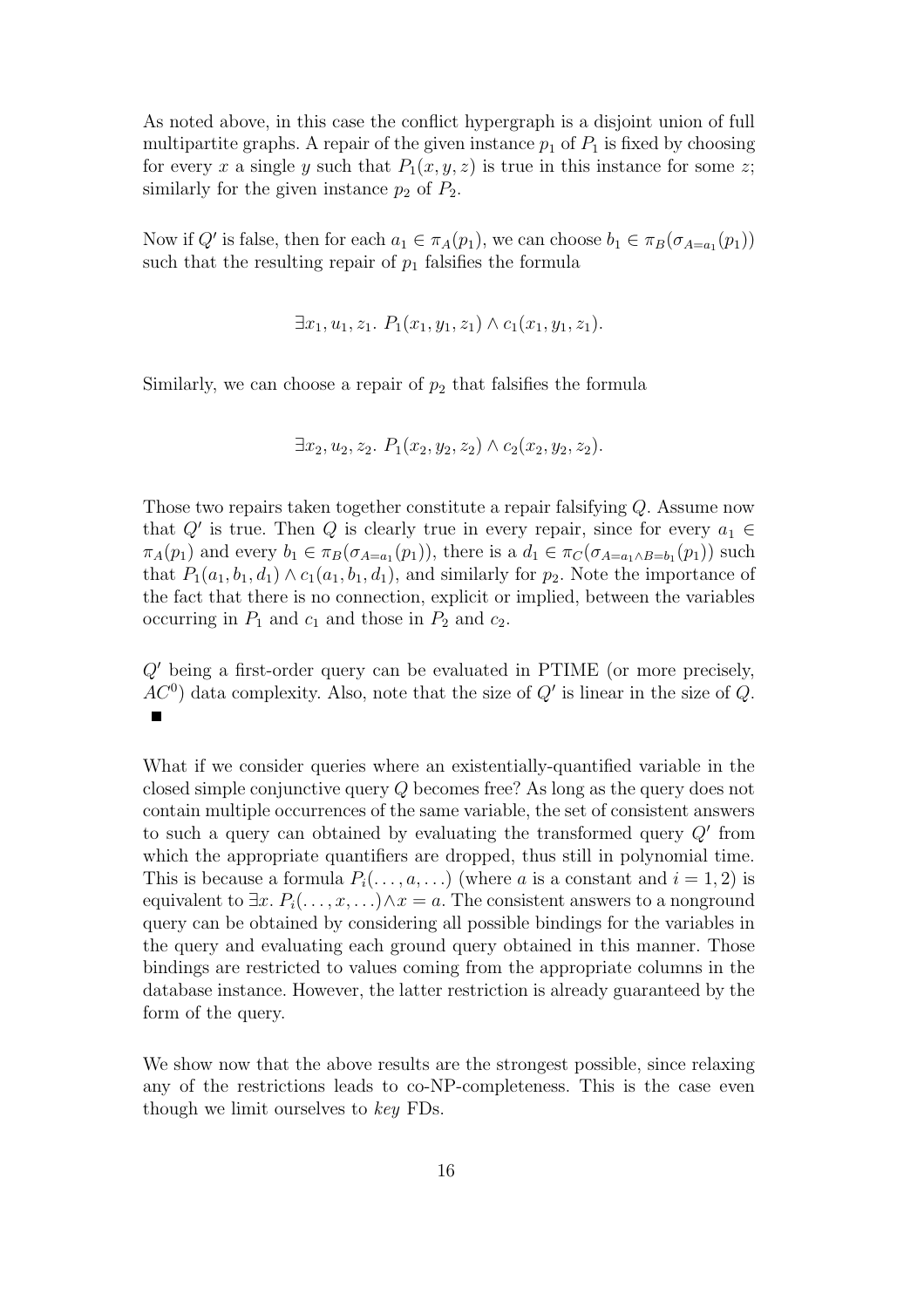Theorem 3.3 There exist a key FD f and a closed conjunctive query

$$
Q \equiv \exists x, y, z. \ [R(x, y, c) \land R(z, y', d) \land y = y'],
$$

for which  $D_{\{f\},Q}$  is co-NP-complete.

**PROOF.** Reduction from MONOTONE 3-SAT. The FD is  $A \rightarrow BC$ . Let  $\Phi = \phi_1 \wedge \ldots \phi_m \wedge \psi_{m+1} \ldots \wedge \psi_l$  be a conjunction of clauses, such that all occurrences of variables in  $\phi_i$  are positive and all occurrences of variables in  $\psi_i$  are negative. We build a database with the facts  $R(i, p, c)$  if the variable p occurs in the clause  $\phi_i$  and  $R(i, p, d)$  if the variable p occurs in the clause  $\psi_i$ . Now, there is an assignment which satisfies  $\Phi$  if and only if there exists a repair of the database in which Q is false. To show the  $\Rightarrow$  implication, select for each clause  $\phi_i$  one variable  $p_i$  which occurs in this clause and whose value is 1 and for each clause  $\psi_i$  one variable  $p_i$  which occurs in  $\psi_i$  and whose value is 0. The set of facts  $\{R(i, p_i, c) : i \leq m\} \cup \{R(i, p_i, d) : m + 1 \leq i \leq l\}$  is a repair in which the query Q is false. The  $\Leftarrow$  implication is even simpler.  $\blacksquare$ 

Remark: The above proof can be easily adapted to the case of a two-literal conjunctive query in which each literal refers to a different binary relation.

#### 3.4 Two key dependencies, single-atom query

By a bipartite edge-colored graph we mean a tuple  $\mathcal{G} = \langle V, E, B, G \rangle$  such that  $\langle V, E \rangle$  is an undirected bipartite graph and  $E = B \cup G$  for some given disjoint sets  $B, G$  (so we think that each of the edges of  $G$  has one of the two colors).

**Definition 3.2** Let  $\mathcal{G} = \langle V, E, B, G \rangle$  be a bipartite edge-colored graph, and let  $M \subset E$ . We say that M is maximal V-free if:

- (1) M is a maximal (w.r.t. inclusion) subset of E with the property that: (\*) neither  $M(x, y) \wedge M(x, z)$  nor  $M(y, x) \wedge M(z, x)$  holds for any  $x, y, z$ , (unless  $y = z$ )
- $(2)$   $M \cap B = \emptyset$ .

We say that G has the max- $V$ -free property if there exists M which is maximal  $V$ -free.

Of course there always exists a maximal subset M of E satisfying  $(*)$ : to built such  $M$  it is enough to begin with the empty set and keep adding to it edges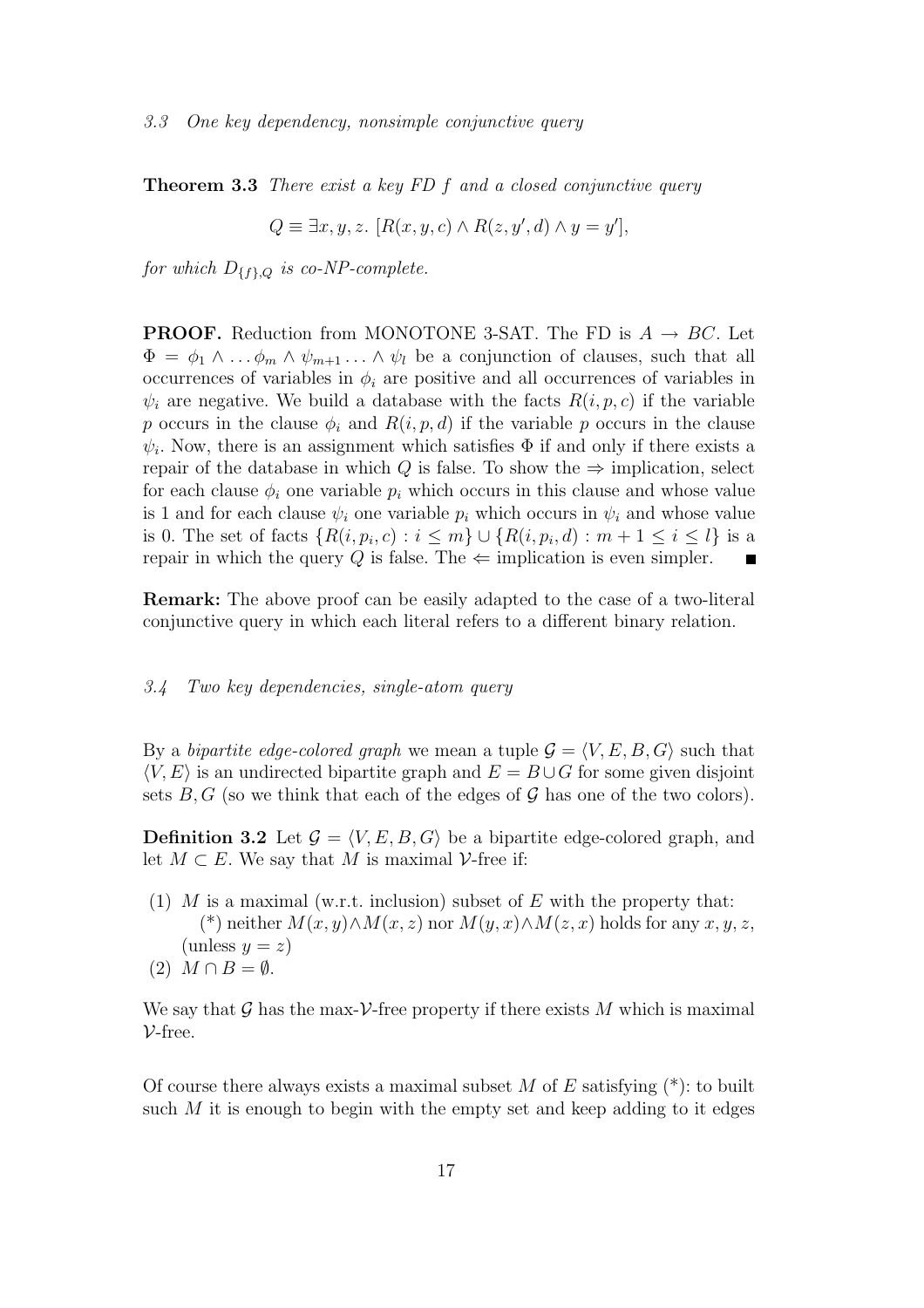from E as long as it is possible without violating  $(*)$ . But for maximal  $\mathcal V$ -free property it is not enough that such a maximal  $M$  exists: the second condition from the definition requires that  $M$  should also be disjoint with  $B$ . So one can imagine that a bipartite edge-colored graph has the maximal  $\mathcal V$ -free property if a maximal  $M$  can be reached by the above construction without adding edges from B.

Lemma 3.1 Max-V-free is an NP-complete property of bipartite edge-colored graphs.

**PROOF.** Reduction from 3-COLORABILITY. Let  $\mathcal{H} = \langle U, D \rangle$  be some undirected graph. This is how we define the bipartite edge-colored graph  $\mathcal{G}_{H}$ :

- (1)  $V = \{v_{\varepsilon}, v_{\varepsilon}': v \in U, \varepsilon \in \{m, n, r, g, b\}\}\,$ , which means that there are 10 nodes in the graph  $\mathcal G$  for each node of  $\mathcal H$ ;
- (2)  $G(v_m, v'_r)$ ,  $G(v_m, v'_b)$ ,  $G(v_n, v'_b)$ ,  $G(v_n, v'_g)$ ,  $G(v_r, v'_m)$ ,  $G(v_b, v'_m)$ ,  $G(v_b, v'_n)$ , and  $G(v_g, v'_n)$  hold for each  $v \in U$ ;
- (3)  $B(v_\epsilon, v'_\epsilon)$  holds for each  $v \in U$  and each pair  $\epsilon, \epsilon \in \{r, g, b\}$  such that  $\epsilon \neq \varepsilon;$
- (4)  $B(v_{\varepsilon}, u'_{\varepsilon})$  holds for each  $\varepsilon \in \{r, g, b\}$  and each pair  $u, v \in U$  such that  $D(u, v)$ .

Suppose that  $H$  is 3-colorable. We fix a coloring of  $H$  and construct the set M. For each  $v \in U$ : if the color of v is Red, then the edges  $G(v_m, v'_b)$ ,  $G(v_n, v'_g)$ and  $G(v_b, v'_m), G(v_g, v'_n)$  are in M. If color of v is Green, then the edges  $G(v_m, v'_r), G(v_n, v'_b)$  and  $G(v_r, v'_m), G(v_b, v'_n)$  are in M, and if the color of v is Blue, then the edges  $G(v_m, v'_r)$ ,  $G(v_n, v'_g)$  and  $G(v_r, v'_m)$ ,  $G(v_g, v'_n)$  are in M. It is easy to see that the set M constructed in this way is maximal  $\mathcal{V}\text{-free}$ .

For the other direction, suppose that a maximal V-free set M exists in  $\mathcal{G}_{\mathcal{H}}$ . Then, for each  $v \in U$  there is at least one node among  $v_r, v_q, v_b$  which does not belong to any G-edge in M. Let  $v_{\epsilon}$  be this node. Also, there is at least one such node (say,  $v'_{\varepsilon}$ ) among  $v'_{r}$ ,  $v'_{g}$ ,  $v'_{b}$ . Now, it follows easily from the construction of  $\mathcal{G}_{\mathcal{H}}$  that if M is maximal V-free then  $\epsilon = \varepsilon$ . Let this  $\epsilon$  be color of v in  $\mathcal{G}$ . It is easy to check that the coloring defined in this way is a legal 3-coloring of G.  $\blacksquare$ 

**Theorem 3.4** There is a set  $F$  of two key dependencies and a closed conjunctive query  $Q \equiv \exists x, y$ . [ $R(x, y, b)$ ], for which  $D_{F,Q}$  is co-NP-complete.

**PROOF.** The 2 dependencies are  $A \rightarrow BC$  and  $B \rightarrow AC$ . For a given bipartite edge-colored graph  $G = \langle V, E, B, G \rangle$  we build a database with the tuples  $(x, y, g)$  if  $G(x, y)$  holds in  $\mathcal G$  and  $(x, y, b)$  if  $B(x, y)$  holds in  $\mathcal G$ . Now the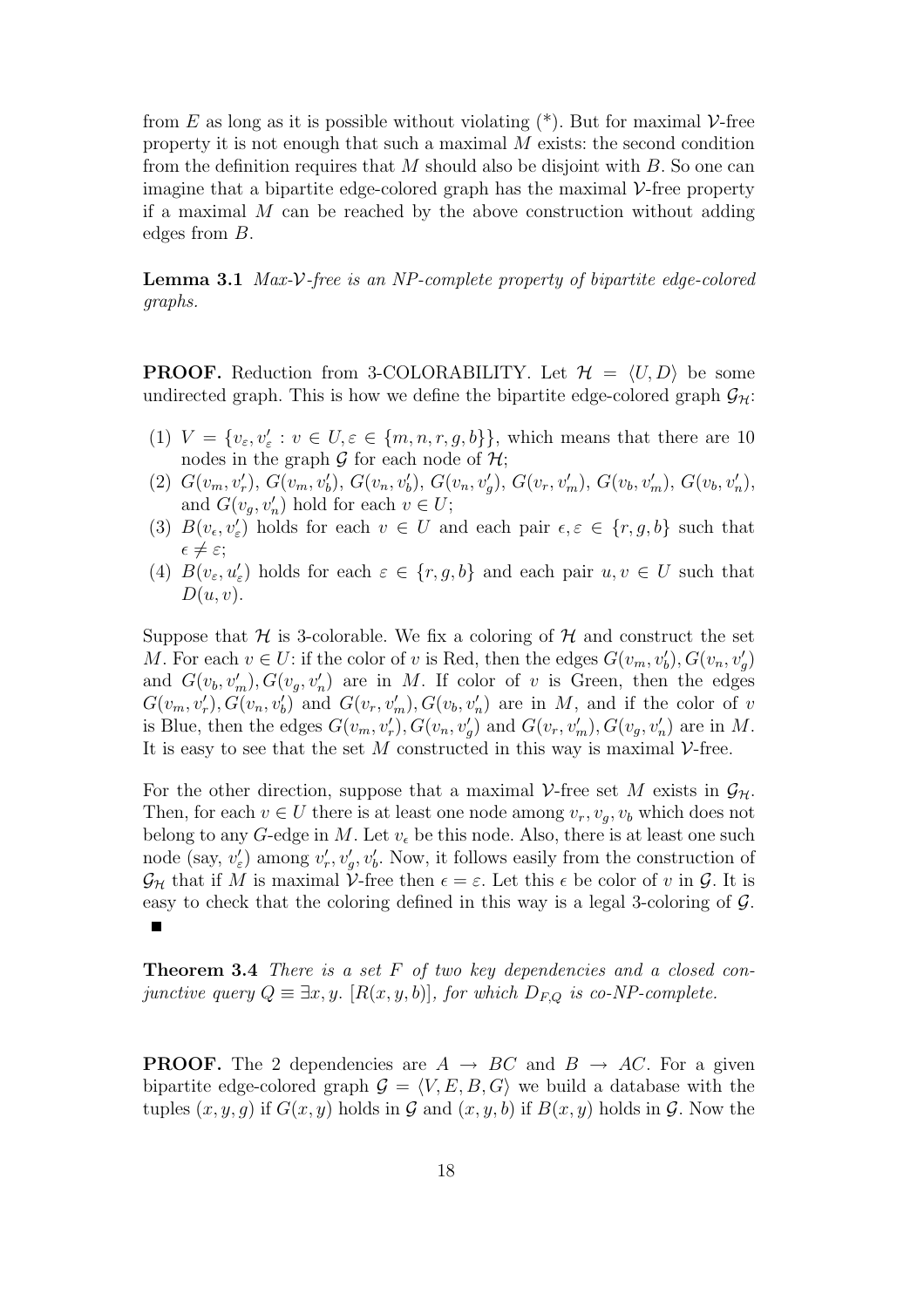theorem follows from Lemma 3.1 since a repair in which the query Q is not true exists if and only if  $\mathcal G$  has the max- $\mathcal V$ -free property.

## 3.5 One denial constraint

By an edge-colored graph we mean a tuple  $\mathcal{G} = \langle V, E, P, G, B \rangle$  such that  $\langle V, E \rangle$ is a (directed) graph and  $E = P \cup G \cup B$  for some given pairwise disjoint sets  $P, G, B$  (which we interpret as colors). We say that the edge colored graph  $G$ has the Y property if there are  $x, y, z, t \in V$  such that  $E(x, y), E(y, z), E(y, t)$ hold and the edges  $E(y, z)$  and  $E(y, t)$  are of different colors.

**Definition 3.3** We say that the edge-colored graph  $\langle V, E, P, G, B \rangle$  has the max-Y-free property if there exists a subset M of E such that  $P \cap M = \emptyset$  and the following conditions hold:

- (1)  $\langle V, M, P \cap M, G \cap M, B \cap M \rangle$  does not have the *Y*-property;
- (2) M is a maximal (w.r.t. inclusion) subset of E satisfying the first condition.

Like in the definition of the max- $\nu$ -free property, also here there always exists  $M \subseteq E$  such that conditions 1 and 2 hold. The question is, however, if there exists an M which not only satisfies the conditions but also is disjoint from P.

Lemma 3.2 Max-Y-free is an NP-complete property of edge-colored graphs.

**PROOF.** By a reduction of 3SAT. Let  $\Phi = \phi_1 \wedge \phi_2 \wedge \ldots \wedge \phi_l$  be conjunction of clauses. Let  $p_1, p_2, \ldots, p_n$  be all the variables in  $\Phi$ . This is how we define the edge-colored graph  $\mathcal{G}_{\Phi}$ :

- (1)  $V = \{a_i, b_i, c_i, d_i : 1 \leq i \leq n\} \cup \{e_i, f_i, g_i : 1 \leq i \leq l\}$ , which means that there are 3 nodes in the new graph for each clause in  $\Phi$  and 4 nodes for each variable.
- (2)  $P(a_i, b_i)$  and  $P(e_j, f_j)$  hold for each suitable i, j;
- (3)  $G(b_i, d_i)$  and  $G(e_j, g_j)$  hold for each suitable  $i, j$ ;
- (4)  $B(b_i, c_i)$  holds for each suitable *i*;
- (5)  $G(d_i, e_j)$  holds if  $p_i$  occurs positively in  $\phi_j$ ;
- (6)  $B(d_i, e_j)$  holds if  $p_i$  occurs negatively in  $\phi_j$ ;
- (7)  $E = B \cup G \cup P$ .

Now suppose that  $\Phi$  is satisfiable, and that  $\mu$  is the satisfying assignment. We define the set  $M \subset E$  as follows. We keep in M all the G-edges from item 3 above. If  $\mu(p_i) = 1$  then we keep in M all the G-edges leaving  $d_i$  (item 5). Otherwise we keep in M all the B-edges leaving  $d_i$  (item 6). Obviously,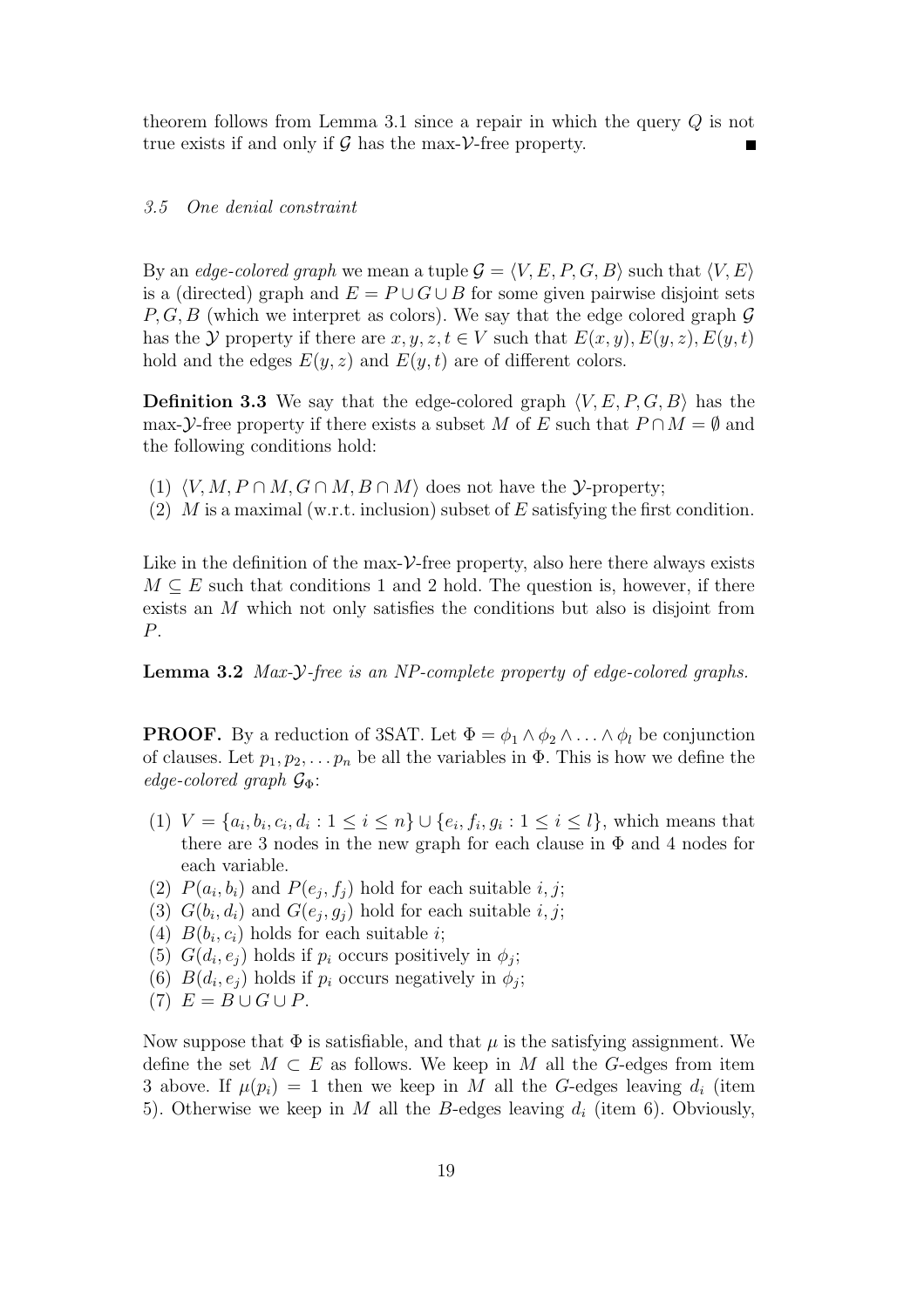$M \cap P = \emptyset$ . It is also easy to see that M does not have the *Y*-property and that it is maximal.

In the opposite direction, notice that if an  $M$ , as in Definition 3.3 does exist, then it must contain all the  $G$ -edges from item 2 above - otherwise a  $P$  edge could be added without leading to the Y-property. But this means that, for each i, M can either contain some (or all) of the B-edges leaving  $d_i$  or some (or all) of the G-edges. In this sense M defines a valuation of variables. Also, if M is maximal, it must contain, for each j, at least one edge leading to  $e_j$ . But this means that the defined valuation satisfies Φ.

Theorem 3.5 There exist a denial constraint f and a closed conjunctive query

 $Q \equiv \exists x, y. \; [R(x, y, p)],$ 

for which  $D_{\{f\},Q}$  is co-NP-complete.

**PROOF.** The denial constraint  $f$  is:

$$
\forall x, y, z, w, s, s', s'' \neg [R(x, y, s) \land R(y, z, s') \land R(y, w, s'') \land s' \neq s'']
$$

For a given edge-colored graph  $G = \langle V, E, P, G, B \rangle$  we build a database with the tuples  $R(x, y, g)$  if  $G(x, y)$  holds in  $\mathcal G$ , with  $R(x, y, p)$  if  $P(x, y)$  holds in G and with  $R(x, y, b)$  if  $B(x, y)$  holds in G. Now the theorem follows from Lemma 3.2 since a repair in which the query  $Q$  is not true exists iff  $\mathcal G$  has the  $max-*y*$ -free property.

## 4 Inclusion dependencies

In Theorem 4.1 below, we formulate a general relationship between the problems of repair checking and consistent query answers in the presence of inclusion dependencies. Intuitively, the complement of the problem of consistent query answers turns out to be at least as hard as the problem of repair checking. Theorem 4.1 enables us to immediately obtain NP-hardness of the problem of consistent query answers from co-NP-hardness of the problem of repair checking.

Theorem 4.1 If a class of integrity constraints contains inclusion dependencies, then the problem of repair checking is logspace-reducible to the complement of the problem of consistent query answers.

PROOF. We discuss here the case of the database consisting of a single relation  $R_0$ . Assume r is the given instance of  $R_0$  and r' is an another instance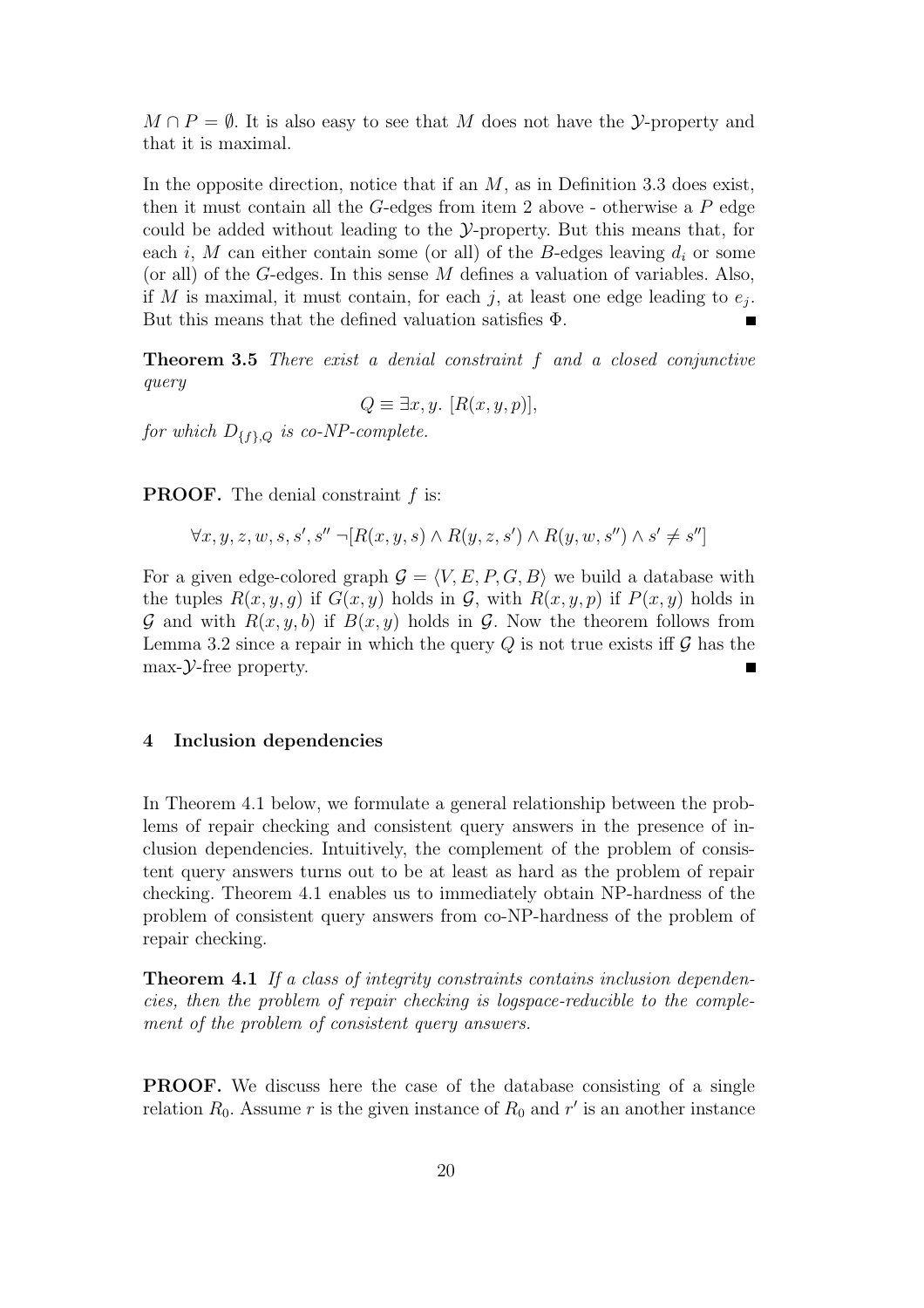of  $R_0$  satisfying the set of integrity constraints IC. We define a new relation  $S_0$  having the same attributes as  $R_0$  plus an additional attribute Z. Consider an instance s of  $S_0$  built as follows:

- for every tuple  $(x_1, \ldots, x_k) \in r'$ , we add the tuple  $(x_1, \ldots, x_k, c_1)$  to s;
- for every tuple  $(x_1, \ldots, x_k) \in r r'$ , we add the tuple  $(x_1, \ldots, x_k, c_2)$  to s.

Consider also another relation  $P$  having a single attribute  $W$ , and an inclusion dependency  $i_0 : P[W] \subseteq S_0[Z]$ . The instance p of P consists of a single tuple  $c_2$ . We claim that  $P(c_2)$  is consistently true in the database instance consisting of s and p w.r.t.  $IC \cup \{i_0\}$  iff r' is not a repair of r w.r.t. IC.

**Proposition 4.1** For every set of INDs I and  $\mathcal{L}$ -sentence  $\Phi$ ,  $B_I$  and  $D_{I,\Phi}$ are in PTIME.

**PROOF.** For a given database instance  $r$ , a single repair is obtained by deleting all the tuples violating  $I$  (and only those).

We consider now FDs and INDs together.

## 4.1 Single-key relations

We want to identify here the cases where both repair checking and computing consistent query answers can be done in PTIME. The intuition is to limit the interaction between the FDs and the INDs in the given set of integrity constraints in such a way that one can use the PTIME results obtained for FDs in the previous section and in [7].

**Lemma 4.1** Let  $IC = F \cup I$  be a set of constraints consisting of a set of key FDs  $F$  and a set of foreign key constraints I, but with no more than one key per relation. Let  $r$  be a database instance and  $r'$  be the unique repair of  $r$  with respect to the foreign key constraints in  $I$ . Then  $r''$  is a repair of  $r$  w.r.t. IC if and only if it is a repair of  $r'$  w.r.t.  $F$ .

**PROOF.** The only thing to be noticed here is that repairing  $r'$  with respect to the key constraints does not lead to new inclusion violations. This is because the set of key values in each relation remains unchanged after such a repair (which is not necessarily the case if we have relations with more than one key).  $\blacksquare$ 

We note here that the assumptions of Lemma 4.1 require that each foreign key constraint in I refers to the single key of the referenced relation.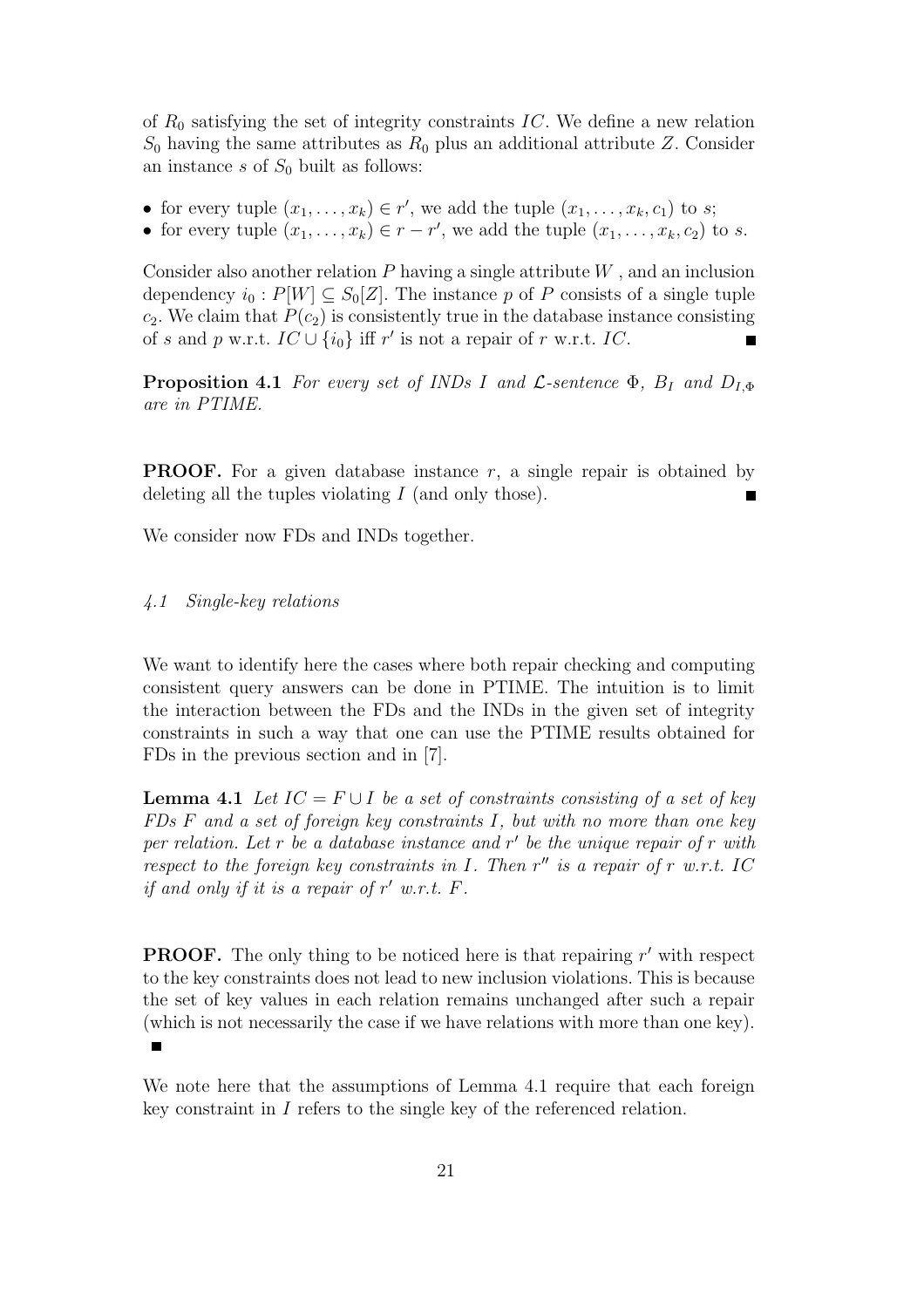PROOF. Follows from Proposition 3.2.

The repairs w.r.t.  $IC = F \cup I$  of r are computed by (deterministically) repairing r w.r.t. I and then nondeterministically repairing the result w.r.t.  $F$  (as described in the previous section).

We can also transfer the PTIME results about consistent query answers obtained for FDs only.

Corollary 4.2 Let  $\Phi$  a quantifier-free *L*-sentence or a simple conjunctive closed  $\mathcal{L}$ -query. Then under the assumptions of Lemma 4.1,  $D_{IC, \Phi}$  is in PTIME.

PROOF. From Theorem 3.1 and Theorem 3.2.

Unfortunately, the cases identified above are the only ones we know of in which both repair checking and consistent query answers are in PTIME.

#### 4.2 Acyclic inclusion dependencies

For acyclic INDs (and arbitrary FDs), the repair checking problem is still in PTIME. Surprisingly, consistent query answers becomes in this case a co-NP-hard problem, even in the case of key FDs and primary key foreign key constraints. If we relax any of the assumptions of Lemma 4.1, the problem of consistent query answers becomes intractable, even under acyclicity.

**Definition 4.1** [1] Let I be a set of INDs over a database schema R. Consider a directed graph whose vertices are relations from R and such that there is an edge  $E(P, R)$  in the graph if and only if there is an IND of the form  $P[X] \subseteq R[Y]$  in I. A set of inclusion dependencies is *acyclic* if the above graph does not have a cycle.

**Theorem 4.2** Let  $IC = F \cup I$  be a set of constraints consisting of a set of FDs F and an acyclic set of INDs I. Then  $B_{IC}$  is in PTIME.

**PROOF.** First compare  $r$  and  $r'$  on relations which are not on the lefthand side of any IND in  $I$ . Here,  $r'$  is a repair if and only if the functional dependencies are satisfied in  $r'$  and if adding to it any additional tuple from r would violate one of the functional dependencies. Then consider relations which are on the left-hand side of some INDs, but the inclusions only lead to already checked relations. Again,  $r'$  is a repair of those relations if and only

г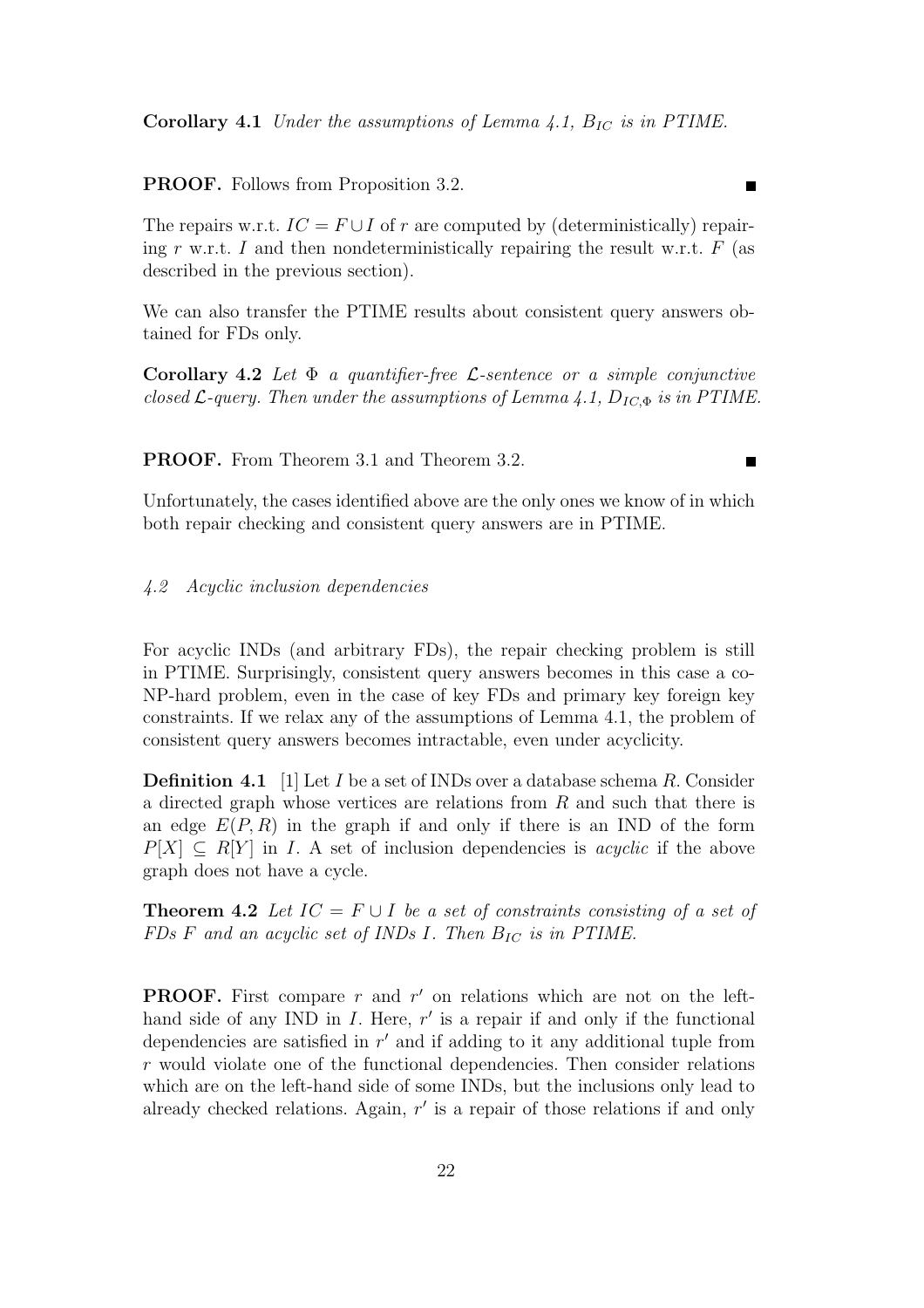if adding any new tuple (i.e. any tuple from  $r$  but not from  $r'$ ) would violate some constraints. Repeat the last step until all the relations are checked.

The above proof yields a nondeterministic PTIME procedure for computing the repairs w.r.t.  $IC = F \cup I$ .

To our surprise, Theorem 4.2 is the strongest possible positive result. The problem of consistent query answers is already intractable, even under additional restrictions on the FDs and INDs. To see this let us start by establishing NP-completeness of the maximal spoiled-free problem.

By an instance of the maximal spoiled-free problem we mean

$$
\mathcal{G} = \langle V, V_1, V_2, V_3, S, E \rangle
$$

such that:

- (1)  $\langle V, E \rangle$  is a ternary undirected hypergraph (so V is a set of vertices and  $E$  is a set of *triangles*);
- (2)  $V_1, V_2, V_3$  are pairwise disjoint;
- (3)  $V_1 \cup V_2 \cup V_3 = V;$
- (4) Relation E is typed: if  $E(a, b, c)$  holds in G then  $a \in V_1$ ,  $b \in V_2$  and  $c \in V_3$ ;
- (5)  $S \subseteq V_1$  (S will be called set of *spoiled vertices*).

We will consider maximal (with respect to inclusion) sets of disjoint triangles in  $G$ . We call a triangle *spoiled* if one of its vertices is spoiled. The *maximal* spoiled-free problem is defined as the problem of deciding, for a given instance  $G = \langle V, V_1, V_2, V_3, S, E \rangle$ , if there exists a maximal set  $T \subset E$  of disjoint triangles, such that none of the triangles in  $T$  is spoiled.

Notice that the general idea here is similar to the one in definitions of maximal- $\nu$ -free and max- $\nu$ -free properties: the question we are considering is not the existence of a set of disjoint triangles, which would be maximal in the class of sets not containing a spoiled triangle: such a set of course always exists. The problem we consider is the existence of a set of disjoint triangles in  $\mathcal G$  which is not only maximal but also does not contain a spoiled triangle.

As an example, consider  $V_1 = \{a_1, a_2, a_3\}, V_2 = \{b_1, b_2\}, V_3 = \{c_1, c_2\},$  $S = \{a_3\}$  and let E consist of the triangles  $(a_2, b_1, c_1), (a_2, b_2, c_2), (a_3, b_1, c_1)$ and  $(a_3, b_2, c_2)$ . Then any maximal set of disjoint triangles must either contain a spoiled triangle  $(a_3, b_2, c_2)$  or a spoiled triangle  $(a_3, b_1, c_1)$ , and so the instance is not maximal-spoiled-free. If we, however, took the same example with an additional triangle  $(a_1, b_2, c_2)$  then the set consisting of  $(a_1, b_2, c_2)$ and  $(a_2, b_1, c_1)$  would be a maximal set of disjoint triangles without a spoiled triangle, and so the new instance would be maximal-spoiled-free.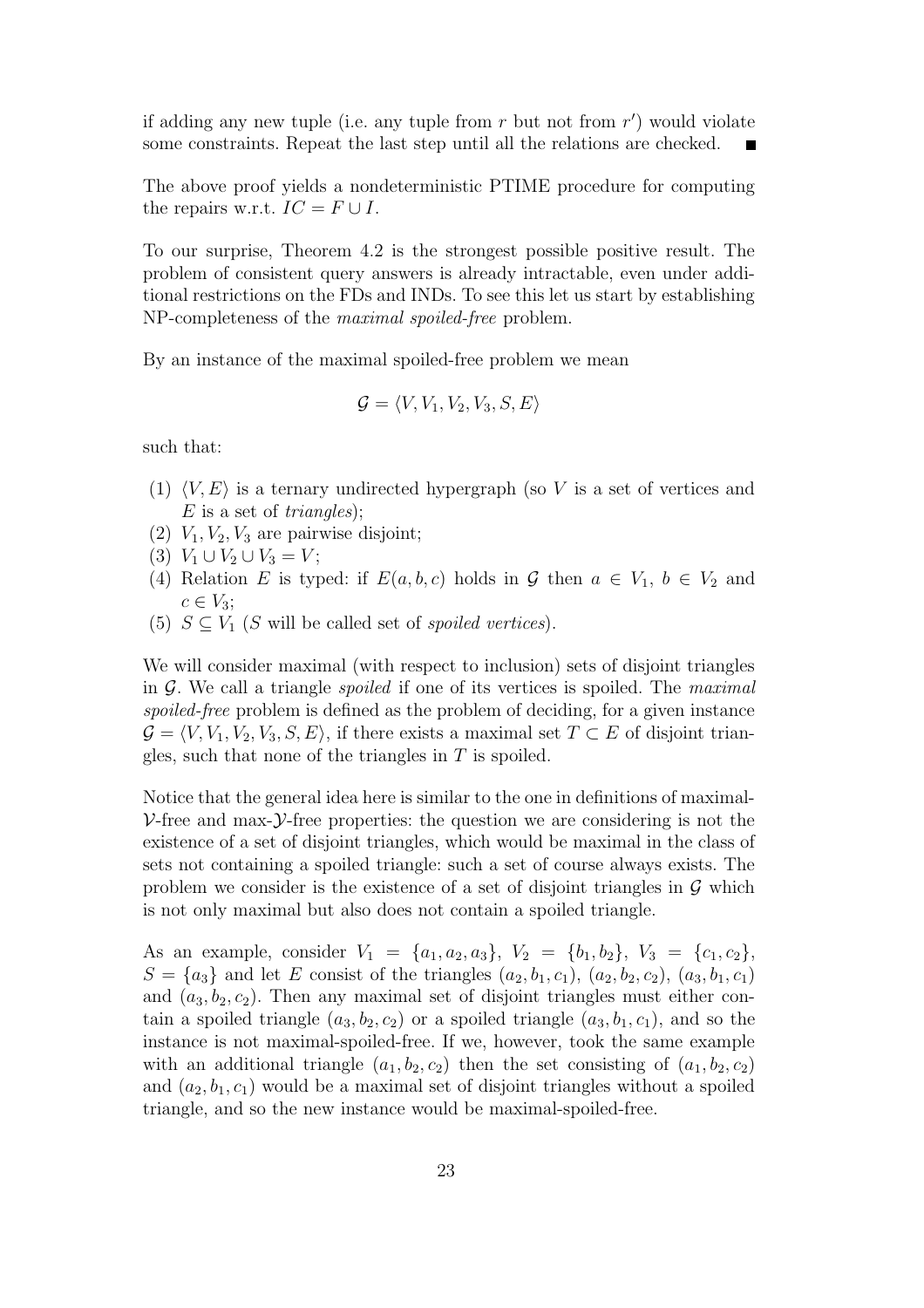#### Lemma 4.2 The maximal spoiled-free problem is NP-complete.

**PROOF.** By a reduction of 3-colorability. Let  $\mathcal{H} = \langle U, D \rangle$  be some undirected graph. We are going to construct the instance of the maximal spoiledfree problem  $\mathcal{G}_H$ . The construction is a little bit complicated, and we hope to simplify the presentation by the following convention:

Each vertex in  $V_1$  belongs to exactly one triangle in  $E$ . So a triangle is fully specified by its vertex in  $V_2$ , its vertex in  $V_3$  and by the information if it is spoiled or not.

Now, for each vertex v in U we will have vertices  $v_r, v_q, v_b, v_p, v_q$  in  $V_2$  and vertices  $v'_r, v'_g, v'_b, v'_p, v'_q$  in  $V_3$ . The only nonspoiled triangles will be the defined by the following pairs:  $[v_r, v'_p]$ ,  $[v_g, v'_p]$ ,  $[v_g, v'_q]$ ,  $[v_b, v'_q]$ ,  $[v_p, v'_r]$ ,  $[v_p, v'_g]$ ,  $[v_q, v'_g]$ ,  $[v_q, v'_b]$  (so we have 8 nonspoiled triangles for each vertex in U).

There are two kinds of spoiled triangles. For each  $v \in U$ , and for each pair  $\epsilon, \epsilon \in \{r, g, b\}$  such that  $\epsilon \neq \epsilon$  there is a spoiled triangle  $[v_{\epsilon}, v_{\epsilon}']$  in  $\mathcal{G}$ . For each  $v, u \in U$ , such that  $D(v, u)$  holds in  $H$ , and for each  $\epsilon \in \{r, g, b\}$  there is a spoiled triangle  $[v_{\epsilon}, u_{\epsilon}]$  in  $\mathcal{G}$ .

Now we need to show that  $H$  is 3-colorable if and only if there exists a maximal set  $T \subset E$  of disjoint triangles, such that none of the triangles in T is spoiled.

Let us start from the  $\Rightarrow$  direction, which is simple. Consider a coloring of H with colors r, g and b. Now take T as a set containing, for each vertex v of  $H$ with some color  $\epsilon$ , all nonspoiled triangles of the form  $[v_{\alpha}, v_{\beta}']$  where neither  $\alpha$ nor  $\beta$  equals to  $\epsilon$ . Obviously, T, defined in this way, does not contain spoiled triangles. A simple analysis shows that it is also maximal.

For the other direction suppose that there is a set T of disjoint triangles in G which is maximal and only contains nonspoiled triangles. It is easy to see that for each v exactly one of the vertices  $v_r, v_q, v_b$  is not in any triangle in T, and that also among  $v'_r, v'_g, v'_b$  there is exactly one which is not in any triangle in T. If they were different, in the sense that first of them were  $v_{\varepsilon}$  and the second  $v'_{\epsilon}$ , for  $\epsilon \neq \varepsilon$ , then a spoiled triangle  $[v_{\varepsilon}, v'_{\epsilon}]$  could be added to T what contradicts its maximality. So they are equal, and in a natural way they define a color of v. Now we need to prove that the coloring of  $H$  defined in this way is a legal one. But if  $D(u, v)$  holds in  $\mathcal H$  then there is spoiled triangle  $[v_{\epsilon}, u_{\epsilon}]$ in G for each  $\epsilon \in \{r, q, b\}$ . So if the colors of v and u were both equal to some  $\epsilon$ , then we could add this spoiled triangle, and T would not be maximal.

**Theorem 4.3** There exist a database schema, a set IC of integrity constraints consisting of key FDs and of an acyclic set of primary foreign key constraints, and a ground atomic query  $\Phi$  such that  $D_{IC, \Phi}$  is co-NP-hard.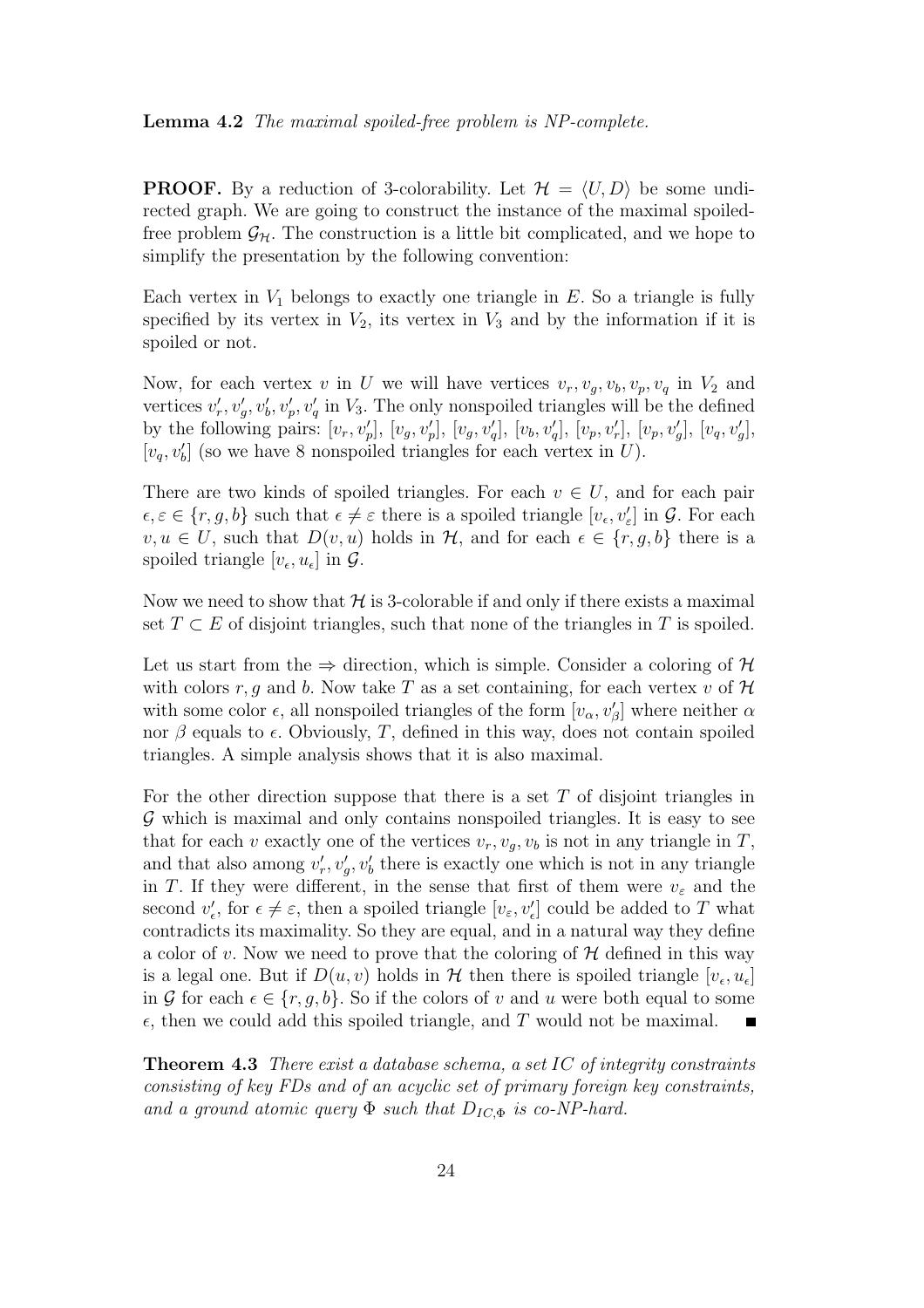**PROOF.** The database schema consists of a unary relation  $P$ , a binary relation  $Q(Q_1, Q_2)$  and a ternary relation  $R(R_1, R_2, R_3)$ . The columns  $Q_1, R_1, R_2, R_3$ are keys, with  $Q_1$  and  $R_1$  being the primary keys. The foreign key dependencies are  $P \subseteq Q_1$  and  $Q_2 \subseteq R_1$ . For a given instance G of the maximal spoiled-free problem we will construct a database instance r, and a query  $\Phi$  such that  $\mathcal G$ has the maximal spoiled-free property if and only if there is a repair  $r'$  of  $r$ with respect to  $IC$  such that  $\Phi$  is not true in r'.

We define the relation P as a single fact  $P(a)$ . The relation Q is defined as a set of facts  $\{Q(a, s) : s \in S\}$ , where S is the set of spoiled vertices from G. Finally, R is the hypergraph from G. The query  $\Phi$  is  $P(a)$ .

The repairs of R with respect to the key dependencies correspond to maximal sets of disjoint triangles in  $\mathcal{G}$ . If  $\mathcal{G}$  has the maximal spoiled-free property then there exists a repair of  $R$  which does not contain any tuple of the form  $R(s, u, v)$  with  $s \in S$ . But then the only way to repair Q is it take the empty relation, and, consequently, the only way to repair  $P$  is to take the empty relation. So if G has the maximal spoiled-free property then  $\Phi$  indeed is not true in all repairs. For the other direction notice that if if each repair of  $R$  it is a tuple of the form  $R(s, u, v)$  with  $s \in S$  then each repair of Q is nonempty and in consequence each repair of P consists of the single atom  $P(a)$ , so then  $\Phi$  is indeed true in all repairs.

Notice that it follows from the proof that in presence of inclusion dependencies deciding if a ground query (in this case  $P(a)$ ) is consistently true in a database is as hard as deciding if a query of the form  $\exists s \ Q(a, s)$  is consistently true.

# 4.3 Relaxing acyclicity

We show here that relaxing the acyclicity assumption in Theorem 4.2 leads to the intractability of the repair checking problem (and thus also the problem of consistent query answers), even though alternative restrictions on the integrity constraints are imposed.

#### 4.3.1 One FD, one IND

Theorem 4.4 There exist a database schema and a set IC of integrity constraints, consisting of one FD and one IND, such that  $B_{IC}$  is co-NP-hard.

PROOF. We will check here whether the empty set is a repair. The database schema consists of one relation  $R(A_1, A_2, A_3, A_4)$  and the constraints in IC are  $A_1 \rightarrow A_2$  and  $A_3 \subseteq A_4$ .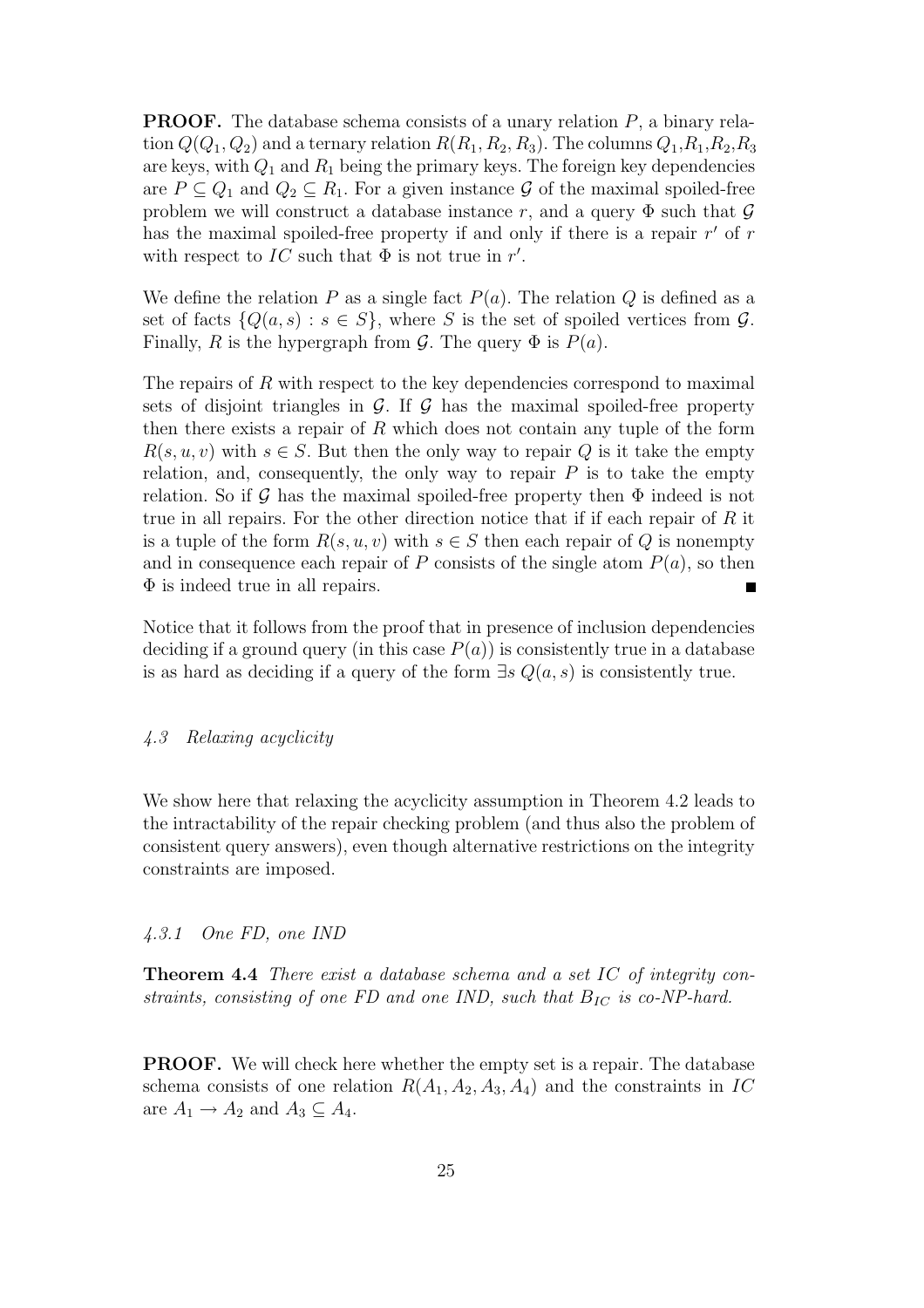Consider a propositional formula  $\Phi = \phi_1 \wedge \phi_2 \wedge \dots \phi_m$ , where  $\phi_i$  are clauses. Let  $r_{\Phi}$  consist of the facts  $R(p_j, 0, \phi_i, \phi_{i+1})$  such that  $p_j$  occurs negatively in  $\phi_i$  and of the facts  $R(p_j, 1, \phi_i, \phi_{i+1})$  such that  $p_j$  occurs positively in  $\phi_i$  where the addition  $i + 1$  is meant modulo the number m of clauses in  $\Phi$ . We want to show that  $\emptyset$  is a repair of  $r_{\Phi}$  with respect to IC if and only if  $\Phi$  is not satisfiable.

For the *only if* direction notice that if  $\rho$  is a satisfying assignment of  $\Phi$  then the subset of  $r_{\Phi}$  consisting of all the facts of the form  $R(p, \rho(p), \phi_i, \phi_{i+1})$  is a repair, and obviously  $\emptyset$  is not a repair then.

For the opposite direction first notice that a repair  $r'$  of  $r_{\Phi}$  which is nonempty contains some fact of the form  $R(\_,\_,\phi_i,\phi_{i+1})$ . So, by inclusion  $A_3 \subseteq A_4$  it must also contain some fact of the form  $R(\_,\_,\phi_{i-1},\phi_i)$ . By induction we show that

(\*) for every clause  $\phi_j$  from  $\Phi$  there is a fact of the form  $R(\_,\_,\phi_j,\phi_{j+1})$  in  $r^{\prime}$ .

Now we make use of the functional dependency  $A_1 \rightarrow A_2$ . If r' is a repair of  $r_{\Phi}$  then for each variable p there are either only facts of the form  $R(p, 0, \ldots)$ in r' or only facts of the form  $R(p, 1, \ldots)$ . Define the assignment  $\rho(p)$  as 1 if there is some fact of the form  $R(p, 1, \ldots)$  in r' and as 0 otherwise. It follows from the construction of  $r_{\Phi}$  that if a clause of the form  $R($ , ,  $\phi_j$ ,  $\phi_{j+1}$ ) is in r' then  $\rho$  satisfies  $\phi_j$ . Together with  $(*)$  this completes the proof.

# 4.3.2 Key FDs and foreign key constraints

Theorem 4.5 There exist a database schema and a set IC of integrity constraints, consisting of key FDs and foreign key constraints, such that  $B_{IC}$  is co-NP-hard.

PROOF. Again we consider checking whether the empty set is a repair. The schema consists of 10 binary relations:  $R(A, B), R_{i,j}(A_{i,j}, B_{i,j})$  with  $1 \leq i, j \leq j$ 3. For each pair  $(i, j)$  both the key dependencies  $A_{i,j} \to B_{i,j}$  and  $B_{i,j} \to A_{i,j}$ are in IC, with  $A_{i,j}$  as the primary key of the respective relation. The relation R is constrained by a single key dependency  $B \to A$ . The inclusion constraints are  $B_{i,j} \subseteq B$ , for each pair  $i, j$  and  $A \subseteq A_{i,j}$ , also for each pair  $i, j$ .

Consider a propositional formula  $\Phi = \phi_1 \wedge \phi_2 \wedge \dots \phi_m$ , where  $\phi_i$  are clauses. We assume that none of the clauses in  $\Phi$  contains more than 3 literals, that each variable occurs at most 3 times in  $\Phi$ , and that the number of variables in  $\Phi$  is equal to the number m of clauses in the formula. It is easy to prove that satisfiability is NP-complete even for formulae of this kind. For the formula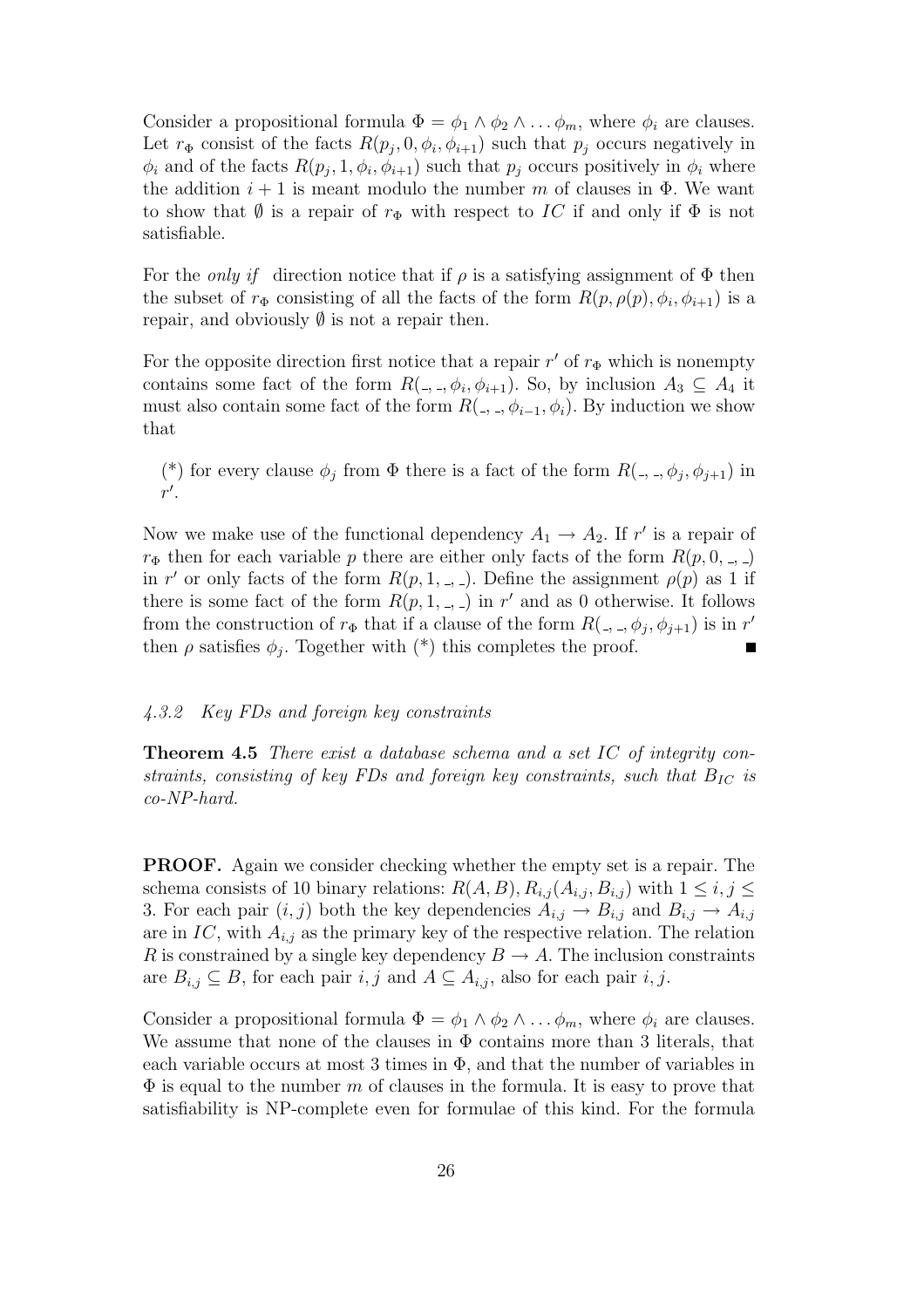$\Phi$  we built a database instance  $r_{\Phi}$ : in the the relation R we remember the formula  $\Phi$ : it consists of such pairs  $(w, \phi)$  that w is a literal,  $\phi$  is a clause from  $\Phi$  and w occurs in  $\phi$ . The definitions of the relations  $R_{i,j}$  are a little bit more complicated. The relation  $R_{i,j}$  consists of  $2m$  tuples  $(p_l, \phi_{s(i,j,l)})$ , and  $(\neg p_l, \phi_{s(i,j,l)})$ , with s still to be defined. The function s will be from  $\{1,2,3\} \times$  $\{1, 2, 3\} \times \{1, 2, \ldots m\}$  to  $\{1, 2, \ldots m\}$  and, more precisely, it is going to be a permutation of  $\{1, 2, \ldots m\}$  for every fixed pair  $(i, j)$ . Define  $s(i, j, l)$  as n if  $p_l$ (or  $\neg p_l$ ) occurs in the clause  $\phi_{n+1}$  (where addition is modulo the number of clauses  $m$ ), if  $p_l$  is the *i*th variable in this clause, and if it is *j*th occurrence of  $p_l$  in  $\Phi$ . Now, for each  $(i, j)$  let  $s(i, j, ...)$  be any permutation consistent with the above definition. It follows directly from our construction that:

**Lemma 4.3** For each clause  $\phi_n$  from  $\Phi$  and for each variable p occurring in  $\phi_n$  there is a relation  $R_{i,j}$  such that the tuples  $(p, \phi_{n-1})$  and  $(\neg p, \phi_{n-1})$  are in  $R_{i,j}$ .

We want to show that  $\emptyset$  is a repair of  $r_{\Phi}$  with respect to IC if and only if  $\Phi$ is not satisfiable.

The only if direction is simple. Assume that  $\Phi$  is satisfiable and let  $\rho$  be a satisfying assignment. In each tuple in each of the relations  $R, R_{i,j}$  in  $r_{\Phi}$  the first argument is always a literal. Let  $r'$  be a subset of  $r_{\Phi}$  consisting of such facts  $R(w, \phi)$  or  $R_{i,j}(w, \phi)$  that  $\rho(w) = 1$ . The key constraints for  $R_{i,j}$  are satisfied in r'. The inclusion constraints  $B_{i,j} \subseteq B$  are satisfied because, since  $\rho$  was an assignment satisfying  $\Phi$ ,  $B = {\phi_1, \phi_2, \dots, \phi_m}$  (abusing the notation a little bit we identify a column of a relation with the set of values appearing in this column). Also the inclusions  $A \subseteq A_{i,j}$  hold. But the key dependency  $B \to A$  does not need to hold in r' (this is because there is possibly more than one literal w in some clause such that  $\rho(w) = 1$ . To construct a nonempty repair of  $r_{\Phi}$  take now r'' built with the same relations  $R_{i,j}$  as r' and with relation R being the result of selecting from the relation R in  $r'$  exactly one tuple  $(w, \phi)$  for each  $\phi$ .

The *if* direction is more complicated. Consider a repair  $r'$  of  $r_{\Phi}$ . Since  $B_{i,j} \to$  $A_{i,j}$ , in each of the relations  $R_{i,j}$  (which here, and till the end of this proof, means the relation in r'), for each clause  $\phi_s(i,j,l)$  at most one of the tuples  $(p_l, \phi_{s(i,j,l)})$  and  $(\neg p_l, \phi_{s(i,j,l)})$  can be in  $R_{i,j}$ . This implies that  $A_{i,j}$  is a consistent set of literals: for each l at most one of the literals  $p_l, \neg p_l$  can be in  $A_{i,j}$ . But  $A \subseteq A_{i,j}$  so A also is a consistent set.  $\Phi$  is not satisfiable, which exactly means that for every consistent set of literals there is a clause in  $\Phi$  which is disjoint with this set. So let  $\phi_l$  be such a clause in  $\Phi$  that none of the literals from  $\phi_l$ is in A. This means that  $\phi_l$  is not in B (do not forget we mean the relations A and B in  $r'$  here). Consider the clause  $\phi_{l+1}$ . By Lemma 4.3 for each variable p from  $\phi_{l+1}$  there is a relation  $R_{i,j}$  such that the tuples  $(p, \phi_l)$  and  $(\neg p, \phi_l)$  are in  $R_{i,j}$  in  $r_{\Phi}$ . But, by the inclusion constraints, each of the  $B_{i,j}$  should be a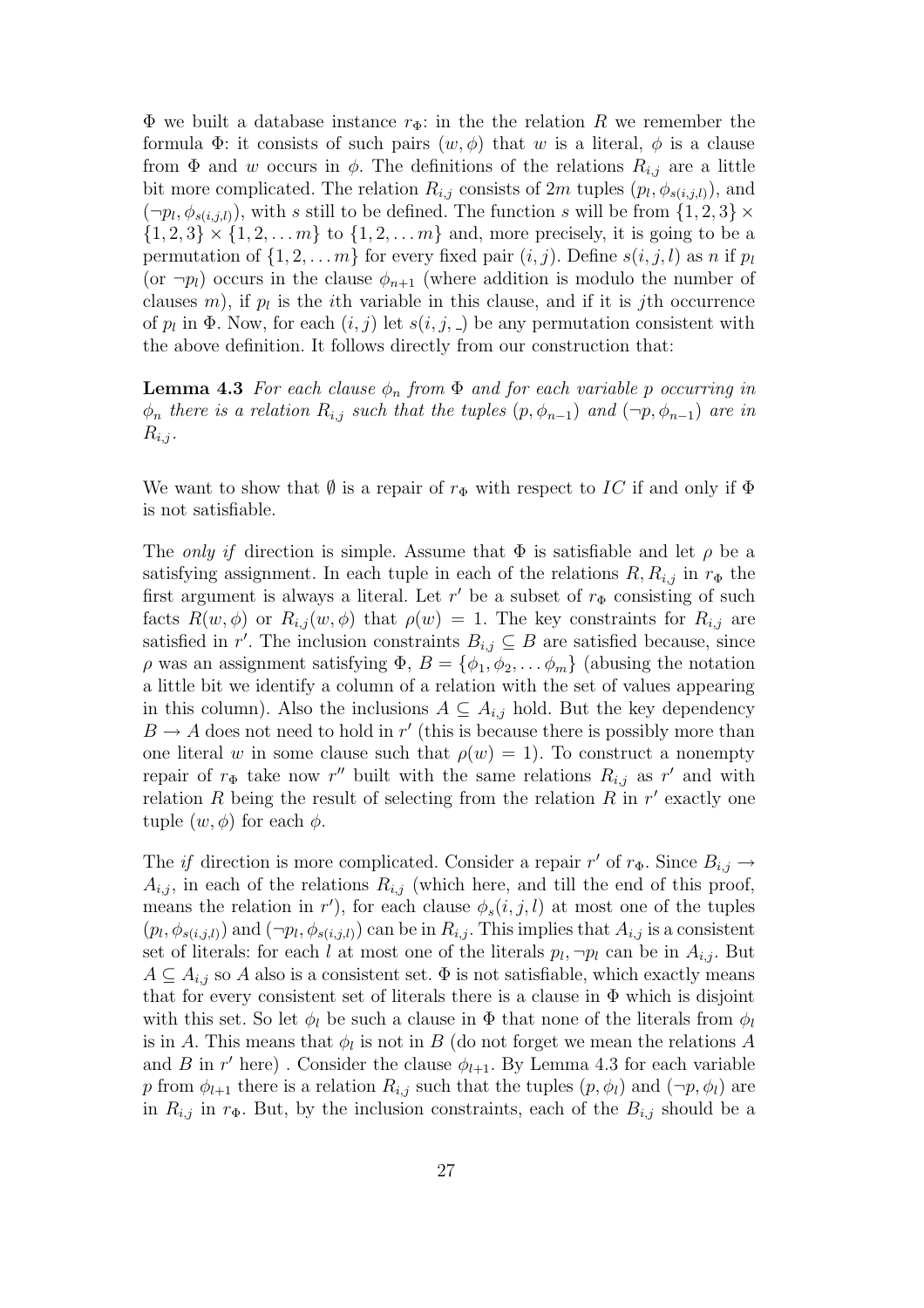subset of B, so since  $\phi_l$  is not in B in r' it is also not in any of the  $B_{i,j}$  in r'. While removing  $\phi_l$  from  $B_{i,j}$  we also delete the variables occurring in a tuple of  $R_{i,j}$  together with  $\phi_l$ . This means that for each variable p from the clause  $\phi_{l+1}$  there is a relation  $R_{i,j}$  such that neither p nor  $\neg p$  is in  $A_{i,j}$ . But A is a subset of each of the  $A_{i,j}$ . This means that none of the literals from  $\phi_{l+1}$  can be in A. So  $\phi_{l+1}$  cannot be in B! Now, using this argument m times we can remove all the tuples from the relations, thus proving that  $r'$  is empty.

### 4.4 Arbitrary FDs and INDs

Theorem 4.6 The repair checking problem for arbitrary FDs and INDs is co-NP-complete.

PROOF. Co-NP-hardness was established earlier in this section. The membership in co-NP follows from the definition of repair: to prove that  $r'$  is not a repair of r it is enough to guess a consistent  $r''$  such that  $\Sigma(r') \subset \Sigma(r'') \subseteq \Sigma(r)$ .  $\blacksquare$ 

Theorem 4.7 The consistent query answers problem for arbitrary FDs and INDs is  $\Pi_2^p$  $_{2}^{p}$ -complete.

**PROOF.** The membership in  $\Pi_2^p$  $_2^p$  follows from the definition of consistent query answer: query is not consistently true if it is false in some repair, and checking if a given set is a repair is in co-NP. We show  $\Pi_2^p$  $_2^p$ -hardness below.

Consider a quantified boolean formula  $\beta$  of the form

$$
\beta \equiv \forall p_1, p_2, \dots p_k \exists q_1, q_2, \dots q_l \psi
$$

where  $\psi$  is quantifier-free and equals to  $\psi_1 \wedge \psi_2 \wedge \dots \psi_m$ , where  $\psi_i$  are clauses. We will construct a database instance  $r_\beta$ , over a schema with a single relation  $R(A, B, C, D)$ , such that  $R(a, a, \psi_1, a)$  is a consistent answer if and only if  $\beta$ is true. The integrity constraints will be  $A \rightarrow B$  and  $C \subseteq D$ .

There are 3 kinds of tuples in  $r_\beta$ . For each occurence of a literal in  $\psi$  we have one tuple of the first kind (we adopt the convention that  $\psi_{m+1}$  is  $\psi_1$ ):

- $R(p_i, 1, \psi_j, \psi_{j+1})$  if  $p_i$  occurs positively in  $\psi_j$ ,
- $R(q_i, 1, \psi_j, \psi_{j+1})$  if  $q_i$  occurs positively in  $\psi_j$ ,
- $R(p_i, 0, \psi_j, \psi_{j+1})$  if  $p_i$  occurs negatively in  $\psi_j$ ,
- $R(q_i, 0, \psi_j, \psi_{j+1})$  if  $q_i$  occurs negatively in  $\psi_j$ .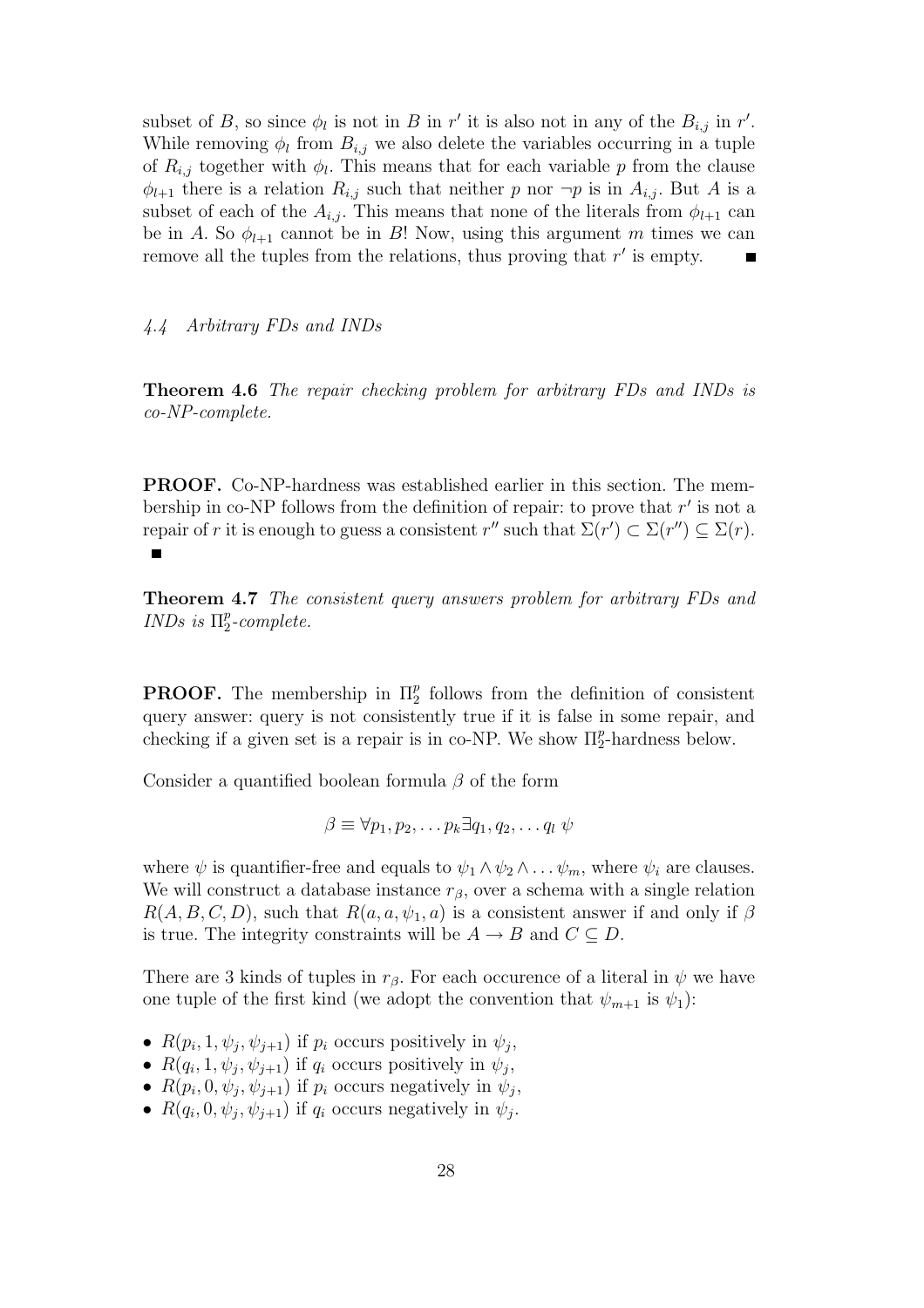For each universally quantified variable  $p_i$  we have two tuples of the second kind:  $R(p_i, 1, a_i, a_i)$  and  $R(p_i, 0, a_i, a_i)$ . Finally, there is just one tuple of the third kind:  $R(a, a, \psi_1, a)$ .

Consider a repair s of  $r_\beta$ . Call s white if it does not contain any tuple of the first kind. Call s black if for each clause  $\psi_i$  of  $\psi$ , s contains some tuple of the form  $R(\_,\_,\psi_i,\psi_{i+1})$ . We claim, that each repair of  $r_\beta$  is either white or black. Indeed, if some  $R(\_,\_,\psi_j,\psi_{j+1})$  is in s (i.e. if s is not white) then, since the  $C \subseteq D$  constraint is satisfied in s, there must be some tuple of the form  $R( \cdot, \cdot, \psi_{i-1}, \psi_i )$  in s. But the last implies that also some  $R( \cdot, \cdot, \psi_{i-2}, \psi_{i-1} )$ must be in s, and so on.

Notice, that it follows from the  $C \subseteq D$  constraint that if a repair s is white, then  $R(a, a, \psi_1, a)$  cannot be in s. On the other hand, it is easy to see that if s is black, then  $R(a, a, \psi_1, a)$  is in s.

Now, for a repair s of  $r_\beta$  define  $\sigma_s^1$  (respectively  $\sigma_s^2$ ) as the substitution resulting from projecting the set of the tuples of the first (resp. second) kind in s on the first two attributes. Notice that  $\sigma_s^1$  and  $\sigma_s^2$  agree on the shared arguments: this is since s satisfies the functional dependency. From the construction of  $r_\beta$  it follows that if s is black then  $\sigma_s^1(\psi)$  is true (for each  $\psi_j$  there is either a variable x occurring positively in  $\psi$ , such that  $\sigma_s^1(x) = 1$  or variable x occurring negatively in  $\psi$ , such that  $\sigma_s^1(x) = 0$ ).

To end the proof we need to show that  $\beta$  is false if and only if there exists some white repair of  $r_{\beta}$ .

Suppose  $\beta$  is false. Let  $\sigma$  be such a valuation of the variables  $p_1, p_2, \ldots p_k$  that the formula  $\sigma(\beta)$  (with free variables  $q_1, q_2, \ldots q_l$ ) is not satisfiable. The set  $s_{\sigma}$ of all the tuples from  $r_\beta$  which are of the form  $R(p_i, \sigma(p_i), a_i, a_i)$  is consistent. So there exists a repair s such that  $s_{\sigma} \subseteq s$ . But if s is black then  $\sigma_s^1$  is a substitution which agrees with  $\sigma$  and satisfies  $\psi$ , which is a contradiction. So s must be white.

For the opposite direction, suppose  $\beta$  is true, and s is some white repair of  $r_{\beta}$ . This means that s contains only tuples of the second kind, and the projection of s on the first two attributes is some valuation  $\sigma$  of the variables  $p_1, p_2, \ldots, p_k$ . Since  $\beta$  is true, there exists a valuation  $\sigma'$  of the variables  $q_1, q_2, \ldots q_l$  such that  $\sigma' \sigma(\psi)$  is true. Now, the union of s and the set of all the tuples of the first kind which are of the form  $R(p_i, \sigma(p_i), \psi_j, \psi_{j+1})$  or of the form  $R(q_i, \sigma'(q_i), \psi_j, \psi_{j+1})$ is a consistent superset of s, which contradicts the assumption that s was a repair.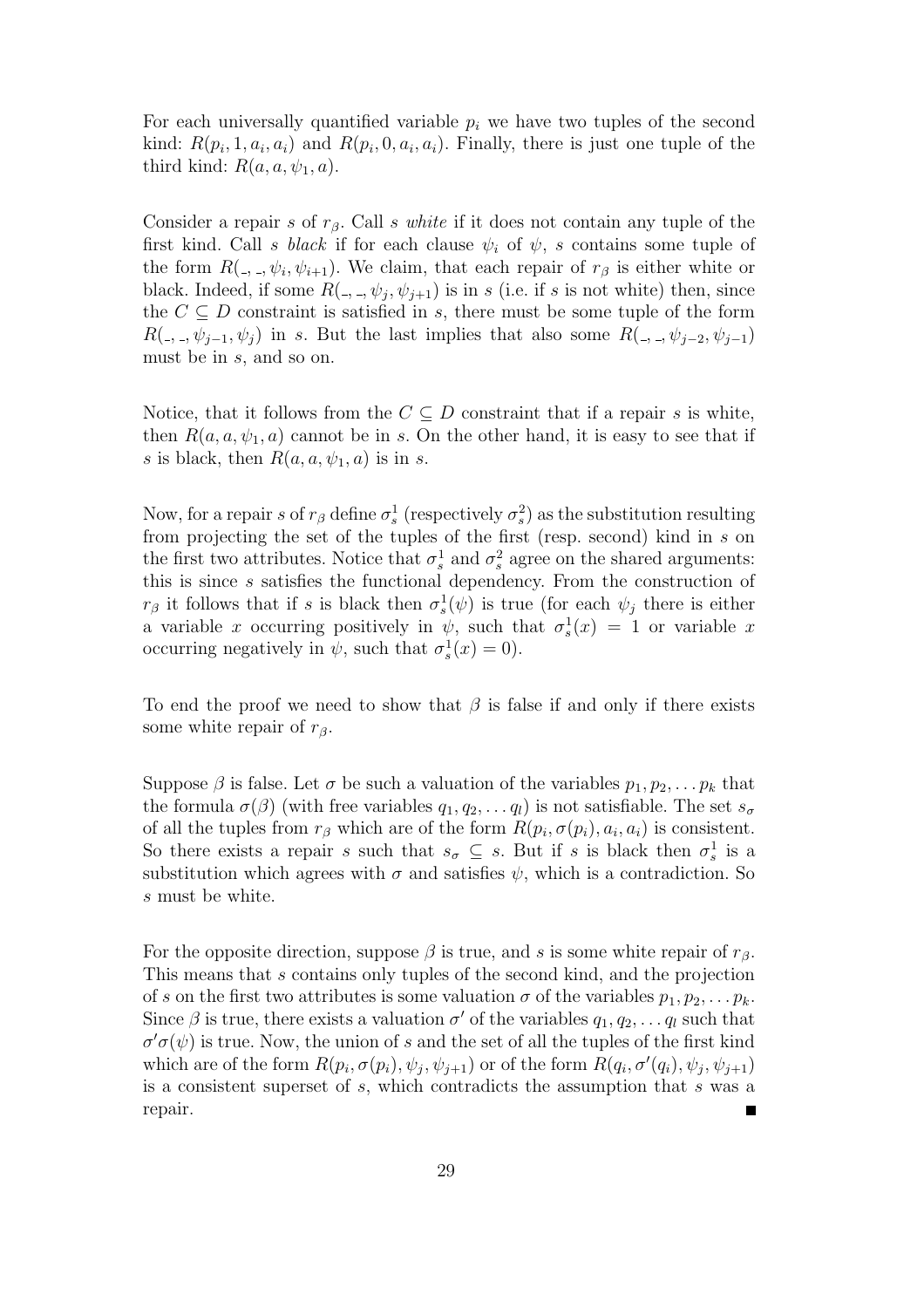## 5 Related work

A comprehensive discussion of related research up to 2002 can be found in [12]. We briefly survey that research here. We also address in detail the issues arising in more recent work, namely [17] and [57]. Another survey, focusing on computational complexity issues, is [23].

# 5.1 Repairs and consistent query answers

A purely proof-theoretic notion of consistent query answer comes from Bry [15]. This notion, described only in the propositional case, corresponds to evaluating queries after all the tuples involved in inconsistencies have been eliminated. There is no model-theoretic semantics and the notion of minimal change is not captured.

The paper [3] introduced the notions of repair and consistent query answer used by most of the subsequent research. A repair in this framework is a consistent instance minimally different (in the sense of symmetric difference of sets of facts) from the original database instance. For denial constraints, that notion coincides with the notion of repair used in the present paper. The paper [3] proposed computing consistent query answers through *query* rewriting. The approach of [3], further refined in [19], is limited to queries that are conjunctions of literals and binary universal integrity constraints. The papers [5, 7] characterized the complexity of computing consistent query answers in the context of FDs and scalar aggregation queries.

Representing repairs as answer sets of logic programs with disjunction and classical negation has been proposed in  $[4, 6, 11, 30, 38, 39, 41, 55]$ . Those papers consider computing consistent answers to first-order queries. While the approach is very general, no tractable cases beyond those already implicit in the results of [3] are identified. This is because the classes of logic programs used are  $\Pi_2^p$  $_{2}^{p}$ -complete [26]. The paper [30] proposes several optimizations that are applicable to logic programming approaches. One is localization of conflict resolution, another - encoding tuple membership in individual repairs using bitvectors, which makes possible efficient computation of consistent query answers using bitwise operators. However, we have seen in Example 2.6 even in the presence of one functional dependency there may be *exponentially* many repairs [7]. With only 80 tuples involved in conflicts, the number of repairs may exceed  $10^{12}$ ! It is clearly impractical to efficiently manipulate bitvectors of that size.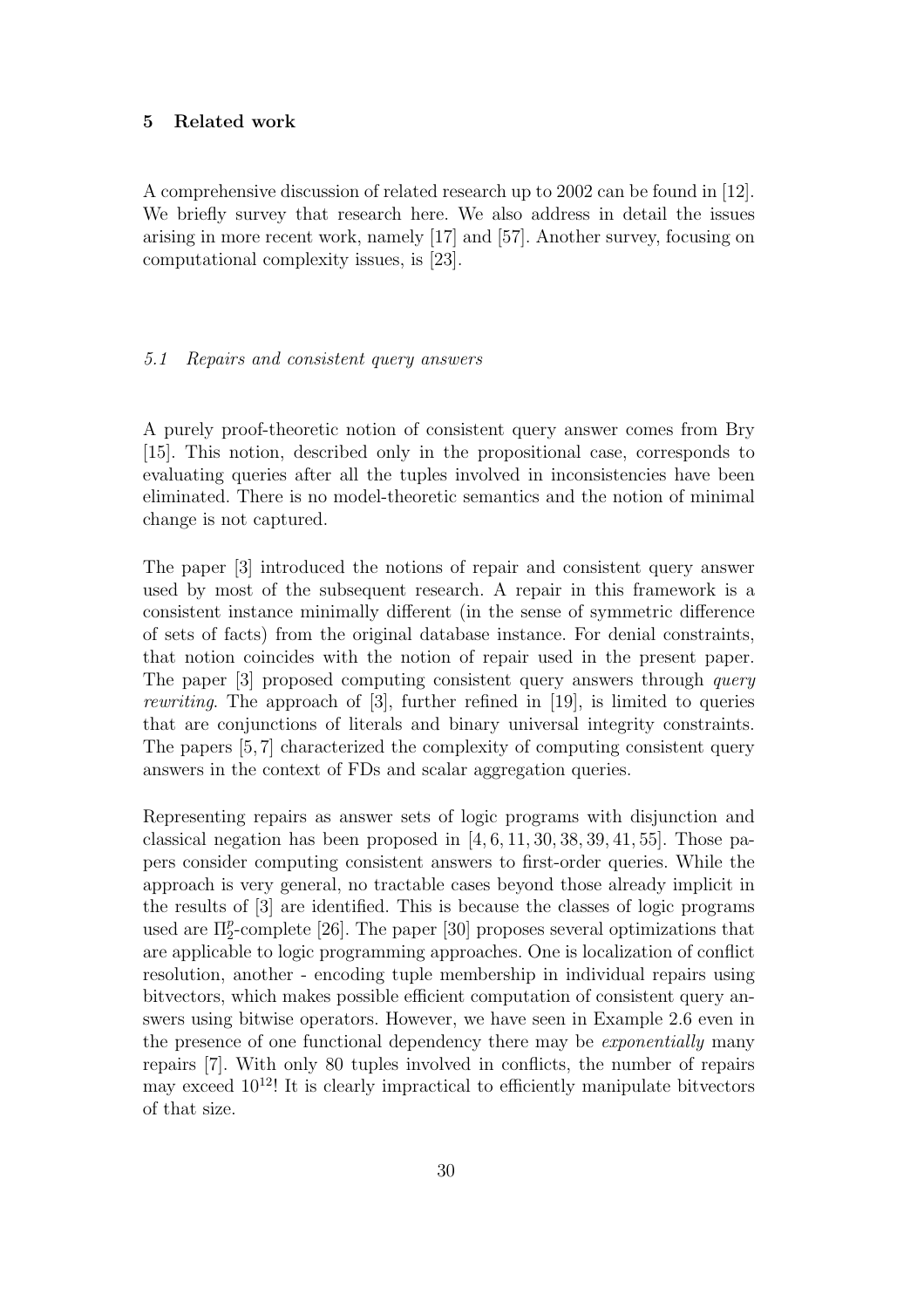#### 5.2 Inconsistency and incompleteness

In [17] the complexity of query answering is considered, when the database is possibly not only inconsistent but also incomplete. Like in [3] and the followup work, consistency is defined by means of integrity constraints, and an answer to a query is understood to be true if it is true in all possible repairs. Six definitions of the notion of repair are considered in [17]. Each of them postulates that a repair satisfy the integrity constraints.

The sound, exact, and complete semantics do not impose any minimality conditions on repairs. The sound semantics requires that a repair be a superset of the database; the exact semantics – that it be equal to the database; and the complete semantics – that it be a subset of the database. Because an empty database satisfies any set of FDs and INDs, it is a repair under the complete semantics. Therefore, in this case there is no nontrivial notion of consistent query answer. The exact semantics is uninteresting for a different reason: the set of repairs is empty if the database violates the constraints, and consists of the original database if the constraints are satisfied. The sound semantics is suitable if the constraints consist of INDs only; in the presence of FDs, the set of repairs may be empty (this is because the violations of FDs cannot be fixed by tuple insertions). However, solving a violation of an inclusion dependency by adding new tuples may lead to new violations of other dependencies, and thus there is no clear upper bound on the size of a minimal repair, under the sound semantics. So one can expect the problem of consistent query answers to be undecidable here. And indeed, this undecidability is proved in [17].

To present the decidable cases identified in [17], we need to introduce some definitions.

**Definition 5.1** Let  $IC = F \cup I$  be a set of constraints consisting of a set of key FDs  $F$  (with at most one key per relation) and a set of INDs  $I$ . Then an IND  $P[X] \subseteq R[Y] \in I$  is non-key-conflicting w.r.t. F if: either (1) no nontrivial key FD is defined for R in F, or  $(2)$  Y is not a strict superset of the key of R.

**Theorem 5.1** [17] Let  $IC = F \cup I$  be a set of constraints consisting of a set of key FDs F (with at most one key per relation) and a set of non-keyconflicting INDs I. Let Q be a union of conjunctive queries. Then  $D_{IC,Q}$  is in PTIME (under sound semantics).

Notice that Theorem 5.1 to some degree parallels Lemma 4.1. One has to bear in mind, however, that those results use different semantics of consistent query answers due to different notions of repair.

The notion of repair under the sound semantics is not powerful enough if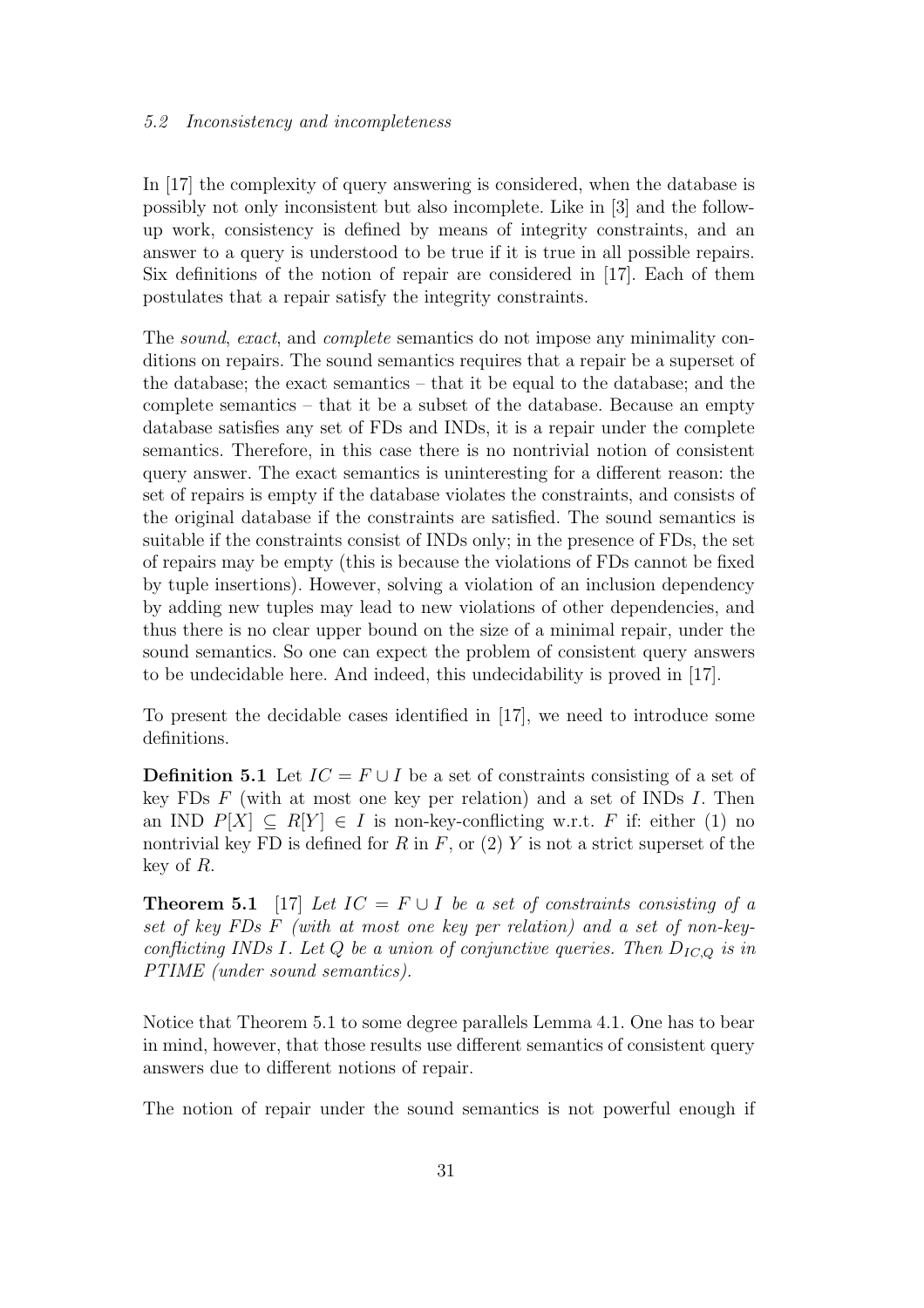some functional dependencies can be violated in the original database (the set of repairs may be empty). This observation leads to the notions of looselycomplete, loosely-sound, and loosely-exact semantics. Under those semantics, repairs are constructed by adding tuples as well as by deleting them. The loosely-complete semantics does not impose the requirement that the set of deleted tuples be minimal in a repair; therefore, the empty database is a repair and, as under the complete semantics, the notion of consistent query answer is trivial. The notion of repair under the loosely-exact semantics is identical to the notion proposed in [3]. Finally, loosely-sound semantics requires only that the set of deleted tuples be minimized.

[17] shows that for general key FDs and INDs the problem of consistent query answers under loosely-sound and loosely-exact semantics is undecidable. The decidable cases identified in that paper involve again non-key-conflicting INDs.

**Theorem 5.2** [17] Let  $IC = F \cup I$  be a set of constraints consisting of a set of key FDs F (with at most one key per relation) and a set of nonkey-conflicting INDs I. Let  $Q$  be a union of conjunctive queries. Then  $D_{IC,Q}$ is co-NP-complete (under loosely-sound semantics) and  $\Pi_2^p$  $\frac{p}{2}$ -complete (under loosely-exact semantics).

Contrasting Theorem 5.2 with Theorem 5.1, we see that the loosely-sound semantics augments the sound semantics with the nondeterministic choice of the set of tuples to be deleted. The loosely-exact semantics adds another layer of nondeterminism.

We conclude by noting that none of the six notions of repair from [17] coincides with that of the present paper. The latter notion, by forcing the repairs to be subsets of the original database, makes the problem of consistent query answers decidable.

## 5.3 Repairing by attribute modification

In [3] and the follow-up papers, the smallest unit to be deleted from (or added to) a database in the process of repairing is a tuple. A different choice is made in [57] where tuples themselves are being repaired. The idea there is that even a tuple that violates the integrity constraints can possibly still yield some important information. The motivating example in [57] is a relation of arity 5 containing information on dioxin levels in food samples. The attributes of this relation are: the sample number, the sample date, the analysis date, the lab and the dioxin level. The integrity constraint is "the sample date must be prior to the analysis date". This is a denial constraint, thus the only thing that can be done with a tuple violating this constraint is dropping it, possibly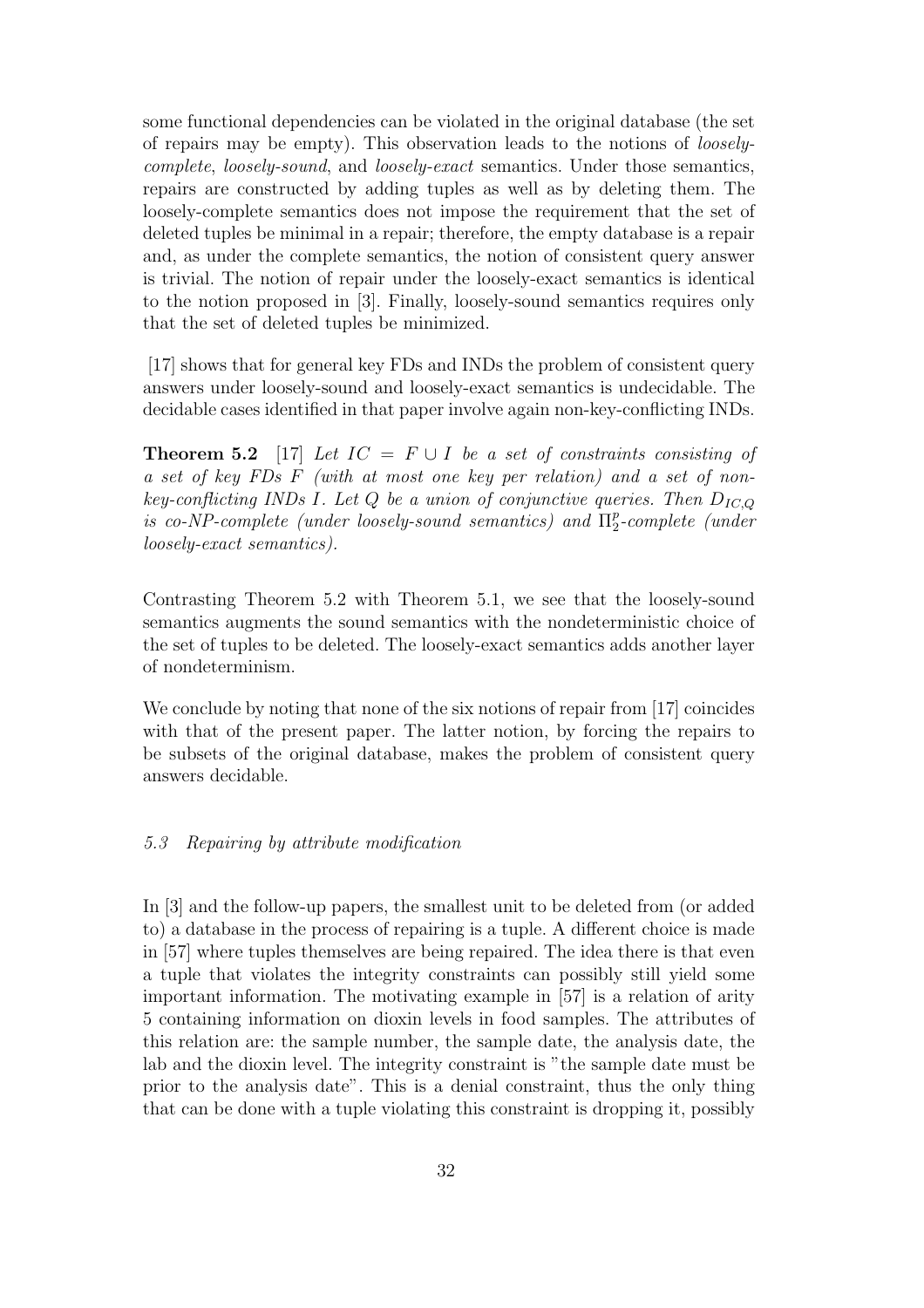getting rid of the number and other data of the sample, which may indicate an alarming dioxin level.

The basic idea of the approach proposed in [57] is to define the notion of repair by means of the ordering defined by the subsumption of tableaux, instead of the ordering defined by the inclusion of relations. A tableau is a generalization of a relation: tuples can have not only constants but also variables as components. [57] considers only single-relation databases.

**Definition 5.2** [57] If S and T are two tableaux, then:

- S subsumes  $T(S \succeq T)$  if there is a substitution  $\sigma$  such that  $\sigma(T) \subseteq S$ ;
- S one-one subsumes  $T(S \supseteq T)$  if there is a substitution  $\sigma$  such that  $\sigma(T) \subseteq$ S and  $|\sigma(T)| = |T|$ .

**Definition 5.3** [57] A tableau T subsatisfies a set of integrity constraints IC if there is a relation R satisfying IC and such that  $R \succeq T$ . A fix, with respect to  $IC$ , of a relation  $D$  is any tableau  $T$  such that

(i)  $D \sqsupset T$  and T subsatisfies IC;

(ii)  $T$  is subsumption-maximal among tableaux satisfying (i).

A repair of D is now any minimal relation  $D_1$  which satisfies IC and for which there exists a fix T of D such that  $D_1 \succeq T$ .

The notion of consistent query answer in Wijsen's framework is that of Definition 2.4 in which the notion of repair of Definition 2.2 is substituted by that of Definition 5.3.

Example 5.1 If the dioxin database contains just one tuple

 $\langle 120, 17Jan2002, 16Jan2002, ICI, 150 \rangle,$ 

then there are two fixes of it:

 $\langle 120, x, 16Jan2002, ICI, 150 \rangle$ 

and

$$
\langle 120, 17 Jan 2002, y, ICI, 150 \rangle
$$
.

A repair is any database resulting from the first fix by substituting for  $x$  any date prior to 16 Jan 2002 or from the second fix by substituting for  $\eta$  any date later than 17 Jan 2002. In each repair there is a tuple with the dioxin level 150.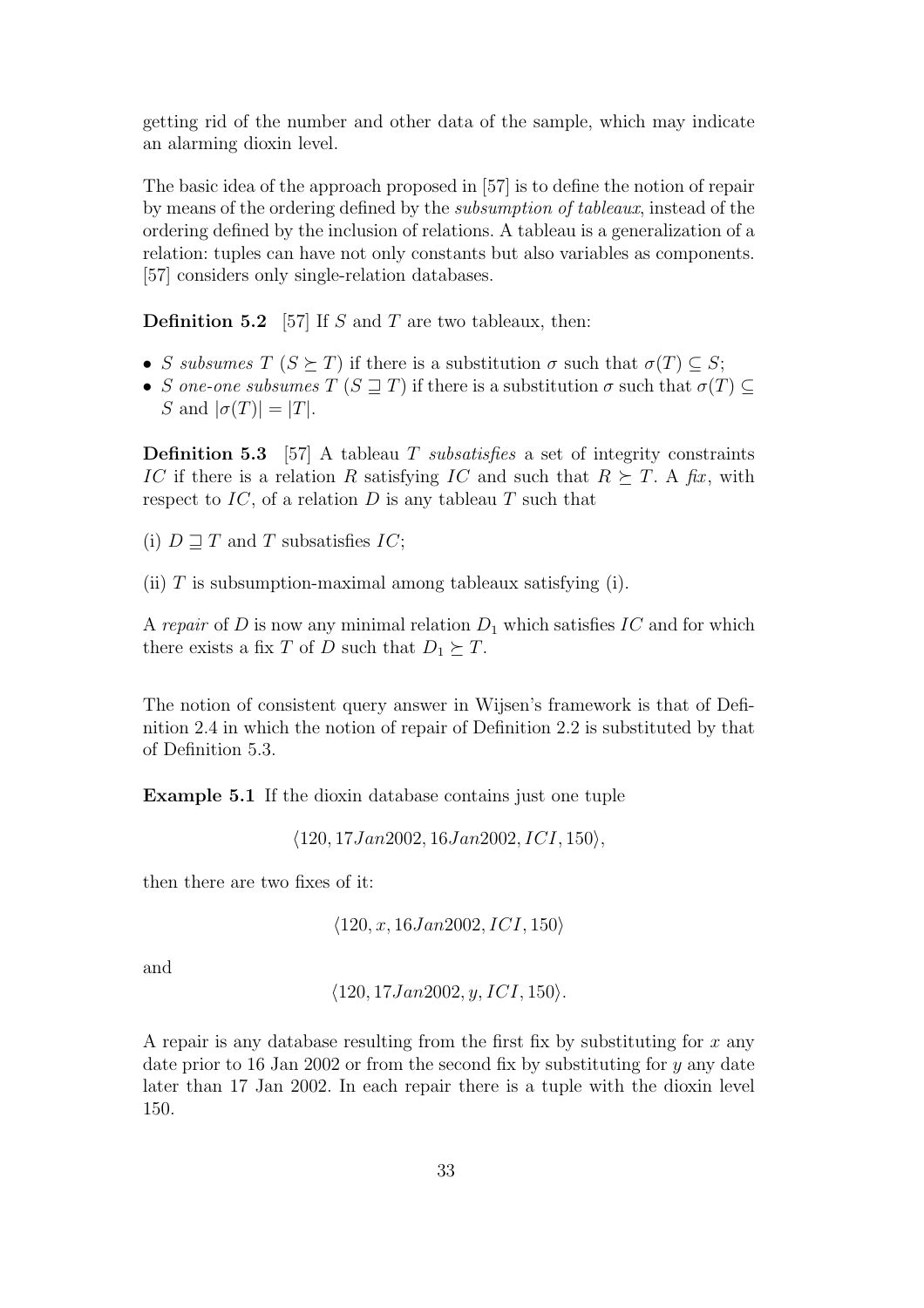The class of integrity constraints considered in [57] consists of tuple- and equality-generating dependencies [1, 45]. The first are simply universal Horn constraints, the second – restricted denial constraints. The queries in [57] are conjunctive queries.

[57] considers cases when answers to conjunctive queries can be computed by means of *early repairs*, which means, that for a given relation  $D$ , another relation  $D'$  is computed, such that a query is consistently true in  $D$  if and only if the query is true in  $D'$ . There are questions left open by the paper regarding the size of  $D'$ , and in consequence, regarding the efficiency of this algorithm. Recently, NP-hardness of fix checking has been established [58]:

**Theorem 5.3** There exists a denial constraint  $\phi_0$  with one database literal, such that repair checking is NP-hard.

It is likely that a similar result holds for consistent query answers. Note that for denial constraints repair checking under Definition 2.2 is in PTIME. Thus, unless  $PTIME = NP$ , there is a considerable computational price for using the framework of [57]. However, [58] shows that if fixes are appropriately restricted, fix checking becomes a PTIME problem.

#### 5.4 Belief revision

There are several similarities between our approach to consistency handling and those followed by the belief revision/update community [35]. Database repairs (Definition 2.2) coincide with revised models defined by Winslett in [59]. The treatment in [59] is mainly propositional, but a preliminary extension to first order knowledge bases can be found in [25]. Those papers concentrate on the computation of the models of the revised theory, i.e., the repairs in our case. Comparing our framework with that of belief revision, we have an empty domain theory, one model: the database instance, and a revision by a set of ICs. The revision of a database instance by the ICs produces new database instances, the repairs of the original database. The complexity of belief revision (and the related problem of counterfactual inference which corresponds to our computation of consistent query answers) in the propositional case was exhaustively classified by Eiter and Gottlob [31]. Among the constraint classes considered in the current paper, only denial constraints can be represented propositionally by grounding. However, such grounding results in an unbounded update formula, which prevents the transfer of any of the PTIME upper bounds from [31] into our framework. Similarly, their lower bounds require different kinds of formulas from those that we use.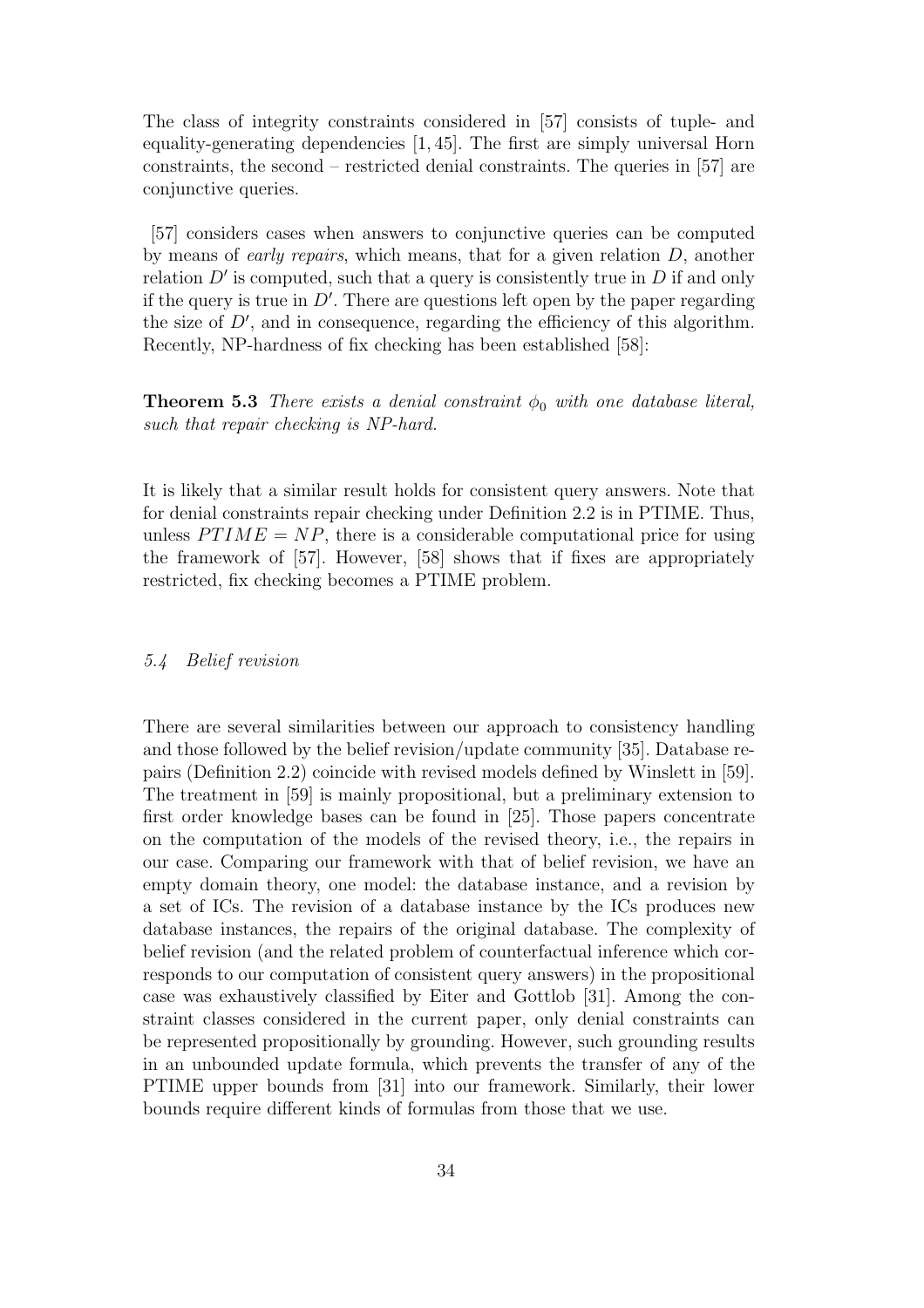The need to accommodate violations of functional dependencies is one of the main motivations for considering disjunctive databases [43, 54] and has led to various proposals in the context of data integration  $[2, 9, 28, 48]$ . There seems to be an intriguing connection between relation repairs w.r.t. FDs and databases with disjunctive information [54]. For example, the set of repairs of the relation Person from Example 2.6 can be represented as a disjunctive database D consisting of the formulas

Person(Brown, Amherst, 115 Klein) ∨ Person(Brown, Amherst, 120 Maple)

and

Person(Green, Clarence, 4000 Transit).

Each repair corresponds to a minimal model of  $D$  and vice versa. We conjecture that the set of all repairs of an instance w.r.t. a set of FDs can be represented as a disjunctive table (with rows that are disjunctions of atoms with the same relation symbol). The relationship in the other direction does not hold, as shown by the folowing example [7].

Example 5.2 The set of minimal models of the formula

$$
(p(a_1, b_1) \lor p(a_2, b_2)) \land p(a_3, b_3)
$$

cannot be represented as a set of repairs of any set of FDs.  $\Box$ 

Known tractable classes of first-order queries over disjunctive databases typically involve conjunctive queries and databases with restricted OR-objects [43,44]. In some cases, like in Example 2.6, the set of all repairs can be represented as a table with OR-objects. But in general this is not the case [7].

**Example 5.3** Consider the following set of FDs  $F = \{A \rightarrow B, A \rightarrow C\},\$ which is in BCNF. The set of all repairs of the instance  $\{(a_1, b_1, c_1), (a_1, b_2, c_2)\}$ cannot be represented as a table with OR-objects.  $\Box$ 

The relationship in the other direction, from tables with OR-objects to sets of repairs, also does not hold.

Example 5.4 Consider the following table with OR-objects:

| OR(a,b) |         |
|---------|---------|
| a       | OR(c,d) |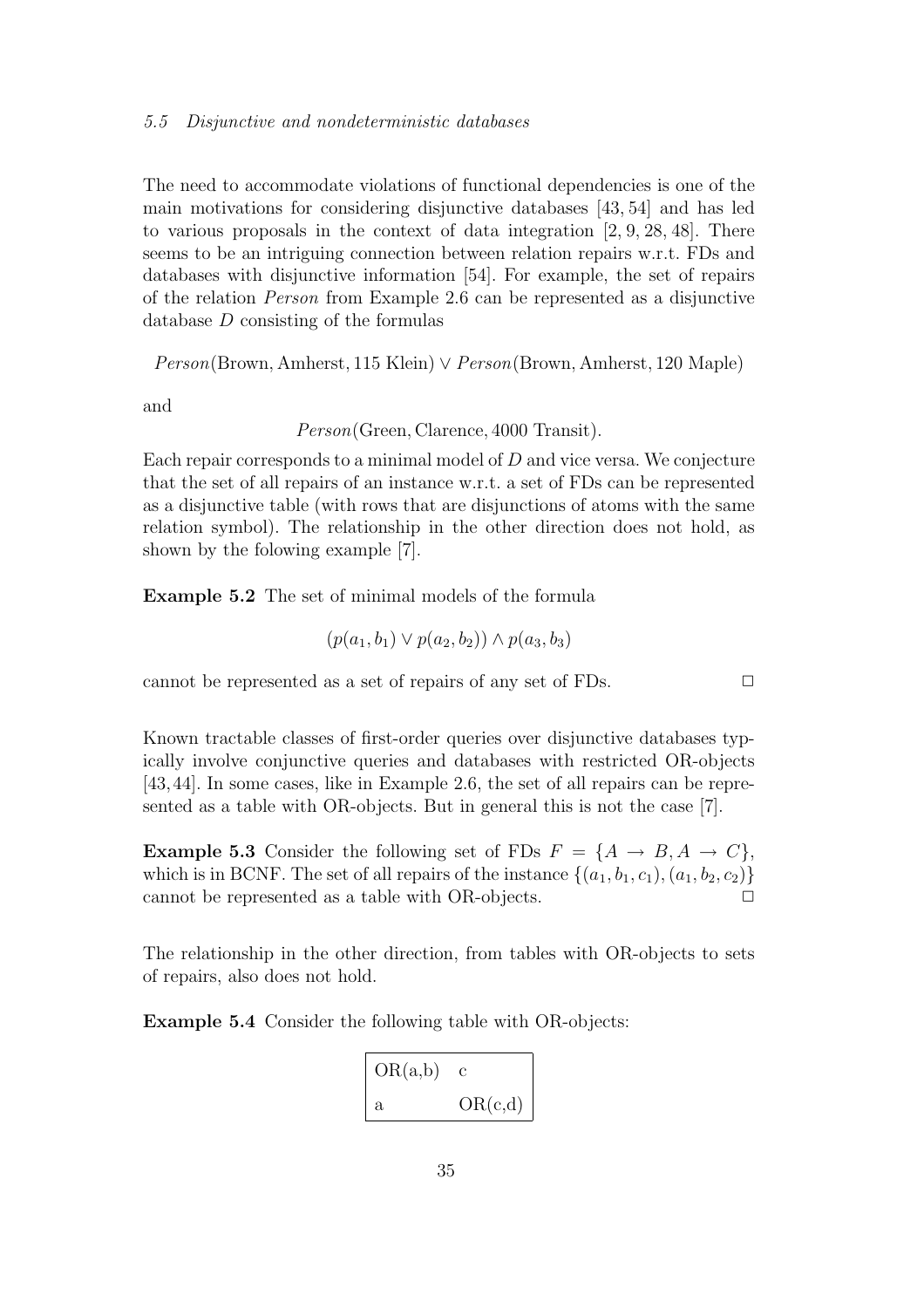It does not represent the set of all repairs of any instance under any set of  $FDs.$ 

In general, a correspondence between sets of repairs and tables with ORobjects holds only in the very restricted case when the relation is binary, say  $R(A, B)$ , and there is one FD  $A \rightarrow B$ . The paper [44] contains a complete classification of the complexity of conjunctive queries for tables with ORobjects. It is shown how the complexity depends on whether the tables satisfy various schema-level criteria, governing the allowed occurrences of OR-objects. Since there is no exact correspondence between tables with OR-objects and sets of repairs of a given database instance, the results of [44] do not directly translate to our framework, and vice versa.

There are several proposals for language constructs specifying nondeterministic queries that are related to our approach (*witness* [1], *choice* [36, 37, 40]). Essentially, the idea is to construct a maximal subset of a given relation that satisfies a given set of functional dependencies. Since there is usually more than one such subset, the approach yields nondeterministic queries in a natural way. Clearly, maximal consistent subsets (choice models [36]) correspond to repairs. Datalog with choice [36] is, in a sense, more general than our approach, since it combines enforcing functional dependencies with inference using Datalog rules. Answering queries in all choice models ( $\forall G$ -queries [40]) corresponds to our notion of computation of consistent query answers (Definition 2.4). However, the former problem is shown to be co-NP-complete and no tractable cases are identified. One of the sources of complexity in this case is the presence of Datalog rules, absent from our approach. Moreover, the procedure proposed in [40] runs in exponential time if there are exponentially many repairs, as in Example 2.6. Also, only conjunctions of literals are considered as queries in [40].

#### 5.6 Functional and inclusion dependencies

It is interesting to contrast our results in Section 4 with the classical results about the implication problem for FDs and INDs [1]. This problem is undecidable in general but becomes decidable under suitable restrictions on INDs. For instance, it is decidable in PTIME if the INDs are unary and in EXPTIME if the INDs are acyclic. The problems discussed in our paper are all in  $\Pi_2^p$ 2 (Section 4). The role the syntactic restrictions play in this context is different. The restriction to unary INDs is not helpful because such INDs already suffice to establish the lower bounds, c.f., Theorem 4.7. The restriction to acyclic INDs makes the repair checking problem tractable (Theorem 4.2) but not so the problem of consistent query answers (Theorem 4.3).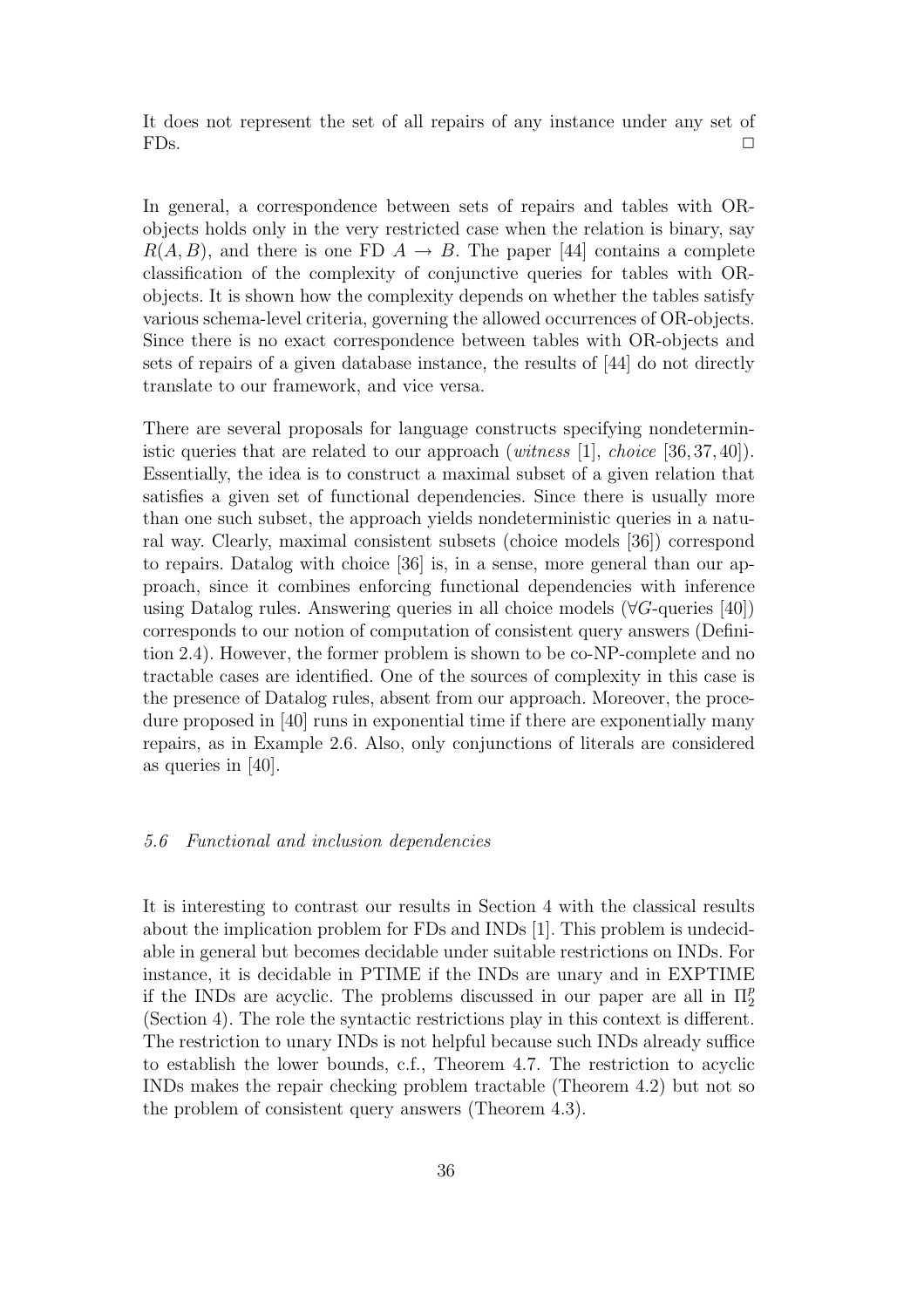In [50], several classes of FDs and INDs were identified for which the implication problem does not exhibit any interaction between the FDs and the INDs. I.e., a set of constraints implies an FD (resp. an IND) iff the FDs (resp. the INDs) in this set imply it. Unfortunately, the syntactic restrictions on constraints that guarantee no interaction in the above sense do not play a similar role in our context. It seems that the notion of maximality present in the repair definition forces a relationship between the FDs and the INDs that is much tighter than the one implicit in the implication problem.

In [50, 51], it is investigated what kind of relational schemas and integrity constraints can result from mapping an Entity-Relationship schema (this is a common way of designing relational schemas). Acyclicity of INDs is a necessary requirement, thus repair checking is tractable in this case. However, it turns out that the schema from Theorem 4.3 could result from such a mapping. Thus, even restricting the relational schemas to those that correspond to Entity-Relationship schemas does not guarantee the tractability of consistent query answers.

The semantics of referential integrity actions are captured using stable models of logic programs with negation in [52].

# 6 Conclusions and future work

In this paper we have investigated the computational complexity issues involved in minimal-change integrity maintenance using tuple deletions, in the presence of denial constraints and inclusion dependencies. We have identified several tractable cases and shown that generalizing them leads to intractability.

We envision several possible directions for future work. First, one can consider various preference orderings on repairs. Such orderings are often natural and may lead to further tractable cases. Some preliminary work in this direction is reported in [38]. Second, a natural scenario for applying the results developed in this paper is query rewriting in the presence of distributed data sources [29,42,47]. Recent work in this area has started to address the issues involved in data sources being inconsistent [13, 14, 18, 46]. Finally, as XML is playing an increased role in data integration, it would be interesting and challenging to develop the appropriate notions of repair and consistent query answer in the context of XML databases. Recent integrity constraint proposals for XML include [16, 32, 33].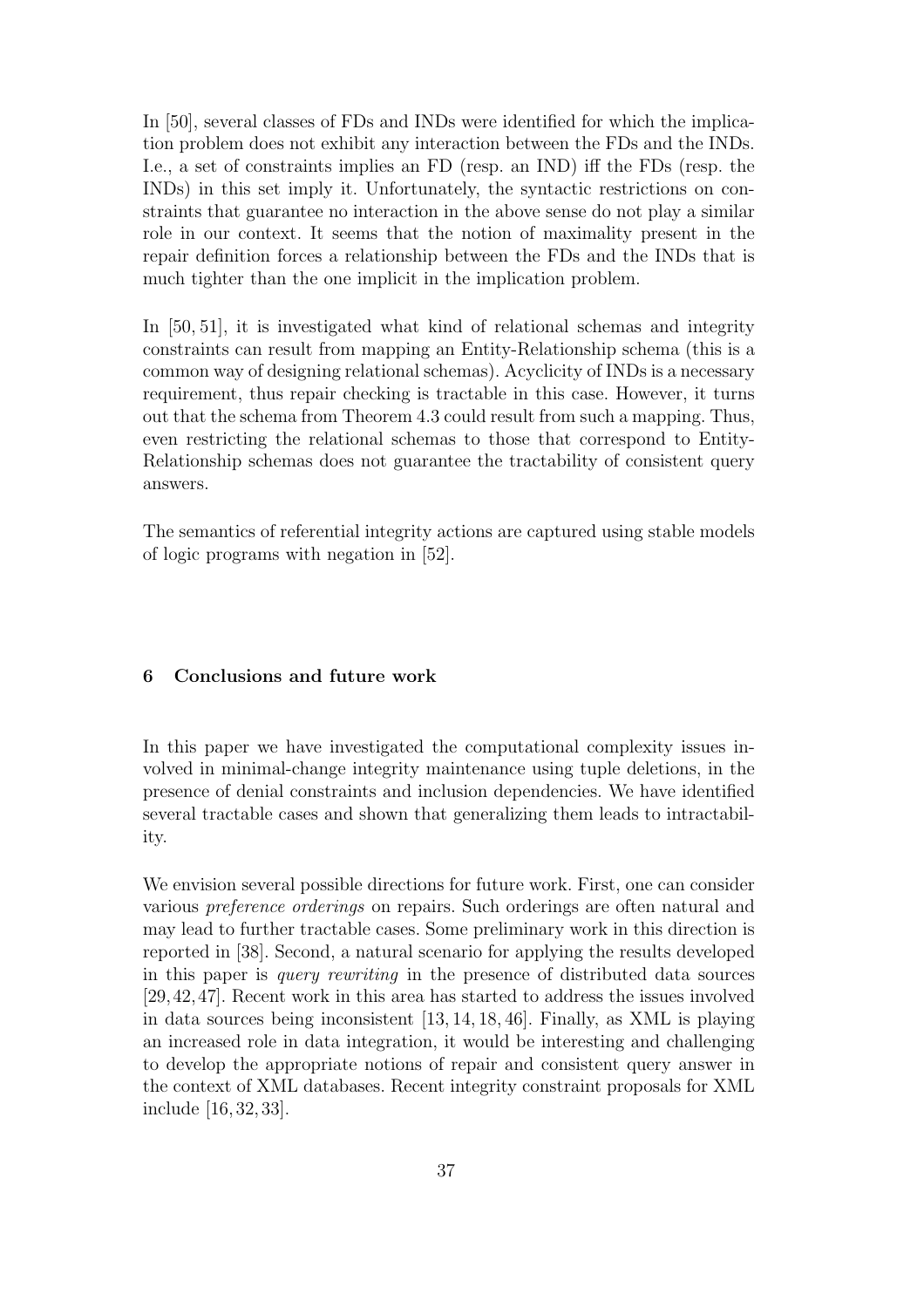## References

- [1] S. Abiteboul, R. Hull, and V. Vianu. Foundations of Databases. Addison-Wesley, 1995.
- [2] S. Agarwal, A. M. Keller, G. Wiederhold, and K. Saraswat. Flexible Relation: An Approach for Integrating Data from Multiple, Possibly Inconsistent Databases. In IEEE International Conference on Data Engineering (ICDE), pages 495–504, 1995.
- [3] M. Arenas, L. Bertossi, and J. Chomicki. Consistent Query Answers in Inconsistent Databases. In ACM Symposium on Principles of Database Systems (PODS), pages 68–79, 1999.
- [4] M. Arenas, L. Bertossi, and J. Chomicki. Specifying and Querying Database Repairs Using Logic Programs with Exceptions. In International Conference on Flexible Query Answering Systems (FQAS), pages 27–41. Springer-Verlag, 2000.
- [5] M. Arenas, L. Bertossi, and J. Chomicki. Scalar Aggregation in FD-Inconsistent Databases. In International Conference on Database Theory (ICDT), pages 39– 53. Springer-Verlag, LNCS 1973, 2001.
- [6] M. Arenas, L. Bertossi, and J. Chomicki. Answer Sets for Consistent Query Answering in Inconsistent Databases. Theory and Practice of Logic Programming, 3(4–5):393–424, 2003.
- [7] M. Arenas, L. Bertossi, J. Chomicki, X. He, V. Raghavan, and J. Spinrad. Scalar Aggregation in Inconsistent Databases. Theoretical Computer Science, 296(3):405–434, 2003.
- [8] M. Arenas, L. Bertossi, and M. Kifer. Applications of Annotated Predicate Calculus to Querying Inconsistent Databases. In International Conference on Computational Logic, pages 926–941. Springer-Verlag, LNCS 1861, 2000.
- [9] C. Baral, S. Kraus, J. Minker, and V. S. Subrahmanian. Combining Knowledge Bases Consisting of First-Order Theories. Computational Intelligence, 8:45–71, 1992.
- [10] P. Barcelo and L. Bertossi. Repairing Databases with Annotated Predicate Logic. In S. Benferhat and E. Giunchiglia, editors, Ninth International Workshop on Non-Monotonic Reasoning (NMR02), Special Session: Changing and Integrating Information: From Theory to Practice, pages 160–170, 2002.
- [11] P. Barcelo and L. Bertossi. Logic Programs for Querying Inconsistent Databases. In International Symposium on Practical Aspects of Declarative Languages (PADL), pages 208–222. Springer-Verlag, LNCS 2562, 2003.
- [12] L. Bertossi and J. Chomicki. Query Answering in Inconsistent Databases. In J. Chomicki, R. van der Meyden, and G. Saake, editors, Logics for Emerging Applications of Databases, pages 43–83. Springer-Verlag, 2003.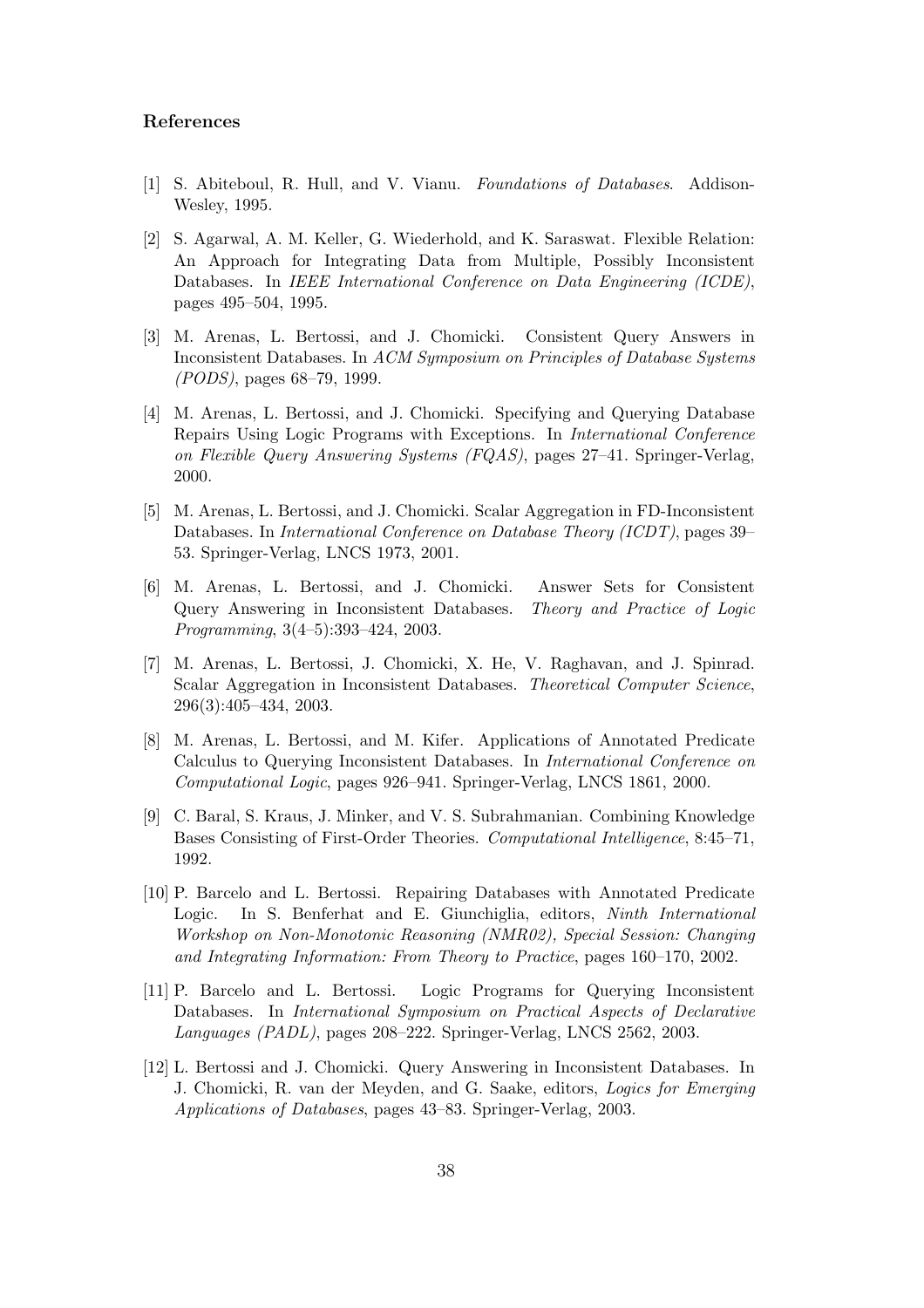- [13] L. Bertossi, J. Chomicki, A. Cortes, and C. Gutierrez. Consistent Answers from Integrated Data Sources. In International Conference on Flexible Query Answering Systems (FQAS), pages 71–85, Copenhagen, Denmark, October 2002. Springer-Verlag.
- [14] L. Bravo and L. Bertossi. Logic Programs for Consistently Querying Data Integration Systems. In International Joint Conference on Artificial Intelligence  $(IJCAI)$ , pages 10–15, 2003.
- [15] F. Bry. Query Answering in Information Systems with Integrity Constraints. In IFIP WG 11.5 Working Conference on Integrity and Control in Information Systems, pages 113–130. Chapman &Hall, 1997.
- [16] P. Buneman, S. Davidson, W. Fan, C. Hara, and W. Tan. Keys for XML. Computer Networks, 39(5):473–487, 2002.
- [17] A. Cal`ı, D. Lembo, and R. Rosati. On the Decidability and Complexity of Query Answering over Inconsistent and Incomplete Databases. In ACM Symposium on Principles of Database Systems (PODS), pages 260–271, 2003.
- [18] A. Cal`ı, D. Lembo, and R. Rosati. Query Rewriting and Answering under Constraints in Data Integration Systems. In International Joint Conference on Artificial Intelligence (IJCAI), pages 16–21, 2003.
- [19] A. Celle and L. Bertossi. Querying Inconsistent Databases: Algorithms and Implementation. In International Conference on Computational Logic, pages 942–956. Springer-Verlag, LNCS 1861, 2000.
- [20] A. Chandra and P. Merlin. Optimal Implementation of Conjunctive Queries in Relational Databases. In ACM SIGACT Symposium on the Theory of Computing (STOC), pages 77–90, 1977.
- [21] A. K. Chandra and D. Harel. Computable Queries for Relational Databases. Journal of Computer and System Sciences, 21:156–178, 1980.
- [22] J. Chomicki and J. Marcinkowski. On the Computational Complexity of Consistent Query Answers. Technical Report arXiv:cs.DB/0204010, arXiv.org e-Print archive, April 2002.
- [23] J. Chomicki and J. Marcinkowski. On the Computational Complexity of Minimal-Change Integrity Maintenance in Relational Databases. In L. Bertossi, A. Hunter, and T. Schaub, editors, Inconsistency Tolerance. Springer-Verlag, 2004. To appear.
- [24] J. Chomicki, J. Marcinkowski, and S. Staworko. Computing Consistent Query Answers Using Conflict Hypergraphs. In International Conference on Information and Knowledge Management (CIKM). ACM Press, 2004. Short version in IIWeb'04.
- [25] T. Chou and M. Winslett. A Model-Based Belief Revision System. Journal of Automated Reasoning, 12:157–208, 1994.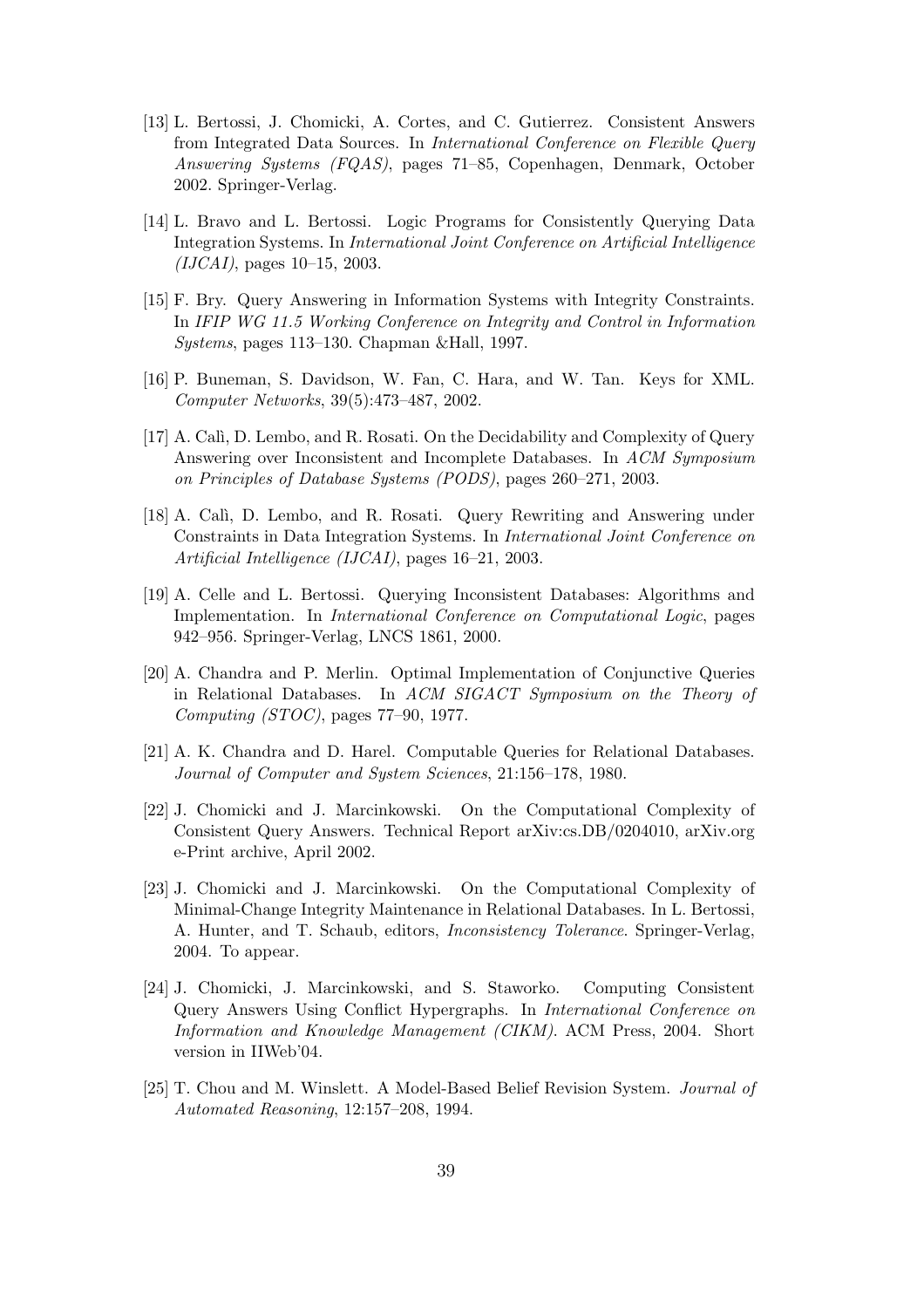- [26] E. Dantsin, T. Eiter, G. Gottlob, and A. Voronkov. Complexity and Expressive Power of Logic Programming. ACM Computing Surveys, 33(3):374–425, 2001.
- [27] C. J. Date. Referential Integrity. In International Conference on Very Large Data Bases (VLDB), pages 2–12, 1981.
- [28] Phan Minh Dung. Integrating Data from Possibly Inconsistent Databases. In International Conference on Cooperative Information Systems (COOPIS), pages 58–65, Brussels, Belgium, 1996. IEEE Press.
- [29] O.M. Duschka, M.R. Genesereth, and A.Y. Levy. Recursive Query Plans for Data Integration. Journal of Logic Programming, 43(1):49–73, 2000.
- [30] T. Eiter, M. Fink, G. Greco, and D. Lembo. Efficient Evaluation of Logic Programs for Querying Data Integration Systems. In International Conference on Logic Programming (ICLP), pages 163–177, 2003.
- [31] T. Eiter and G. Gottlob. On the Complexity of Propositional Knowledge Base Revision, Updates, and Counterfactuals. Artificial Intelligence, 57(2-3):227– 270, 1992.
- [32] W. Fan, G. Kuper, and J. Simeon. A Unified Constraint Model for XML. Computer Networks, 39(5):489–505, 2002.
- [33] W. Fan and J. Simeon. Integrity Constraints for XML. Journal of Computer and System Sciences, 66(1):254–201, 2003.
- [34] A. Fuxman and R. Miller. Towards Inconsistency Management in Data Integration Systems. In IJCAI-03 Workshop on Information Integration on the Web (IIWeb-03), 2003.
- [35] P. Gärdenfors and H. Rott. Belief Revision. In D. M. Gabbay, J. Hogger, C. and J. A. Robinson, editors, Handbook of Logic in Artificial Intelligence and Logic Programming, volume 4, pages 35–132. Oxford University Press, 1995.
- [36] F. Giannotti, S. Greco, D. Saccà, and C. Zaniolo. Programming with Nondeterminism in Deductive Databases. Annals of Mathematics and Artificial Intelligence, 19(3-4), 1997.
- [37] F. Giannotti and D. Pedreschi. Datalog with Non-deterministic Choice Computes NDB-PTIME. Journal of Logic Programming, 35:75–101, 1998.
- [38] G. Greco, S. Greco, and E. Zumpano. A Logic Programming Approach to the Integration, Repairing and Querying of Inconsistent Databases. In International Conference on Logic Programming (ICLP), pages 348–364. Springer-Verlag, LNCS 2237, 2001.
- [39] G. Greco, S. Greco, and E. Zumpano. A Logical Framework for Querying and Repairing Inconsistent Databases. IEEE Transactions on Knowledge and Data Engineering, 15(6):1389–1408, 2003.
- [40] S. Greco, D. Sacca, and C. Zaniolo. Datalog Queries with Stratified Negation and Choice: from P to  $D^P$ . In International Conference on Database Theory  $(ICDT)$ , pages 82–96. Springer-Verlag, 1995.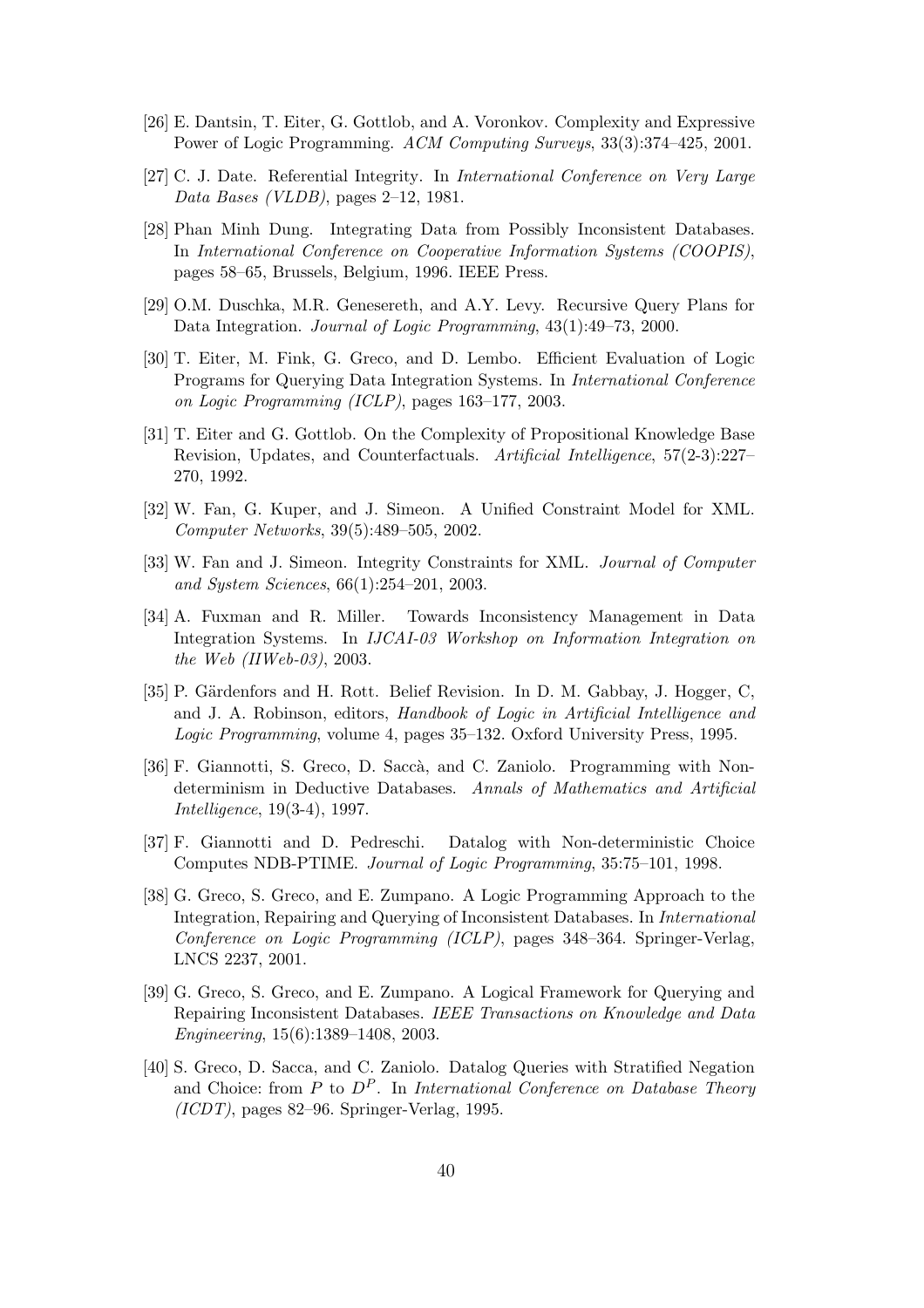- [41] S. Greco and E. Zumpano. Querying Inconsistent Databases. In International Conference on Logic for Programming, Artificial Intelligence, and Reasoning (LPAR), pages 308–325. Springer-Verlag, LNCS 1955, 2000.
- [42] A. Y. Halevy. Answering Queries Using Views: A Survey. VLDB Journal, 10(4):270–294, 2001.
- [43] T. Imieliński, S. Naqvi, and K. Vadaparty. Incomplete Objects A Data Model for Design and Planning Applications. In ACM SIGMOD International Conference on Management of Data, pages 288–297, Denver, Colorado, May 1991.
- [44] T. Imieliński, R. van der Meyden, and K. Vadaparty. Complexity Tailored Design: A New Design Methodology for Databases With Incomplete Information. Journal of Computer and System Sciences, 51(3):405–432, 1995.
- [45] P. C. Kanellakis. Elements of Relational Database Theory. In Jan van Leeuwen, editor, Handbook of Theoretical Computer Science, volume B, chapter 17, pages 1073–1158. Elsevier/MIT Press, 1990.
- [46] D. Lembo, M. Lenzerini, and R. Rosati. Source Inconsistency and Incompleteness in Data Integration. In 9th International Workshop on Knowledge Representation meets Databases (KRDB'02), Toulouse, France, 2002.
- [47] M. Lenzerini. Data Integration: A Theoretical Perspective. In ACM Symposium on Principles of Database Systems (PODS), pages 233–246, 2002. Invited talk.
- [48] J. Lin and A. O. Mendelzon. Merging Databases under Constraints. International Journal of Cooperative Information Systems, 7(1):55–76, 1996.
- [49] B. Ludäscher, W. May, and G. Lausen. Referential Actions as Logical Rules. In ACM Symposium on Principles of Database Systems (PODS), pages 217–227, 1997.
- [50] H. Mannila and K-J. Räihä. *The Design of Relational Databases*. Addison-Wesley, 1992.
- [51] V. M. Markowitz and J.A. Makowsky. Identifying Extended Entity-Relationship Object Structures in Relational Schemas. IEEE Transactions on Software Engineering, 16(8):777–790, 1990.
- [52] Wolfgang May and Bertram Ludäscher. Understanding the global semantics of referential actions using logic rules. ACM Transactions on Database Systems, 27(4):343–397, 2002.
- [53] Jim Melton and Alan R. Simon. SQL:1999 Understanding Relational Language Components. Morgan Kaufmann, 2002.
- [54] R. van der Meyden. Logical Approaches to Incomplete Information: A Survey. In J. Chomicki and G. Saake, editors, Logics for Databases and Information Systems, chapter 10, pages 307–356. Kluwer Academic Publishers, Boston, 1998.